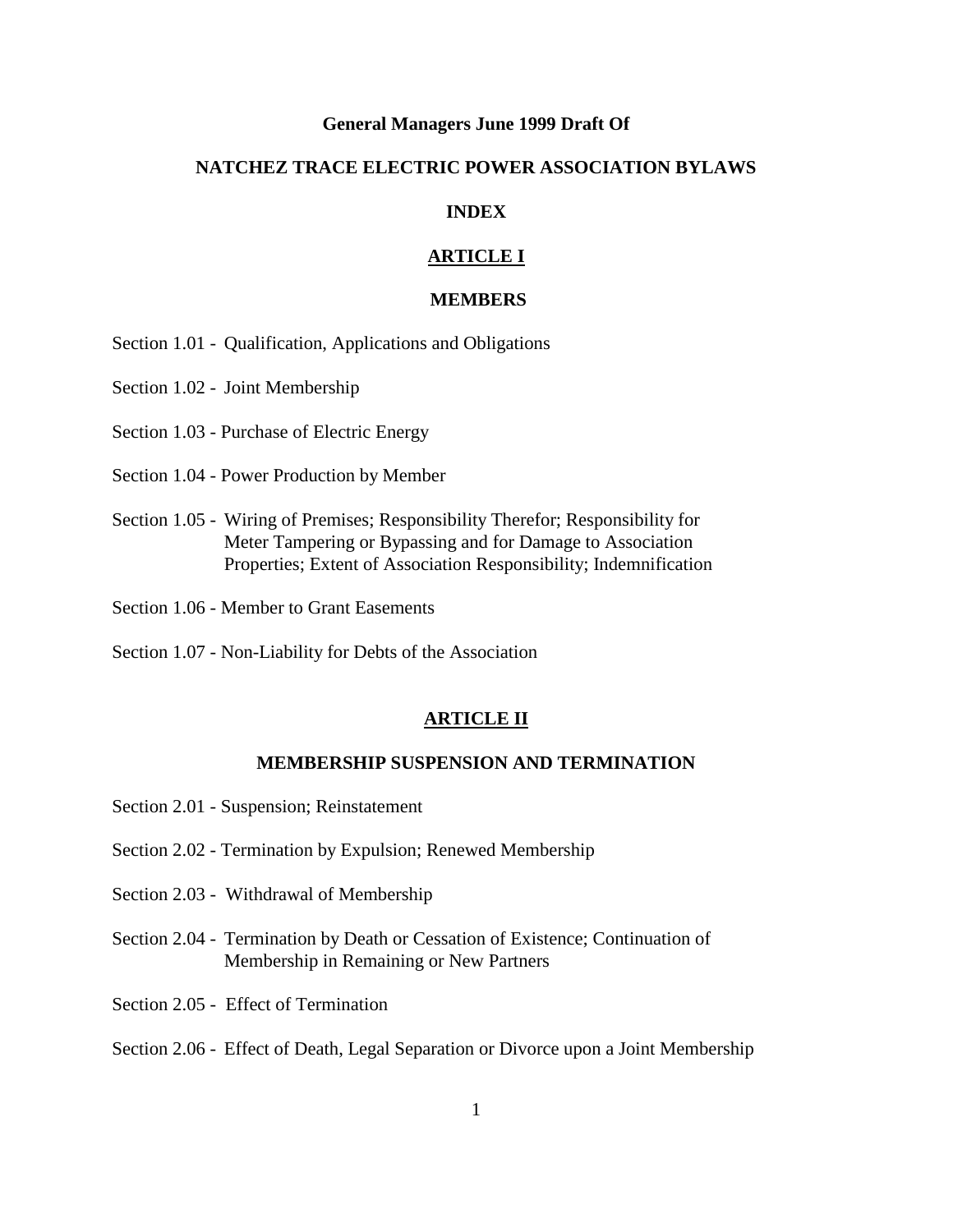Section 2.07 - Board Acknowledgment of Membership Termination; Acceptance of Member Retroactively

# **ARTICLE III**

# **MEETINGS OF MEMBERS**

- Section 3.01 Annual Meeting
- Section 3.02 Special Meetings
- Section 3.03 Notice of Members' Meetings
- Section 3.04 Quorum
- Section 3.05 Voting
- Section 3.06 Proxies
- Section 3.07 Representative Voting
- Section 3.08 Order of Business

# **ARTICLE IV**

# **DIRECTORS**

- Section 4.01 General Powers
- Section 4.02 Districts
- Section 4.03 Tenure & Qualifications
- Section 4.04 Nominations; Committee on Nominations; Nominations by Petition; Credentials and Elections Committee
- Section 4.05 Removal of Directors and Officers
- Section 4.06 Vacancies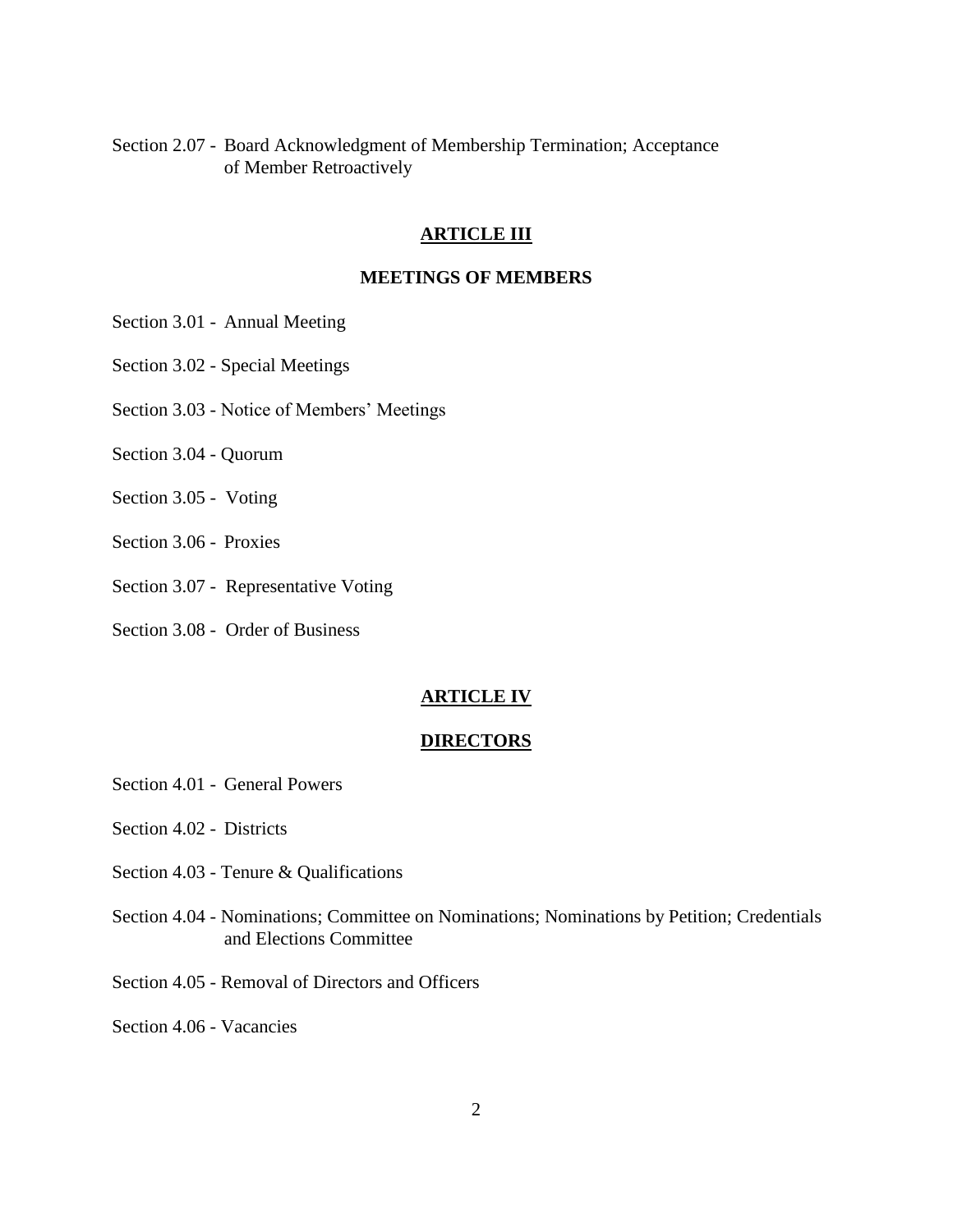Section 4.07 - Compensation, Reimbursement, Employment of Relatives

- Section 4.08 "Close Relative" Defined
- Section 4.09 Rules and Regulations
- Section 4.10 Accounting Systems and Reports
- Section 4.11 Indemnification and Liability Insurance

### **ARTICLE V**

# **MEETINGS OF DIRECTORS**

- Section 5.01 Regular Meetings
- Section 5.02 Attendance by Members at Meetings
- Section 5.03 Special Meetings
- Section 5.04 Notice
- Section 5.05 Quorum

# **ARTICLE VI**

# **OFFICERS**

- Section 6.01 Number
- Section 6.02 Election and Term of Office
- Section 6.03 Removal
- Section 6.04 Vacancies
- Section 6.05 President
- Section 6.06 Vice President
- Section 6.07 Secretary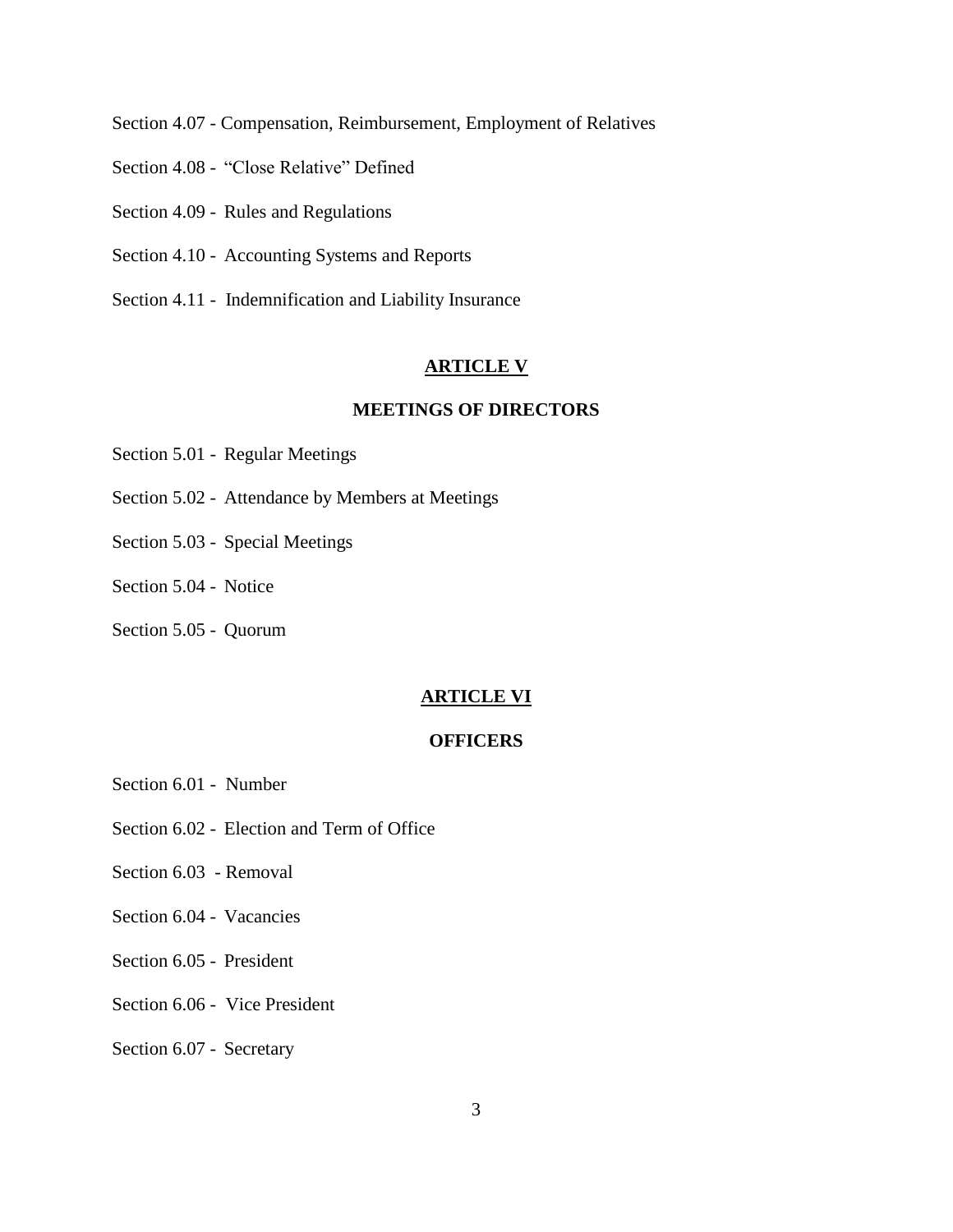Section 6.08 - Treasurer

Section 6.09 - Delegation of Secretary's and Treasurer's Responsibilities

Section 6.10 - General Manager

Section 6.11 - Bonds of Officers

Section 6.12 - Compensation

Section 6.13 - Reports

### **ARTICLE VII**

# **CONTRACTS, CHECKS, AND DEPOSITS**

- Section 7.01 Contracts
- Section 7.02 Checks, Drafts, Etc.
- Section 7.03 Deposits

### **ARTICLE VIII**

# **NON-PROFIT OPERATION**

- Section 8.01 Interest or Dividends on Capital Prohibited
- Section 8.02 Patronage Capital in Connection with Furnishing Electric Energy
- Section 8.03 Dissolution or Liquidation
- Section 8.04 Patronage Refunds in Connection with Furnishing Other Services

### **ARTICLE IX**

# **ACCESS TO ASSOCIATION RECORDS**

Section 9.01 - Access to Corporate Records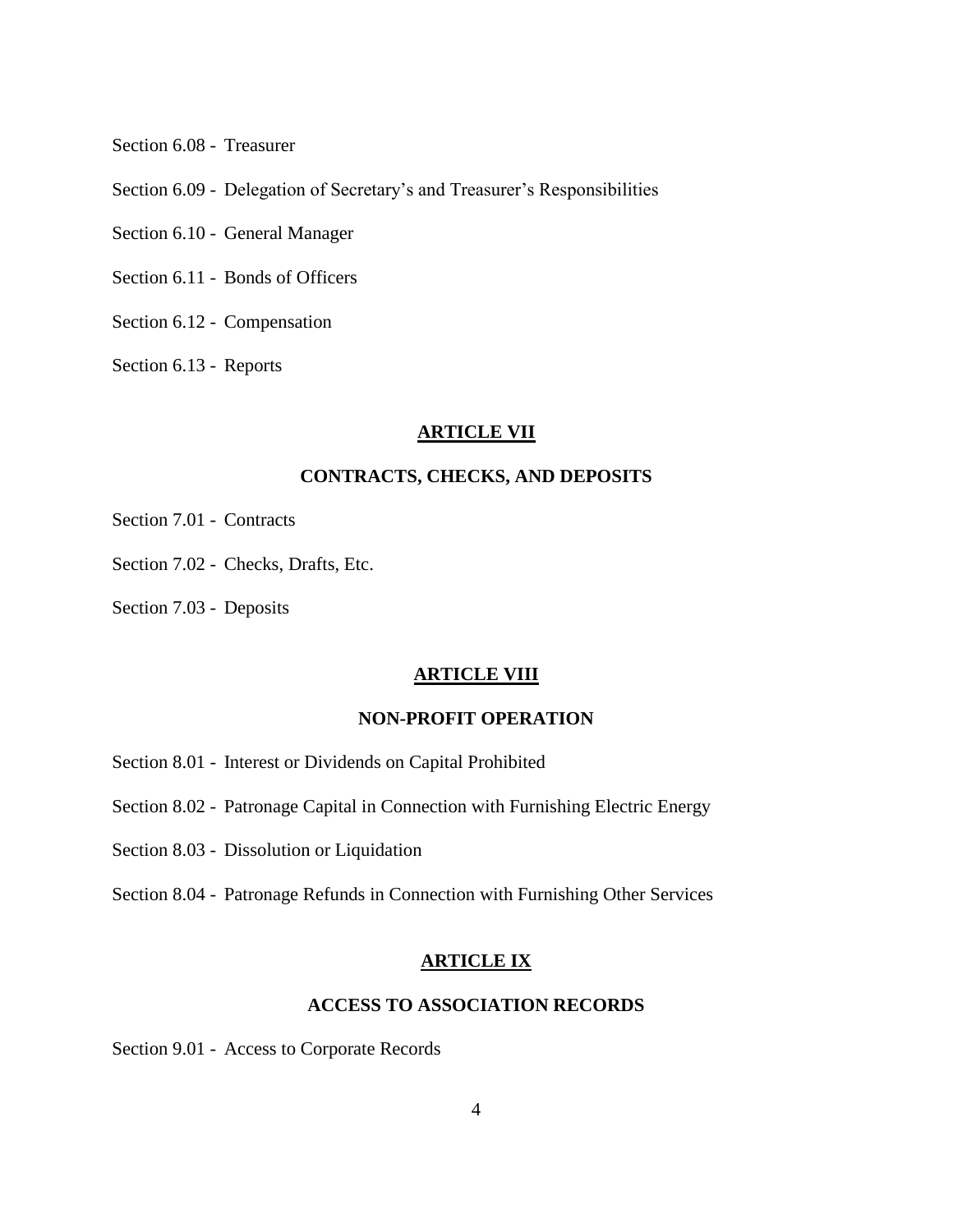# **ARTICLE X**

# **SALE OR LEASE OF ASSETS OF THE ASSOCIATION**

Section 10.01 -Vote of the Members not Required

Section 10.02 -Vote Required

Section 10.03 -Procedural Requirements

Section 10.04 -Required Disclosure

Section 10.05 -Competing Bid Disclosure

Section 10.06 -Effect of Noncompliance

Section 10.07 -Non-Application to Consolidation

Section 10.08 -Severability

### **ARTICLE XI**

### **MISCELLANEOUS**

Section 11.01 -Membership in Other Organizations

Section 11.02 -Waiver of Notice

Section 11.03 -Fiscal Year

Section 11.04 -Seal

Section 11.05 -Amendments

Section 11.06 -Robert's Rules of Order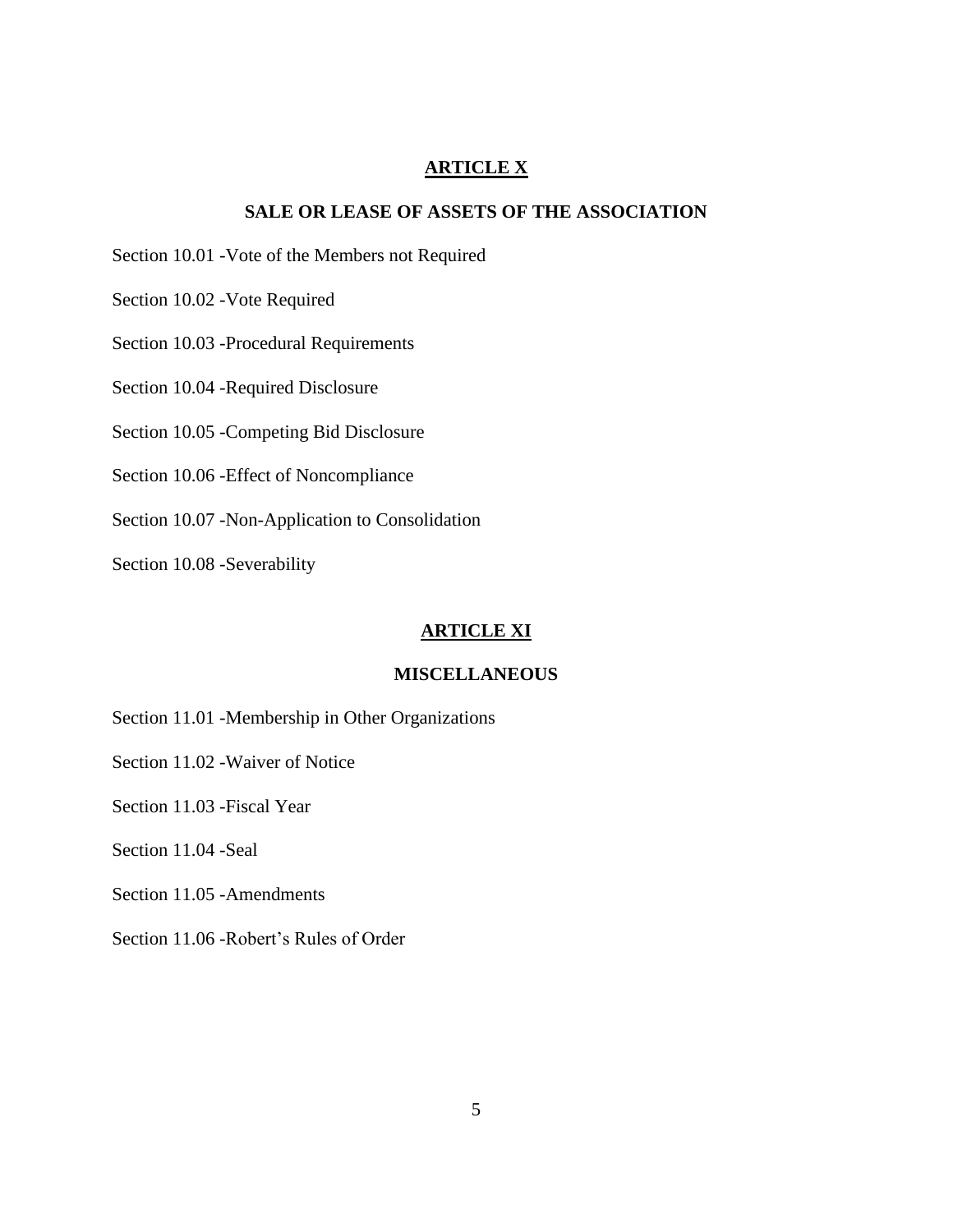# **ARTICLE I**

### **MEMBERS**

Section 1.01. **Qualifications, Applications and Obligations.** (a) Any person, firm, corporation, or body politic, upon providing sufficient identification, may become a member of Natchez Trace Electric Power Association, herein called "Association" by:

- (1) making a written application therefor; and
- (2) paying the membership fee hereinafter specified; and
- (3) agreeing to purchase from the Association electric energy as hereinafter specified; and
- (4) agreeing to comply with and be bound by the Certificate of Incorporation of the Association and by these bylaws and any amendments thereto and such rules and regulations as may from time to time be adopted by the Board of Directors.

(b) All applications received more than ninety (90) days prior to an annual membership meeting and which have not been ratified by the Board of Directors at least thirty one (31) days prior to the meeting shall be submitted by the Board of Directors to such meeting of the members, and subject to compliance by the applicant with the conditions set forth in subdivisions (1), (2), (3), and (4) of this section, such application for membership may be accepted by a vote of the members at such meeting. The secretary shall give any such applicant at least ten (10) days notice of the date of the members' meeting to which his application will be submitted and such applicant may be present and heard at the meeting.

No person, firm, corporation, or body politic may own more than one (1) membership in the Association.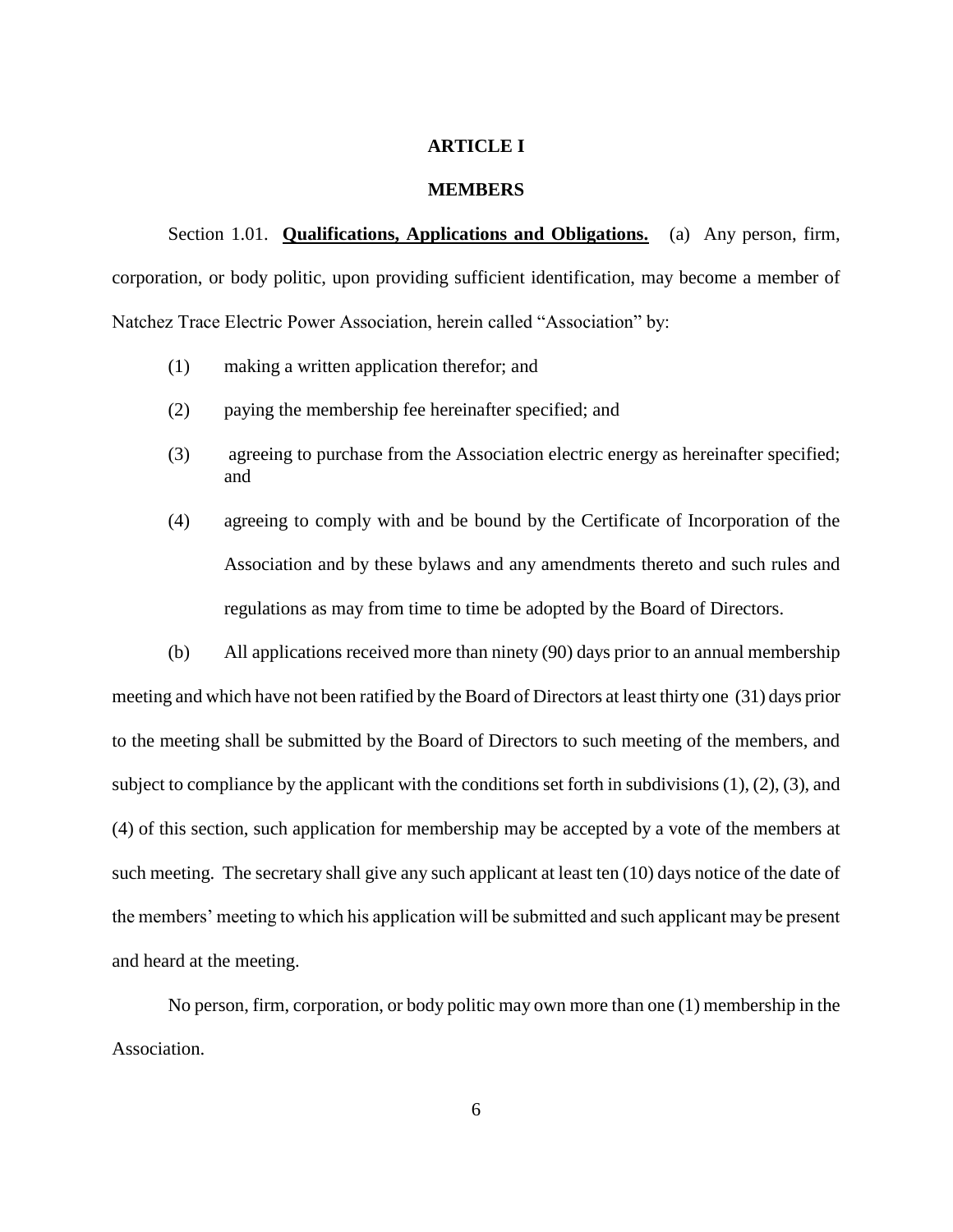(c) With respect to any particular classification of service for which the Board of Directors shall require it, such application shall be accompanied by a supplemental contract, executed by the applicant on such form as is provided therefor by the Association. The membership application shall be accompanied by any easement, service security deposit, service connection deposit or fee, facilities extension deposit, or contribution in aid of construction that may be required by the Association, which easement and fees (including such service security deposit, service connection fee, facilities extension deposit, or contribution in aid of construction if any) shall be refunded in the event the application is not ratified. Any former member of the Association may, by the sole act of paying a new membership fee and any outstanding account with interest (together with any service security deposit, service connection fee, facilities extension deposit, or contribution in aid of construction that may be required by the Association), renew and reactivate any prior application for membership to the same effect as though the application had been newly made on the date of such payment.

(d) The membership fee shall be as fixed from time to time by the Board of Directors. The membership fee (together with any service security deposit, or service connection fee, facilities extension deposit, or contribution in aid of construction, or any combination thereof, if required by the Association) shall entitle the member to as many service connections as he may desire and the Association is agreeable to furnishing. A service connection fee in such amount as shall be prescribed by the Association (together with a service security deposit, a facilities extension deposit, or contribution in aid of construction, if required by the Association) shall be paid by the member for each additional service connection requested by him.

7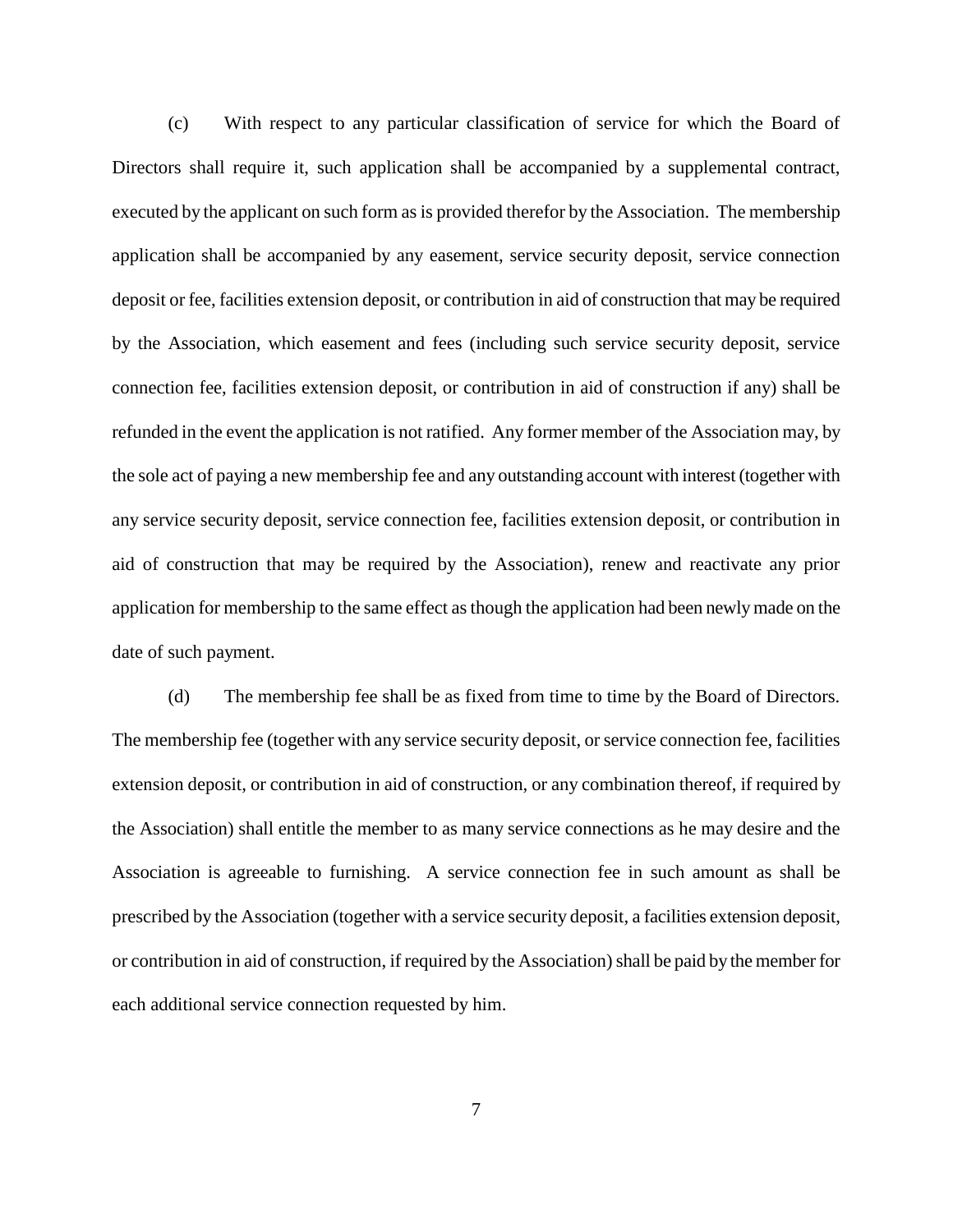Section 1.02. **Joint Membership.** Husband and wife will be accepted into the membership as joint members unless otherwise specified in the application for membership. The husband and wife should sign such application if receiving service at the same connection. If one of them is already a member, they may if so desired convert such membership into a joint one upon written notice to the Association. The words "member," "applicant," "person," "he," "his," and "him," as used in these bylaws, shall include husband and wife applying for or holding a joint membership, unless otherwise clearly distinguished in the text; and all provisions relating to the rights, powers, terms, conditions, obligations, responsibilities and liabilities of membership shall apply equally, severally and jointly to them. Without limiting the generality of the foregoing --

- (a) the execution by either or both of a proxy shall constitute one joint proxy; PROVIDED, that if both shall execute a proxy, but be in disagreement on such vote, each shall constitute only one-half  $(\frac{1}{2})$  vote.
- (b) the presence at a meeting of either or both shall constitute the presence of one member and a joint waiver of notice of the meeting and a revocation of any proxy executed by either, or both pursuant to Section 3.06 of these bylaws;
- (c) the vote of either or both shall constitute, respectively, one joint proxy; PROVIDED, that if both be present in disagreement on such vote, each shall cast only one-half  $(\frac{1}{2})$  vote;
- (d) notice to, or waiver of notice signed by, either or both shall constitute, respectively, a joint notice or waiver of notice;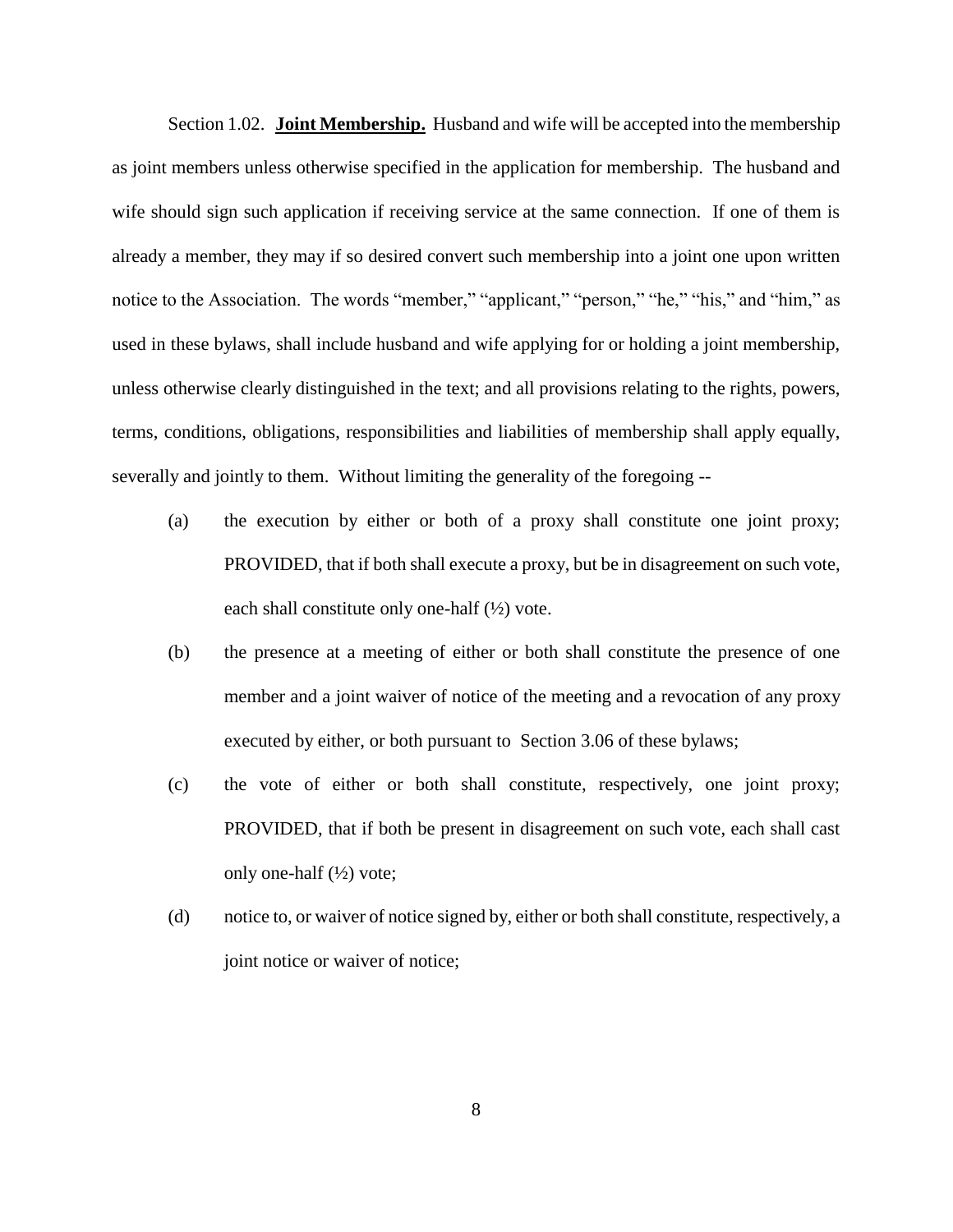- (e) suspension or termination in any manner of either shall constitute, respectively, suspension or termination of the joint membership except as provided by Section 2.06;
- (f) either, but not both concurrently, shall be eligible to serve as a director of the Association.

Section 1.03. **Purchase of Electric Energy**. Each member shall, as soon as electric energy is made available, purchase from the Association all electric energy used other than is provided in Section 1.04 on the premises specified in the member's application for membership, and shall pay therefor monthly at the applicable rate schedule which shall from time to time be fixed by the Board of Directors. It is expressly understood that amounts paid for electric energy in excess of the operating costs and expenses of providing service are furnished by members as capital, and each member may be credited with the capital so furnished, as provided in these bylaws.

The Association cannot and therefore does not guarantee an uninterrupted and continuous supply of electric energy. Additionally, the Board of Directors may limit the amount of electric energy the Association shall be required to furnish to any one member.

Each member applicant shall assume liability and make payment for the following: (a) The account for which electric power service is rendered by the Association, at the location for which application for service is made.

(b) Any delinquent account or amount owed to the Association where the member or applicant has resided at the location receiving service but only for such delinquency or account which occurred while the member or applicant was a resident.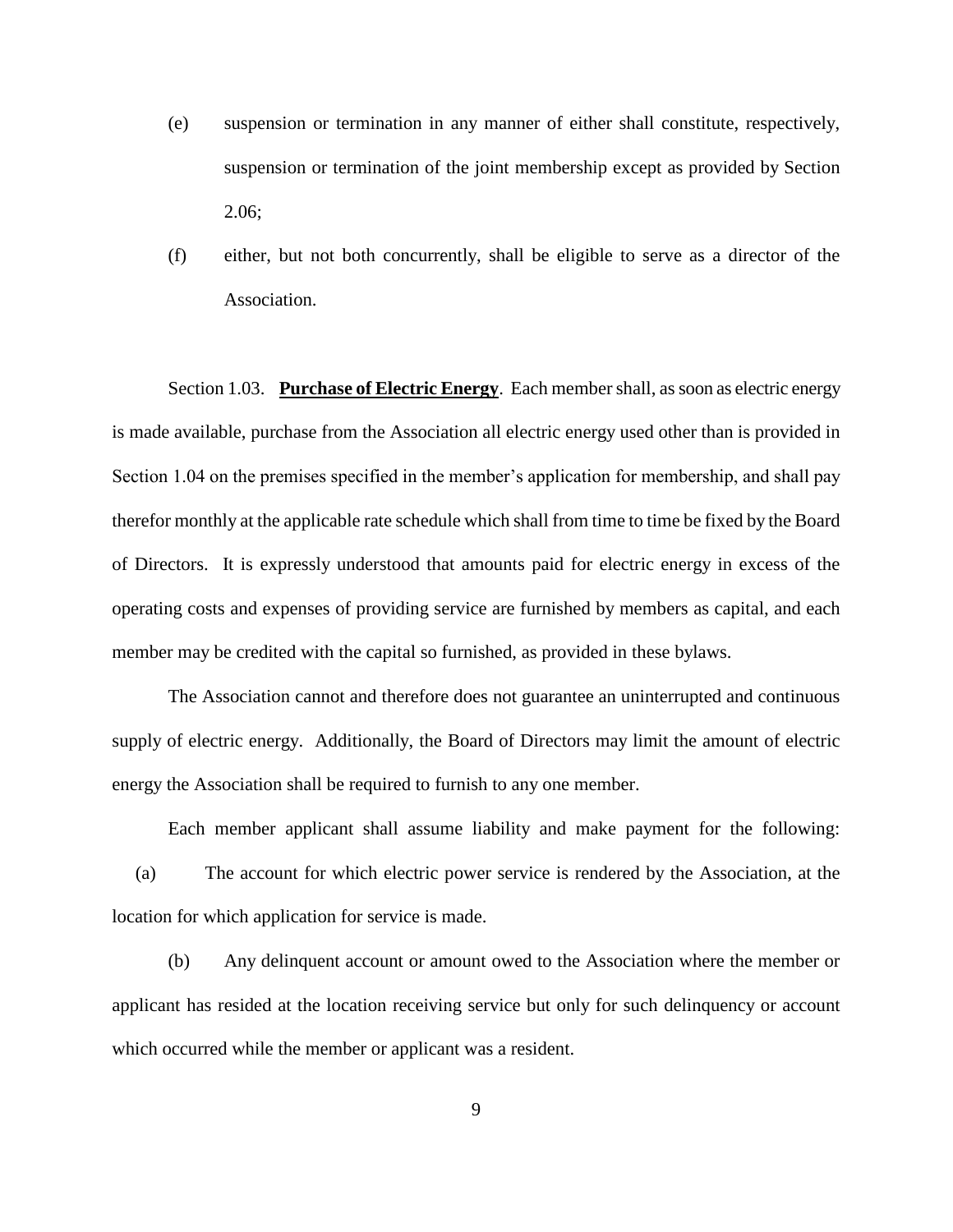Each applicant will furnish sufficient identification to verify their true identity and any previous addresses required by the Association.

Section 1.04. **Power Production by Member.** Production or use of electric energy on such premises, regardless of the source thereof, by means of facilities which shall be interconnected with Association facilities shall be subject to appropriate regulations as shall be fixed from time to time by the Association.

Notice of the presence or intent to construct such co-generation facilities upon the premises shall be given to the Association. Compliance with the National Electric Safety Code and TVA requirements are prerequisites before any interconnection with the Association facilities may be allowed.

Section 1.05. **Wiring of Premises; Responsibility Therefor; Responsibility for Meter Tampering or Bypassing and for Damage to Association Properties; Extent of Association Responsibility; Indemnification.** Each member shall cause all premises receiving electric service, pursuant to his membership, to become and to remain wired in accordance with the specifications of the Mississippi Insurance Underwriters Association, the National Electrical Code, the National Electrical Safety Code, any applicable state code or local government ordinances, and of the Association, it being understood and agreed that the connection by the Association, to the members premises shall not in any way or manner constitute the Association's approval of the member's wiring or the safety or adequacy of the same. Each member shall be responsible for and shall indemnify the Association and its employees, agents and independent contractors against death,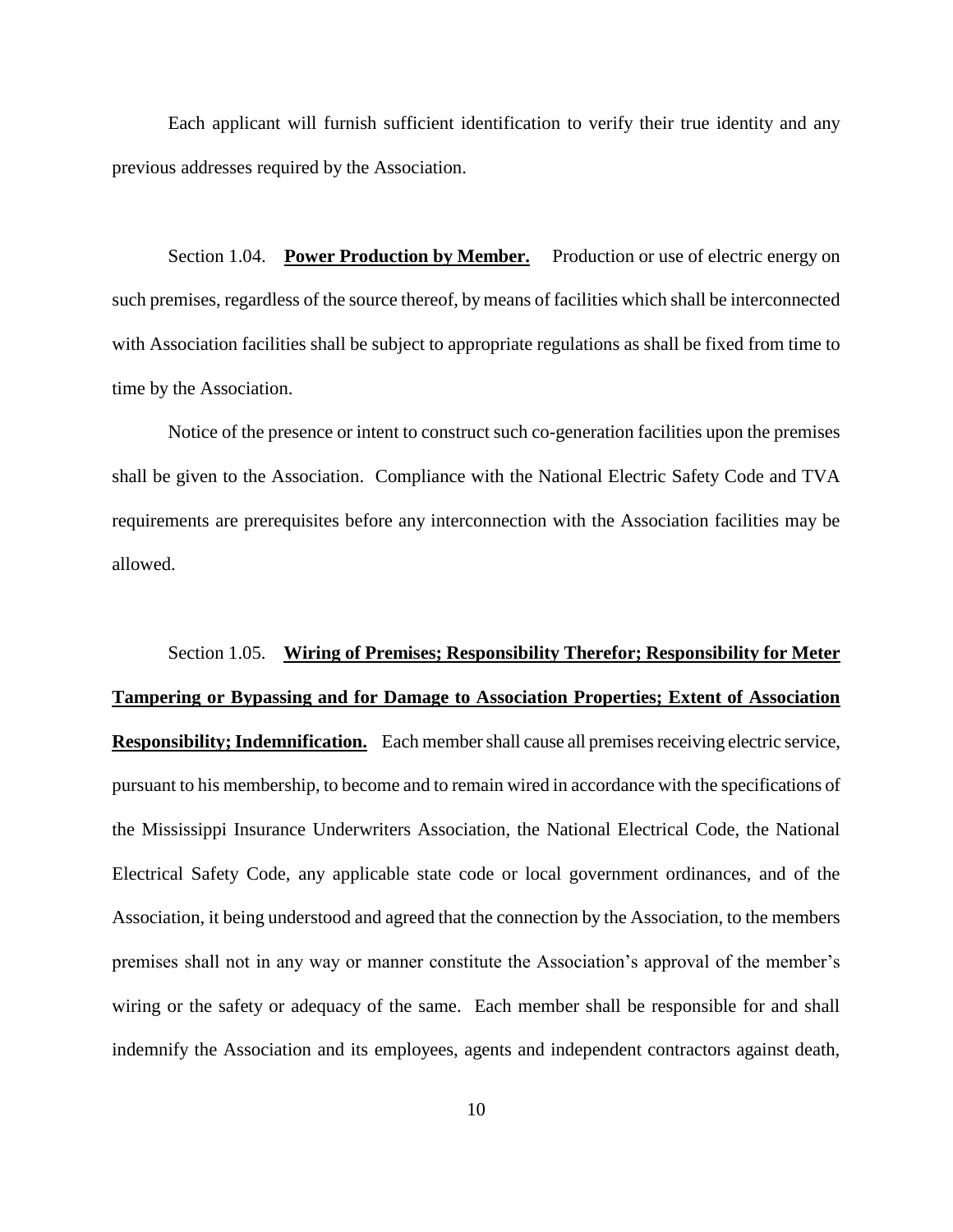injury, loss or damage resulting from any defect in or improper use or maintenance of such premises and all wiring apparatuses connected thereto or used thereon. Each member shall make available to the Association a suitable site, as determined by the Association, whereon to place the Association's physical facilities for the furnishing and metering of electric service and shall permit the Association's authorized employees, agents and independent contractors to have access thereto for meter reading and for inspection, operation, maintenance, replacement, relocation or repair of such facilities at all reasonable times. As part of the consideration for such service, each member shall be the Association's bailee of such facilities and shall accordingly desist from interfering with, impairing the operation of or causing damage to such facilities, and shall use his best efforts to prevent others from doing so. Each member shall also provide such protective devices to their premises, apparatuses or meter base as the Association shall from time to time require in order to protect the Association's physical facilities and their operation and to prevent any interferences with or damage to such facilities. In the event such facilities are interfered with, impaired in their operation or damaged by the member, or by any other person when the member's reasonable care and surveillance should have prevented such, the member shall indemnify the Association and its employees, agents and independent contractors against death, injury, loss or damage resulting therefrom, including but not limited to the Association's cost of repairing, replacing or relocating any such facilities and its loss, if any, of revenues resulting from the failure or defective functioning of its metering equipment. The Association shall, however, in accordance with its applicable service rules and regulations, indemnify the member for any overcharges for service that may result from a malfunctioning of its metering equipment or any error occurring in the Association's billing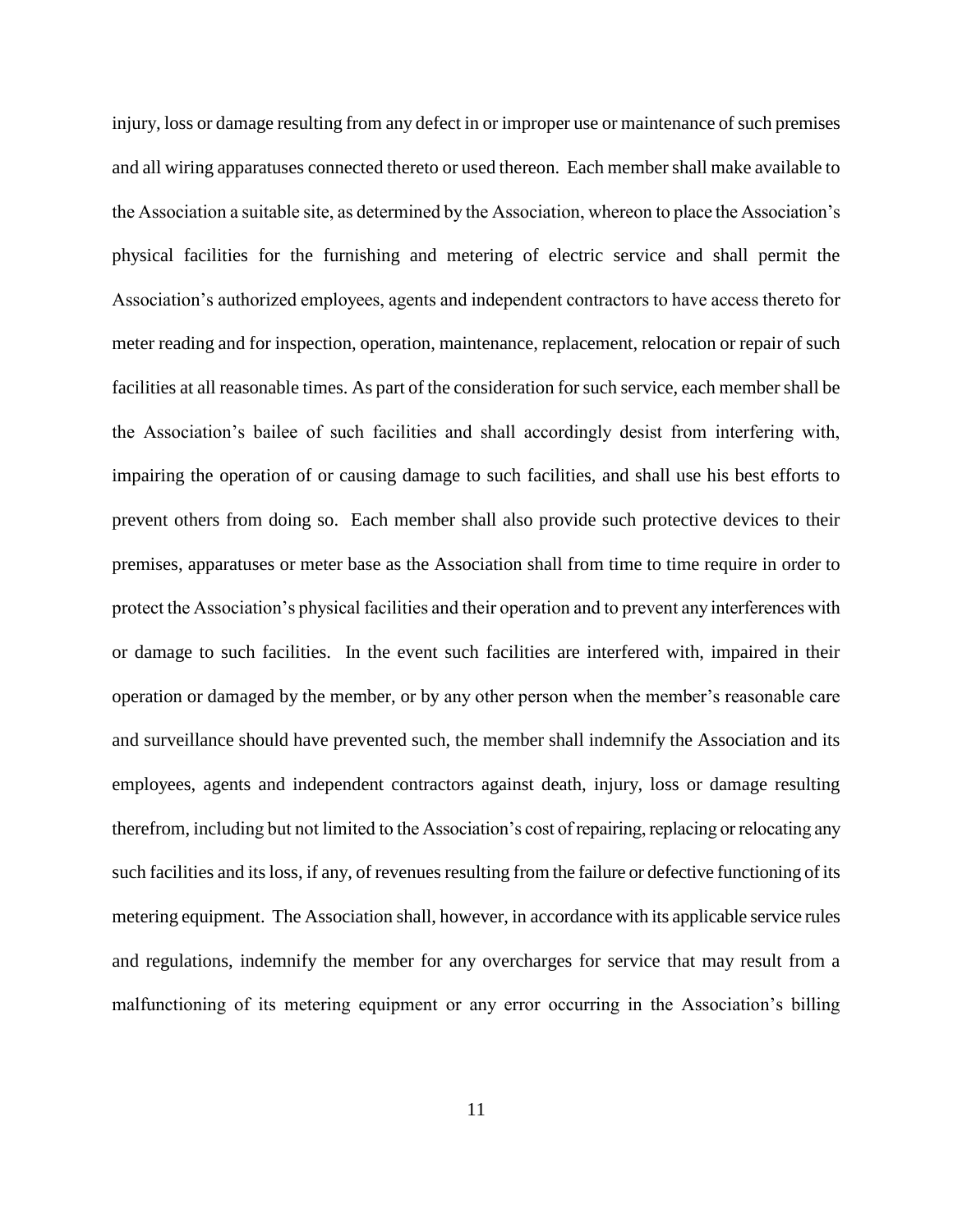procedures. In no event shall the responsibility of the Association extend beyond the point of delivery.

Section 1.06. **Member to Grant Easements.** Each member if legally able shall, upon being requested to do so by the Association, execute, without compensation, and deliver to the Association grants of easement or right-of-way over, on, across, and under such lands owned or occupied by the member, and in accordance with such reasonable terms and conditions, as the Association shall require for the furnishing of electric service to him or other members or for the construction, extension, improvement, operation, maintenance or relocation of the Association's electric facilities.

Section 1.07. **Non-Liability for Debts of the Association.** The private property of the members of the Association shall be exempt from execution for the debts of the Association and no member shall be individually liable or responsible for any debts or liabilities of the Association.

### **ARTICLE II**

### **MEMBERSHIP SUSPENSION AND TERMINATION**

Section 2.01. **Suspension; Reinstatement.** Upon the failure, after the expiration of the initial time limit prescribed in a specific written notice to a member, to pay any amounts due the Association, a person's membership shall automatically be suspended; all services shall be disconnected and such person shall not during such suspension be entitled to receive electric service from the Association or to cast a vote at any meeting of the members. For any other noncompliance with membership obligations, the Board of Directors may suspend such member five (5) days after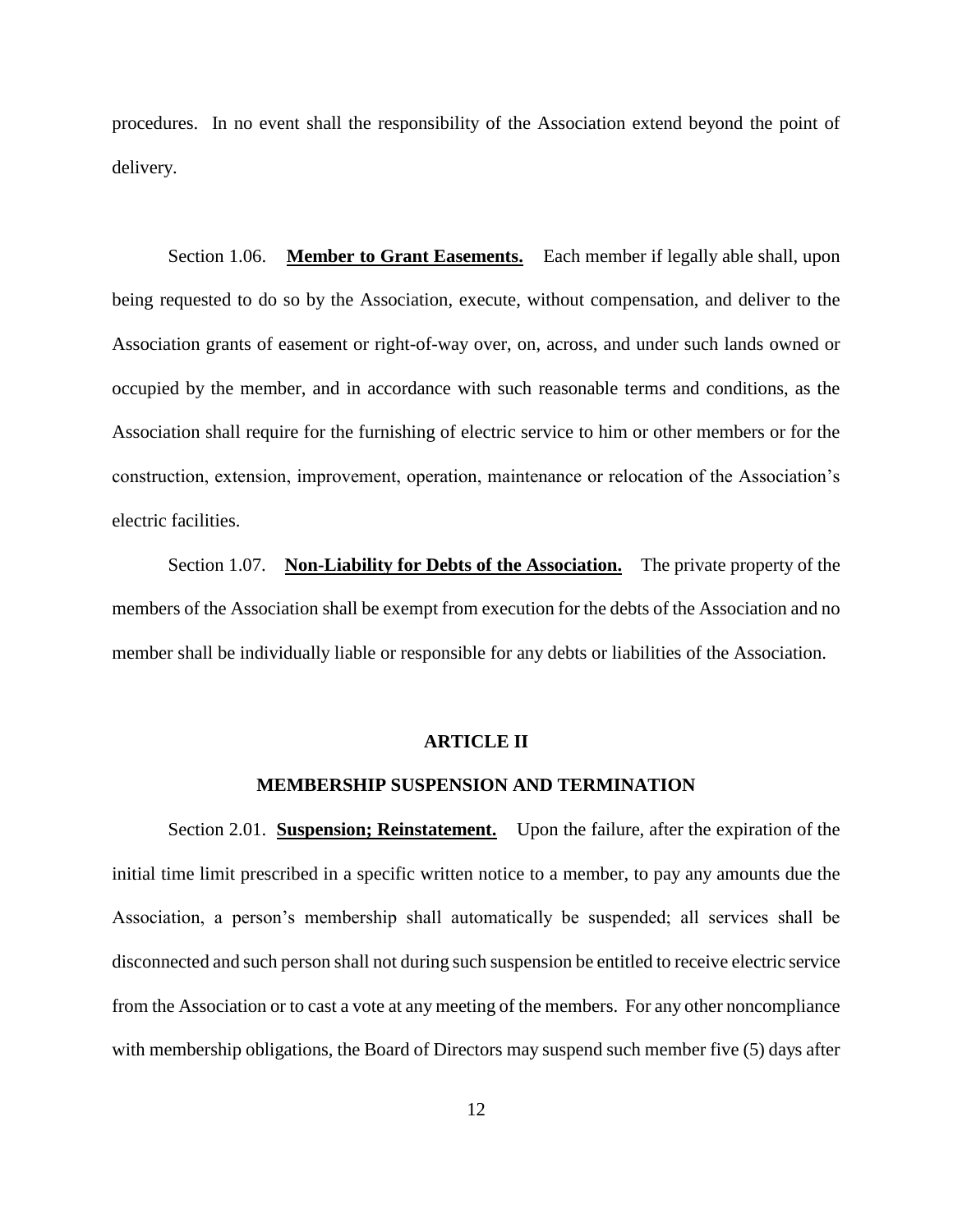notice of such non-compliance is given. Payment of all amounts due the Association, including any additional charges required for service reinstatement, and/or cessation of any other non-compliance with his membership obligations within a final time limit provided in such notice or rules and regulations shall automatically reinstate the membership in which event the member shall thereafter be entitled to receive electric service from the Association and to vote at the meeting of its members.

Section 2.02. **Termination by Expulsion; Renewed Membership.** Upon failure of a suspended member to be automatically reinstated to membership as provided in Section 2.01, the member may, without further notice, but only after due process hearing if such is requested by the member, be expelled by resolution of the Board of Directors at any subsequently held regular or special meeting of the Board. Any person so expelled may, by delivering written notice to that effect to the Association at least ten (10) days prior to the next meeting of the members, appeal to and be present and heard at such meeting, which may vote approval of such expulsion or disapproval thereof, in which the latter event such person's membership shall be reinstated retroactively to the date of expulsion. After any finally effective expulsion of a member, such person may not again become a member except upon new application therefor duly approved as provided in Section 1.01. The Board of Directors, acting upon principles of general application in such cases, may establish such additional terms and conditions for renewed membership as it determines to be reasonably necessary to assure the applicant's compliance with all his membership obligations.

Section 2.03. **Withdrawal of Membership.** Any member may withdraw from membership upon payment in full of all debts and liabilities of such member to the Association and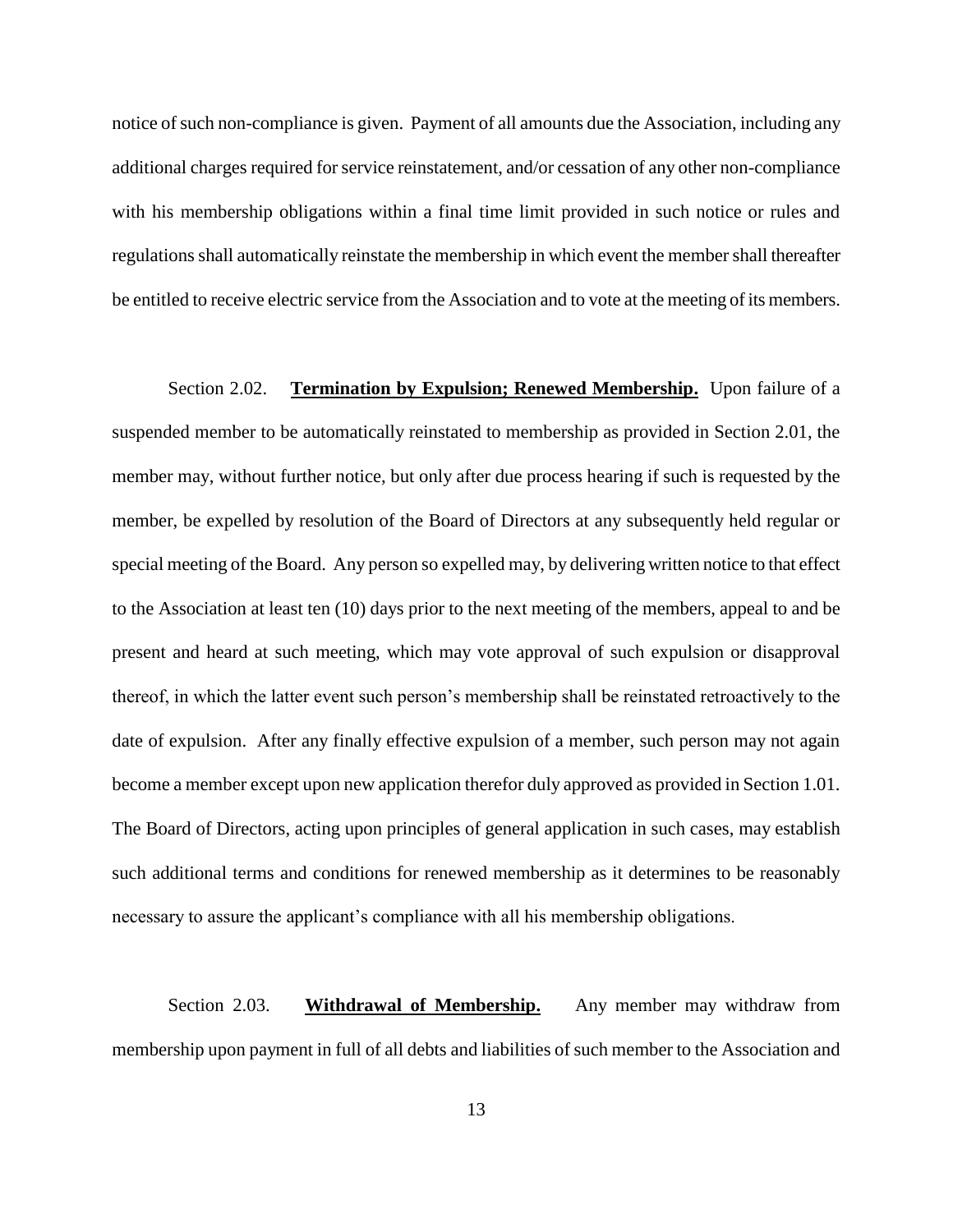upon compliance with such terms and conditions as the Board of Directors may prescribe, thus terminating membership and service.

Section 2.04. **Termination by Death or Cessation of Existence; Continuation of Membership in Remaining or New Partners.** Except as provided in Section 2.06, the death of an individual human member shall automatically terminate membership. One not a joint member but who continues to reside at the location receiving service may succeed to the membership upon application therefore subject to the provisions of Section 1.01 and upon proper assignment or proof of legal entitlement. The cessation of the legal existence of any other type of member shall automatically terminate such membership; PROVIDED, that upon the dissolution for any reason of a partnership, or upon the death, withdrawal or addition of any individual partner, such membership shall automatically terminate and a new membership shall be required; PROVIDED FURTHER, that neither a withdrawing partner nor its estate shall be released from any debts then due the Association.

Section 2.05 **Effect of Termination.** Upon the termination in any manner of a person's membership, or its estate, as the case may be, said member shall be entitled to a refund of the membership fee (and to his service security deposit, if any, theretofore paid the Association), less any amount due the Association; but neither the member nor its estate, as the case may be, shall be released from any debts or other obligations then remaining due the Association. Notwithstanding the suspension or expulsion of a member as provided for in Sections 2.01 and 2.02, such suspension or expulsion shall not, unless the Board of Directors shall expressly so elect, constitute such release of such person from membership obligations as to entitle him to purchase from any other source any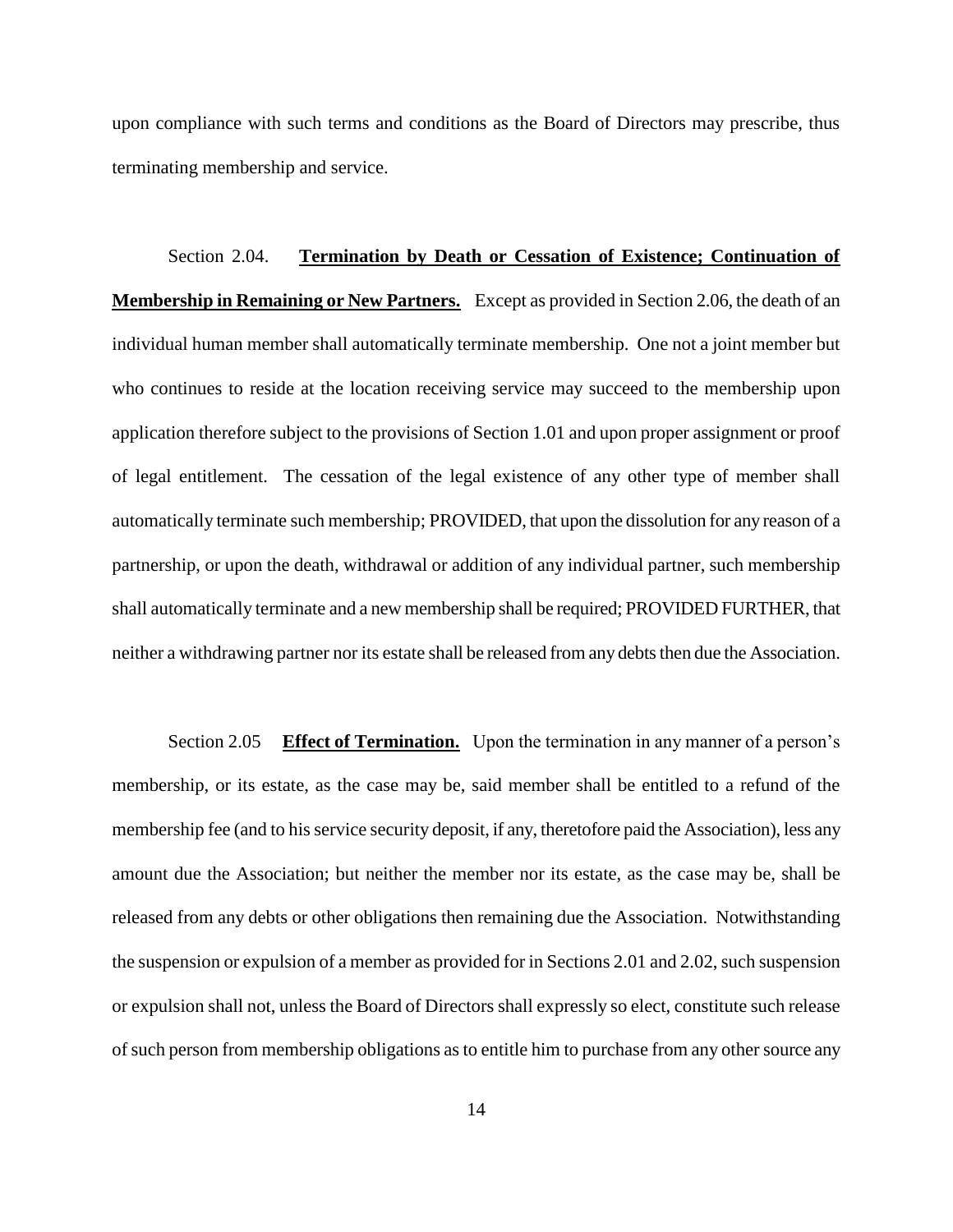central station's electric power and energy for use at the premises to which such service has theretofore been furnished by the Association pursuant to such membership.

Section 2.06. **Effect of Death, Legal Separation or Divorce upon a Joint Membership.** Upon the death of either spouse of a joint membership, such membership shall continue to be held solely by the survivor, in the same manner and to the same effect as though such membership had never been joint; PROVIDED, that the estate of the deceased spouse shall not be released from any debts due the Association. Upon the legal separation or divorce of the holders of a joint membership, such membership shall continue to be held solely by the one who continues to directly occupy or own the premises covered by such membership in the same manner and to the same effect as though such membership had never been joint; PROVIDED, that the other spouse shall not be released from any debts due the Association.

# Section 2.07. **Board Acknowledgment of Membership Termination; Acceptance of Member Retroactively.** Upon the termination of a person's membership for any reason, the Board of Directors as soon as practicable after such termination is made known to it, shall by appropriate resolution formally acknowledge such termination, effective as of the date on which the Association ceased furnishing electric service to such person. Upon discovery that the Association has been furnishing electric service to any person other than a member, it shall cease furnishing such service unless such person applies for, and the Board of Directors approves, membership retroactively to that date on which such person first began receiving such service, in which event the Association, to the extent practicable, shall correct its membership and all related records accordingly; PROVIDED,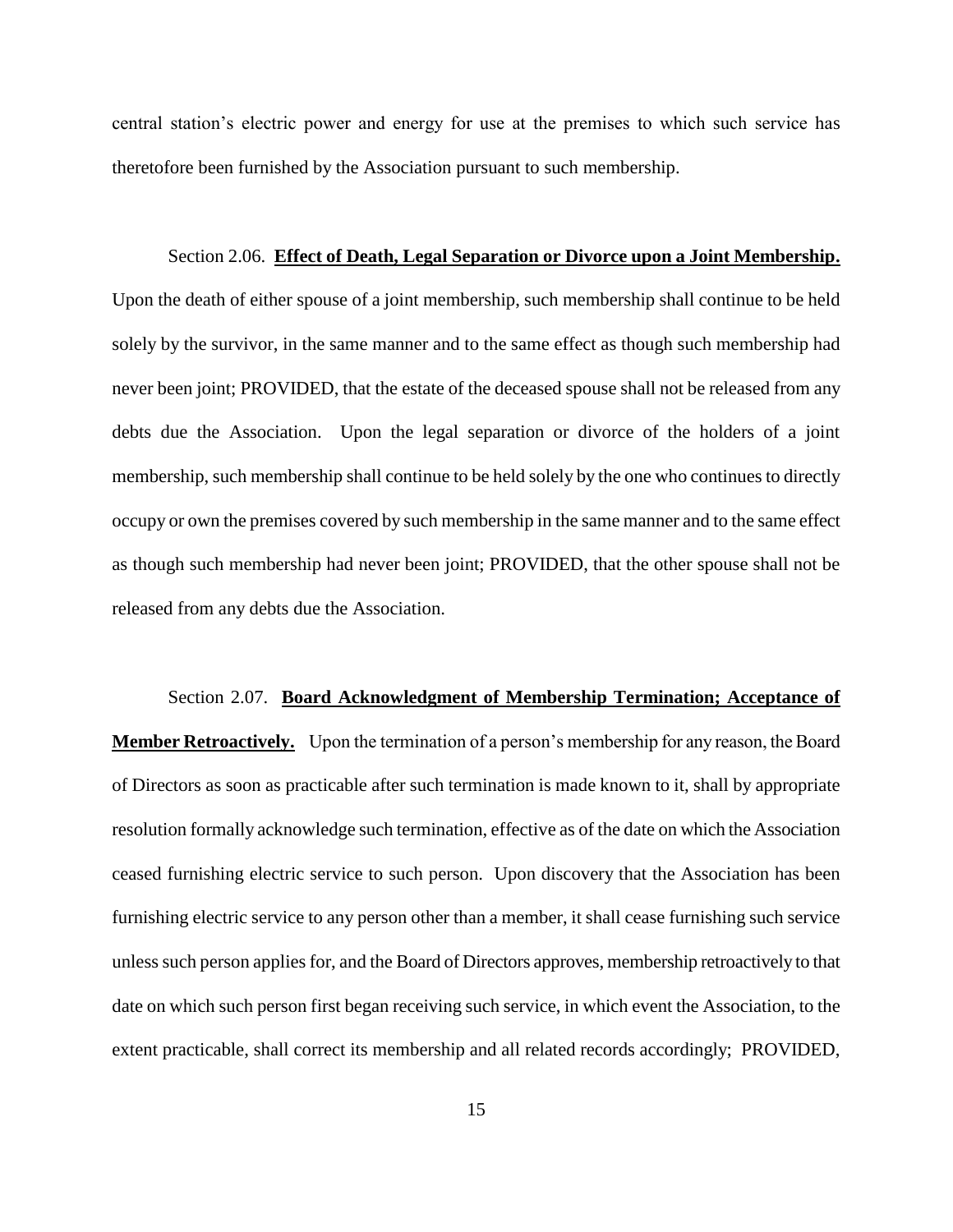that if the Association acquires facilities which are already providing electric services to patrons not members of the Association, the Association may continue furnishing such preexisting service without requiring such patrons to become members if to do otherwise would create hardship.

In no event, however, shall such non-member patron revenue exceed fifteen percent (15%) of the total revenue received by the Association.

## **ARTICLE III**

### **MEETINGS OF MEMBERS**

Section 3.01. **Annual Meeting.** For the purposes of electing directors, hearing and passing upon reports covering the previous fiscal year, and transacting such other business as may properly come before the meeting, the annual meeting of the members shall be held on the fourth  $(4<sup>th</sup>)$  Monday of the month of April each year, at such place in one of the counties of Mississippi within which the Association serves, and beginning at such hour, as the Board of Directors shall from year to year fix; PROVIDED, that, for cause sufficient, the Board of Directors may fix a different date for such annual meeting not more than forty five (45) days prior or subsequent to the day otherwise established for such meeting in this section. Failure to hold the annual meeting at the designated time and place shall not work a forfeiture or dissolution of the Association.

It shall be the responsibility of the Board of Directors to make adequate plans and preparation for the annual meeting, and to encourage attendance by the membership at these meetings.

Section 3.02. **Special Meetings.** Special meetings of the members may be called by at least a majority of directors or upon written request signed by at least ten percent (10%) of the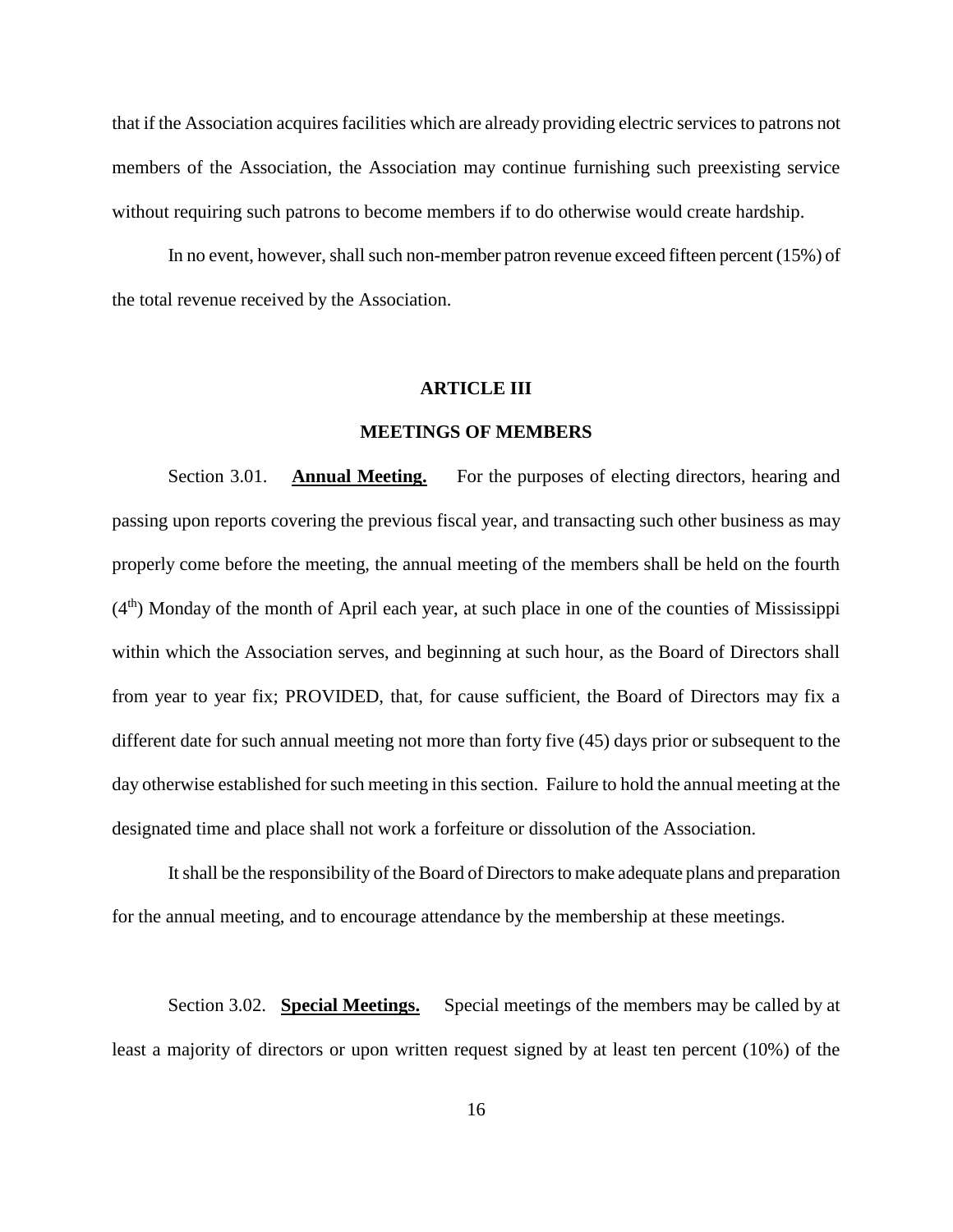members and it shall thereupon be the duty of the Secretary to cause notice of such meeting to be given as hereinafter provided. Special meetings of the members may be held at such place in one of the counties of Mississippi within which the Association serves, specified in the notice of the special meeting.

Section 3.03. **Notice of Members' Meetings.** Written or printed notice stating the place, day and hour of the meeting, and in case of a special meeting, the purpose or purposes for which the meeting is called, shall be delivered to each member not less than 10 days nor more than 60 days before the date of the meeting, either personally, by mail, or by association newsletter, by or at the direction of the Secretary, or by the directors or members calling the meeting. If directors are to be elected at such meeting, the notice of members' meeting shall include a statement of the board members to be elected as provided in Section 4.04. Unless contained with such notice, no matter may be acted upon at that meeting which requires the affirmative votes of at least a majority of the members. If mailed such notice shall be deemed to be delivered when deposited in the United States mail, addressed to the member as it appears on the records of the Association, with postage thereon prepaid. The failure of any member to receive notice of an annual or special meeting of the members shall not invalidate any action which may be taken by the members at any such meeting.

Section 3.04. **Quorum.** Five per cent (5%) of the members shall constitute a quorum at a meeting of members. This number shall be arrived at by adding the number of members present in person at the meeting to the number of members represented at that meeting by valid proxies filed as provided by Section 3.06 of these bylaws. Such percentage shall be computed upon the number of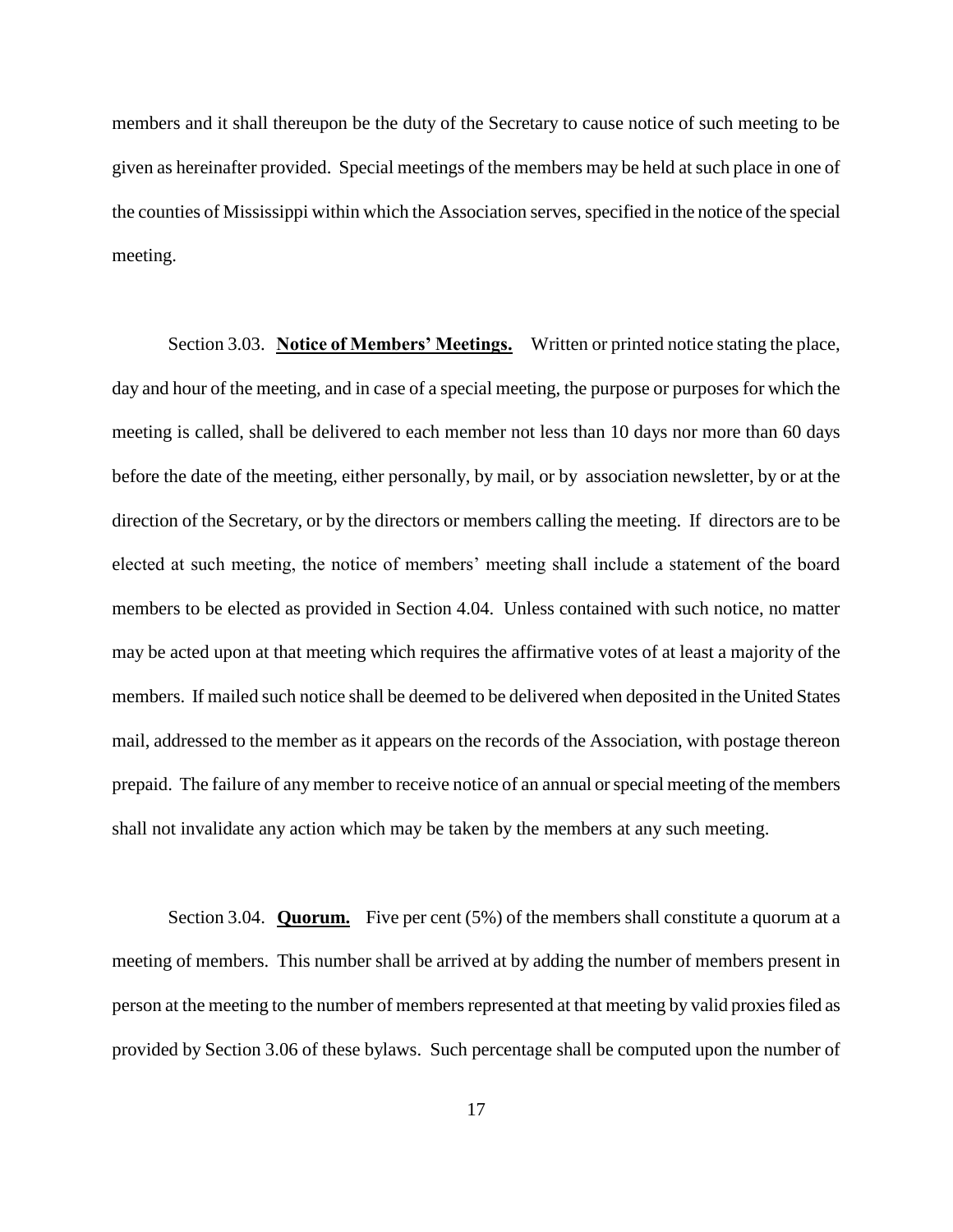members in good standing as of the date of the meeting. If less than a quorum is present at any meeting of members, the President of the Association or his nominee who is presiding at the meeting, may without a motion declare the meeting adjourned and closed or he may hold the meeting open for not longer than thirty minutes to see if a quorum is present within that time; such determination being conclusive in the absence of fraud or bad faith, and the meeting shall automatically be adjourned and closed if a quorum shall not be present at the end of said thirty minute period. The members present at a meeting at which a quorum is not present shall not have the power to take any kind of action, including, but not by way of limitations, adjourning said meeting to another time or place. At all meetings of the members, whether a quorum be present or not, the Secretary shall annex to the meeting minutes, or incorporate therein by reference, a list of those members who registered as present in person.

Section 3.05. **Voting.** Each member who is not in a status of suspension, as provided for in Section 2.01, shall be entitled to only one vote upon each matter submitted to a vote at any meeting of the members. A member may vote in person or by proxy. At a meeting of the members where directors are to be elected, all members present in person or by proxy may cast one vote for each director to be elected; each member may vote their own vote plus those proxies executed in their favor, pursuant to Section 3.06 of these bylaws. Voting by members other than members who are natural persons shall be allowed upon the presentation to Association, prior to or upon registration at each member meeting, of satisfactory evidence entitling the person presenting same to vote. At all meetings of the members, all questions shall be decided by majority of the members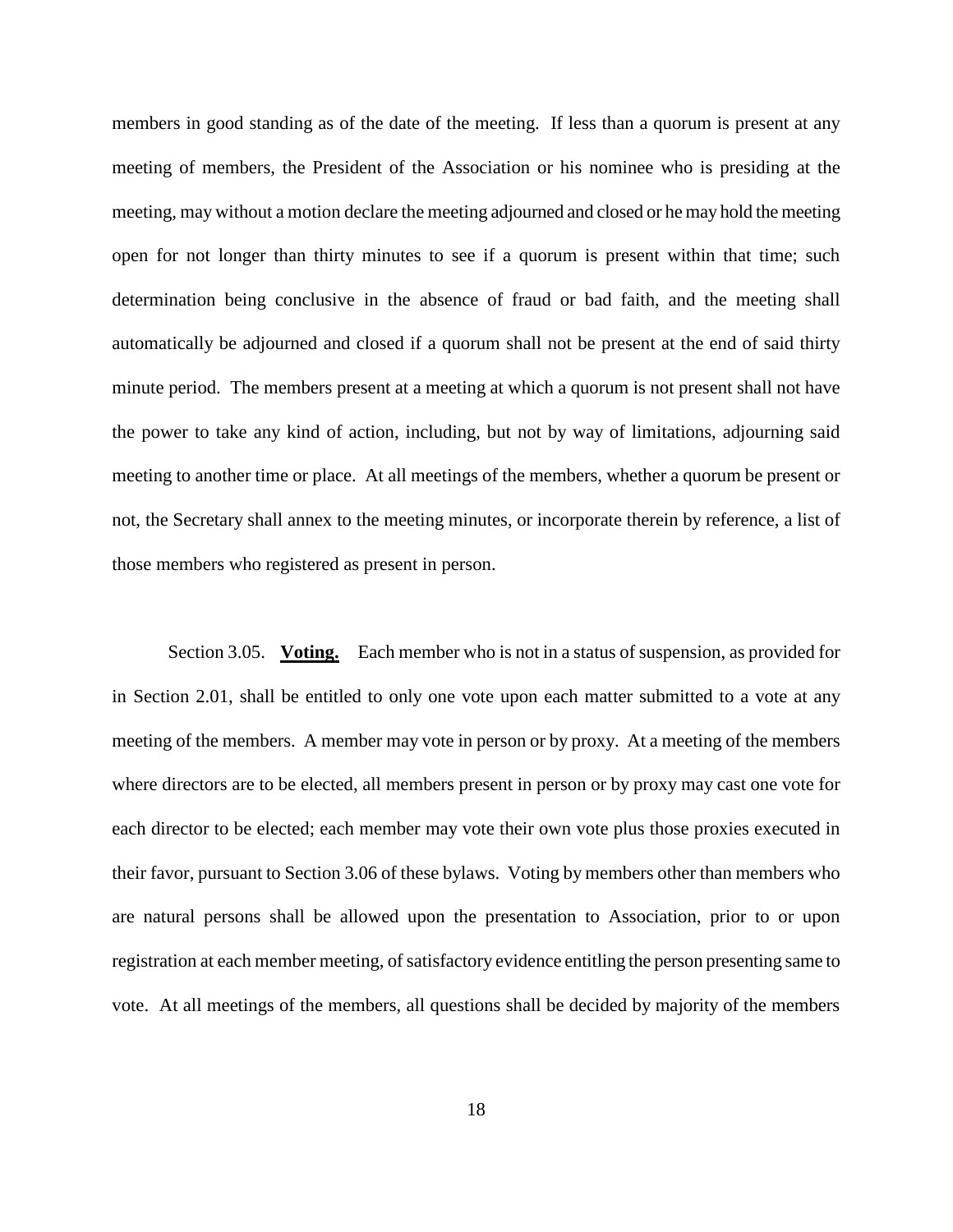voting thereon, except as otherwise provided by law or by the Association's Certificate of Incorporation or these bylaws. Members may not cumulate their votes.

SECTION 3.06 **Proxies.** For the convenience of the members, at all meetings of the members a member may be considered present and may vote by proxy executed in writing by the member upon the form specified and provided to the member by the Association. In the event a member executes two or more proxies for the same meeting or for any adjournment thereof, the proxy last filed shall revoke all others. If one person shall receive electric service through two (2) or more meters at different premises, he shall be entitled to vote not more than one (1) vote at any meeting of the members. Only a proxy form, together with its associated mail-ballot envelope, specifically issued by the Association shall be valid.

Each proxy must be in writing, show the member's account or member number, be signed by the member, name another member to vote the proxy, and be filed in person or by United States mail addressed to the Association, at the principal office of the Association in Chickasaw County, Mississippi at least three days prior to the meeting at which it is to be voted. The member may by said proxy appoint one other member or the Board of Directors, which shall be considered a member for the purpose of proxy voting. The date of the proxy's receipt in the Association's office, shall be its filing date. The proxy must designate the particular meeting at which it is to be voted, and no proxy shall be voted at any meeting other than the one so designated, or any adjournment of such meeting. No proxy shall be voted by anyone other than a member of the Association. No proxy shall be valid after seventy (70) days from the date of its filing. If no member is designated on any proxy to vote the same or if the Board of Directors of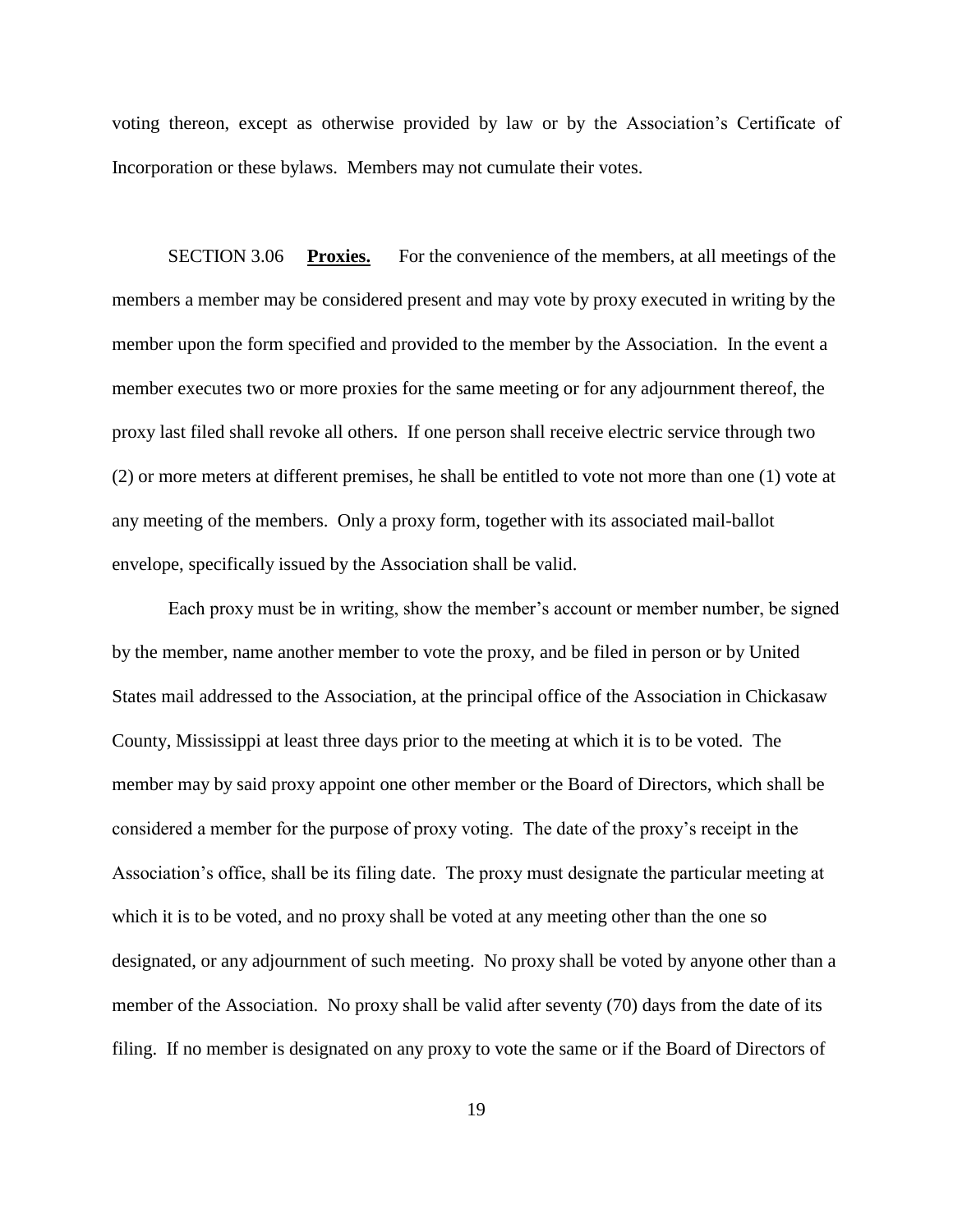the Cooperative is designated to vote the proxy, the proxy shall be voted by the Board of Directors, or its nominee. No member, other than the Board of Directors or its nominee, shall vote as proxy for more than five (5) members at any meeting of the members.

The presence of a member at a meeting of members shall not revoke a proxy theretofore executed by him, and such member shall not be entitled to vote at such meeting. A proxy may be revoked only by the person who issued the proxy. The revocation must be in writing, signed by the member, dated, stating the account or member number of the member, and must be filed with the Association at its principal office in Chickasaw County, Mississippi at least three (3) days prior to the scheduled starting time of the meeting at which the revoked proxy was to be voted. In the case of a joint membership, a proxy may be executed and may be revoked by either husband or wife.

If the official proxy form of a member is lost, stolen, or destroyed, the Association shall furnish the member with a replacement proxy form upon request, provided that the member executes a revocation of the lost, stolen, or destroyed form at least three (3) days prior to the meeting, to be witnessed by an authorized employee of the Association. Blank proxy forms will not be distributed in bulk to any member.

Section 3.07. **Representative Voting.** Legal entity organizations and nonlegal entity organizations which are members of the Association may be represented at any meeting of the members and may vote only as follows: (a) Any director, officer or general manager duly authorized in writing may represent and cast the vote of a corporation; (b) a trustee, steward, deacon, clerk or pastor duly authorized in writing may represent and cast the vote of a church; (c) a school trustee,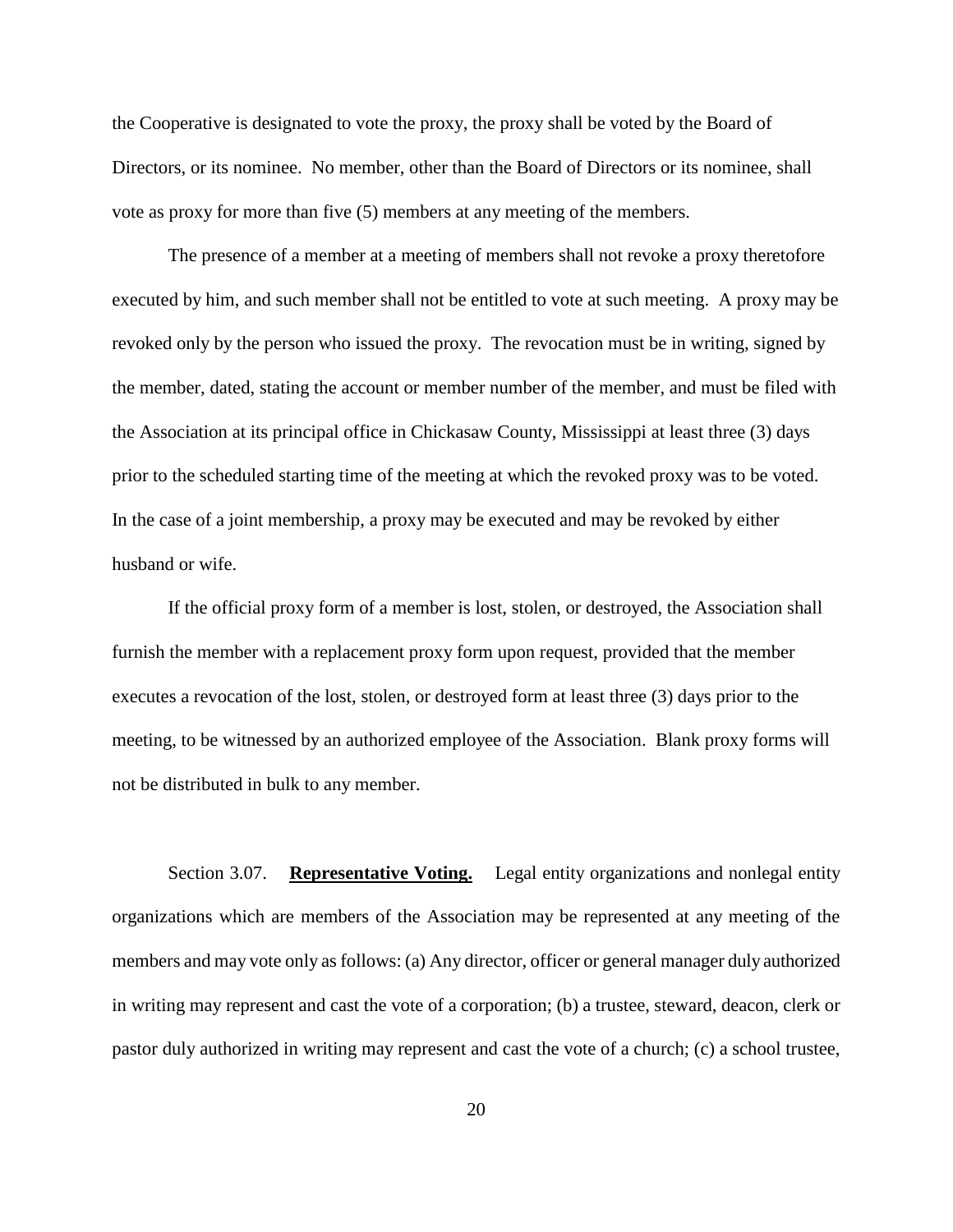principal or superintendent duly authorized in writing may represent and cast the vote of the school; (d) and any other associaton or organization not a legal entity may be represented by and have its vote cast by any person duly authorized in writing who is a trustee, or manager or part owner, or any officer of such association or organization.

Section 3.08. **Order of Business.** The order of business at the annual meetings of the members and, so far as practicable, at all other meetings of the members shall be essentially as follows, except as otherwise determined by the President of the Association or his nominee, who is presiding at such meeting:

- 1. Report on the existence of a quorum.
- 2. Reading of the notice of the meeting and proof of the due publication or mailing thereof, or the waiver or waivers of notice of the meeting.
- 3. Reading, or the waiver thereof, of unapproved minutes of previous meetings of the members and the taking of necessary action thereon.
- 4. Presentation and consideration of reports of officers, directors and committees.
- 5. (a) Receive report of Committee on Nominations.
	- (b) Secretary to present petitions filed and posted for the nominations of directors.
	- (c) Election of directors.
- 6. Unfinished business.
- 7. New business, which has been noticed in accordance with Section 3.03 of these bylaws.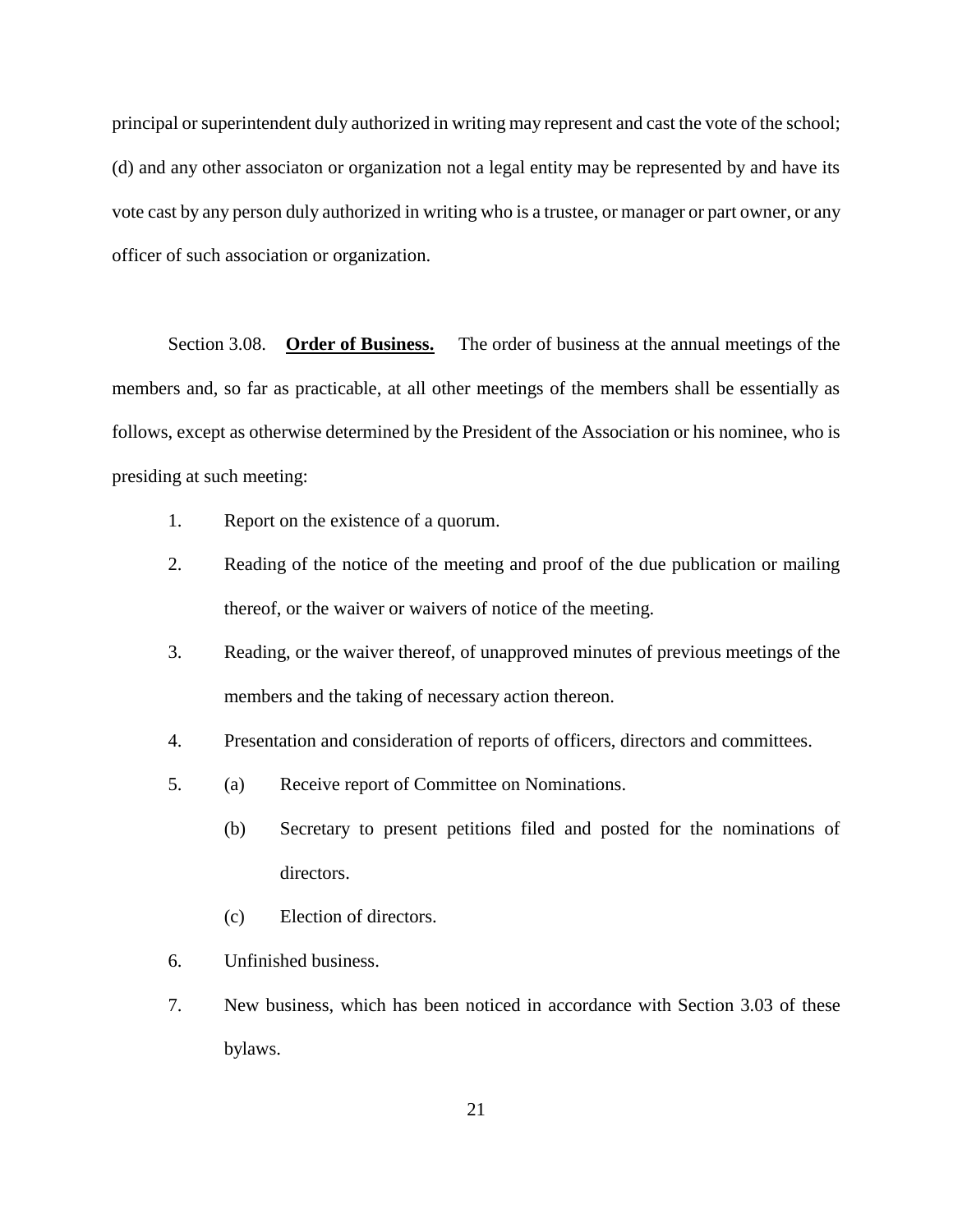8. Adjournment.

### **ARTICLE IV**

# **DIRECTORS**

Section 4.01. **General Powers.** The business and affairs of the Association shall be managed by a Board of Directors which shall exercise all of the powers of the Association except such as are by law, or by the Articles of Incorporation of the Association, or by these bylaws conferred upon or reserved to the members.

Section 4.02. **Districts.** In order to assure equitable representation of the geographical areas of the Association on the Board of Directors of the Association, the territory served or to be served by the Association shall be divided into three (3) districts. Each district shall be represented on the Board of Directors by three board members. At each annual meeting of the members, onethird (1/3) of the total number of directors shall be elected by ballot, by and from the members, to serve for a term of three years as provided by law or until their successors shall have been elected and shall have qualified. Each district shall be represented by three directors, and the districts are described as follows:

DISTRICT NUMBER ONE. The territory served or to be served within the boundaries of Chickasaw and Pontotoc Counties, Mississippi.

DISTRICT NUMBER TWO. The territory served or to be served within the boundaries of Webster and Clay Counties, Mississippi.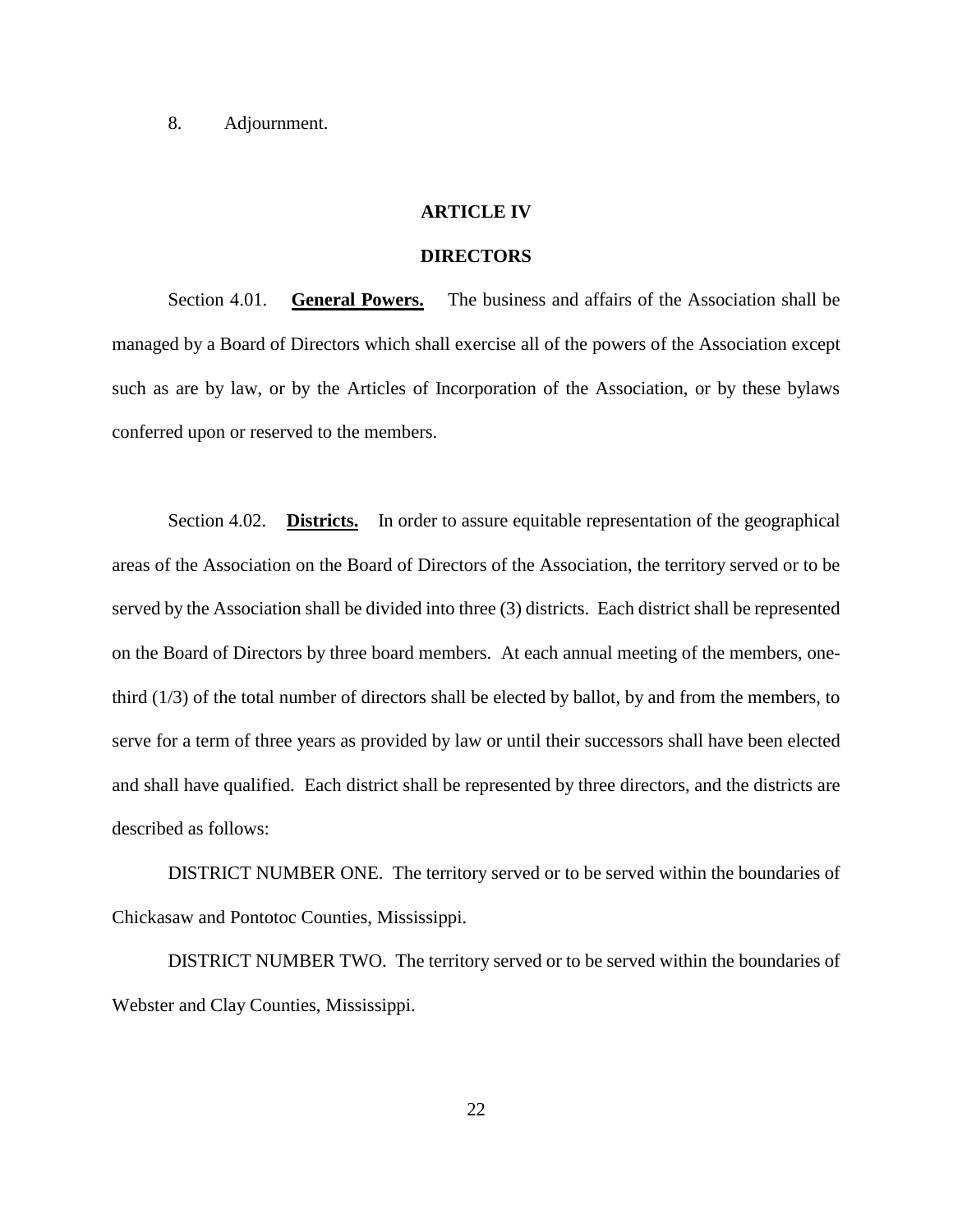DISTRICT NUMBER THREE. The territory served or to be served within the boundaries of Calhoun, Grenada and Yalobusha Counties, Mississippi.

Section 4.03. **Tenure & Qualifications.** (a) At each annual meeting of the members, onethird (1/3) of the total number of directors shall be elected by ballot, by and from the members, to serve for a term of three (3) years as provided by law, provided a quorum is present as provided in these bylaws. If the election of directors shall not be held at the annual meeting or if such annual meeting is not held, each director shall hold office until their successors shall have been elected and qualified.

(b) Drawing by lot shall resolve, where necessary, any tie votes. If an election of directors shall not be held on the day designated for the annual meeting, a special meeting of the members may be held for the purpose of electing directors within 60 days thereafter.

(c) No person shall be eligible to become or remain a director who is not an active member in good standing of the Association, has not been a bona fide resident of the district from which they are to be elected for one year immediately preceding the nomination to directorship, or who is in any way employed by or financially interested in a competing enterprise.

(d) No person shall be eligible to become or remain a director who has been finally convicted of a felony or misdemeanor involving moral turpitude, or adjudged liable in damages for fraud.

(e) In order to be eligible to become or remain a director of the Association, a person must be a member of the Association and receiving service therefrom at his primary residential abode, and not be a close relative as defined in Section 4.08 of an incumbent director, or of the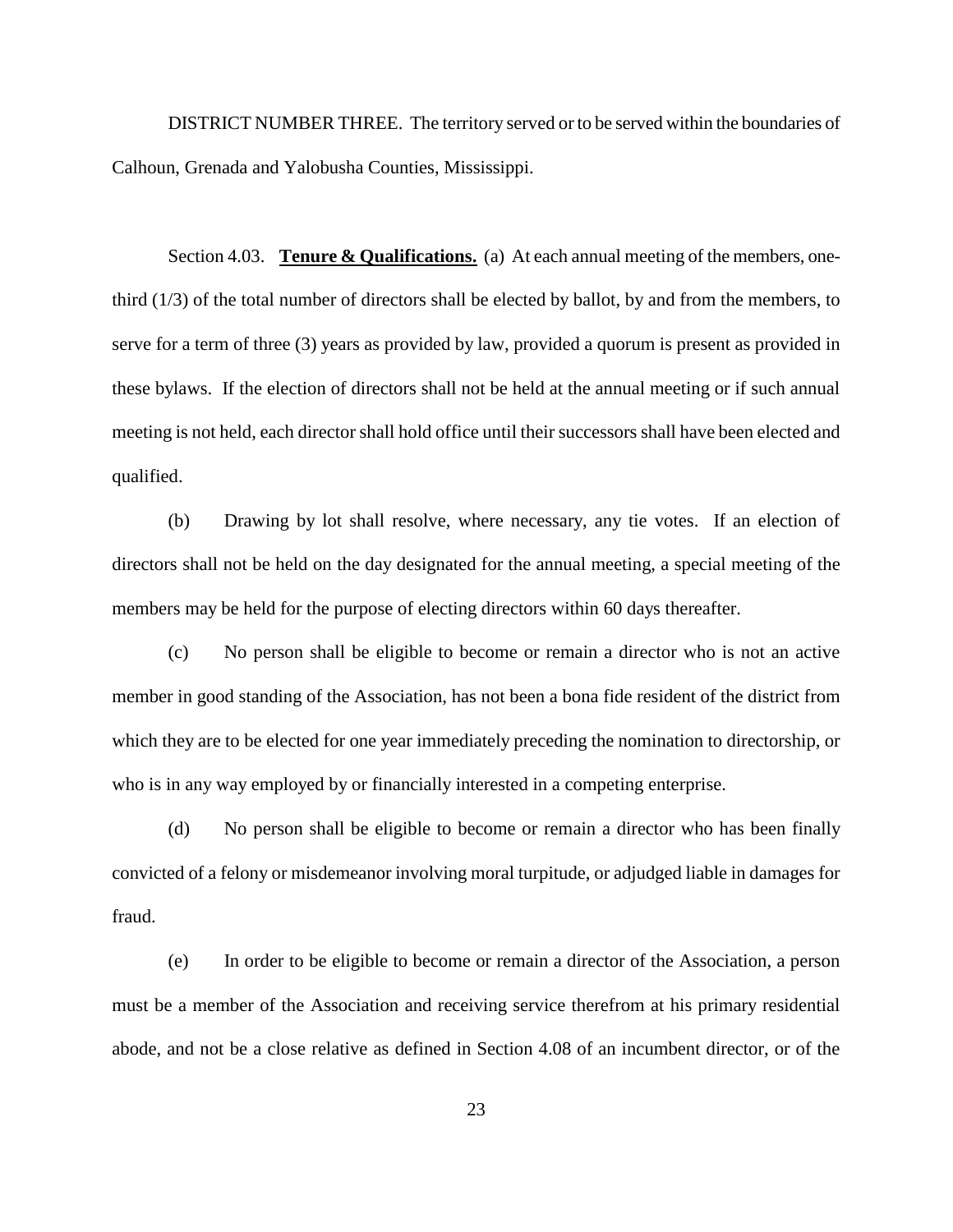director being replaced, or of an employee of the Association. Past employees shall not be eligible to serve as directors until a period of 10 years has expired after their last date of employment.

When a membership is held jointly by a husband and wife, either one but not both may be elected a director.

(f) No person shall be eligible to become or remain a director of the Association who, for reasons of age or otherwise, does not have the legal capacity to enter into a binding contract.

(g) Upon establishment of the fact that a nominee for director lacks eligibility under this section or as may be provided elsewhere in these bylaws, it shall be the duty of the chair presiding at the meeting at which such nominee would be otherwise voted upon to disqualify such nominee. Upon the establishment of the fact that any person being considered for, or already holding, a directorship lacks eligibility under this section or as may be provided elsewhere in these bylaws, it shall be the duty of the Board of Directors to withhold such position from such person, or to cause them to be removed therefrom, as the case may be.

(h) Nothing in this section contained shall, or shall be construed to, affect in any manner whatsoever, the validity of any action taken at any meeting of the Board of Directors, unless such action is taken with respect to a matter which is affected by the provisions of this section and in which one or more of the directors have an intent adverse to that of the Association.

Section 4.04. **Nominations; Committee on Nominations; Nominations by Petition; Credentials and Elections Committee.** (a) It shall be the duty of the Board to appoint, no less than sixty days nor more than one hundred days before the date of the meeting of the members at which directors are to be elected, a Committee on Nominations consisting of not less than 5 nor more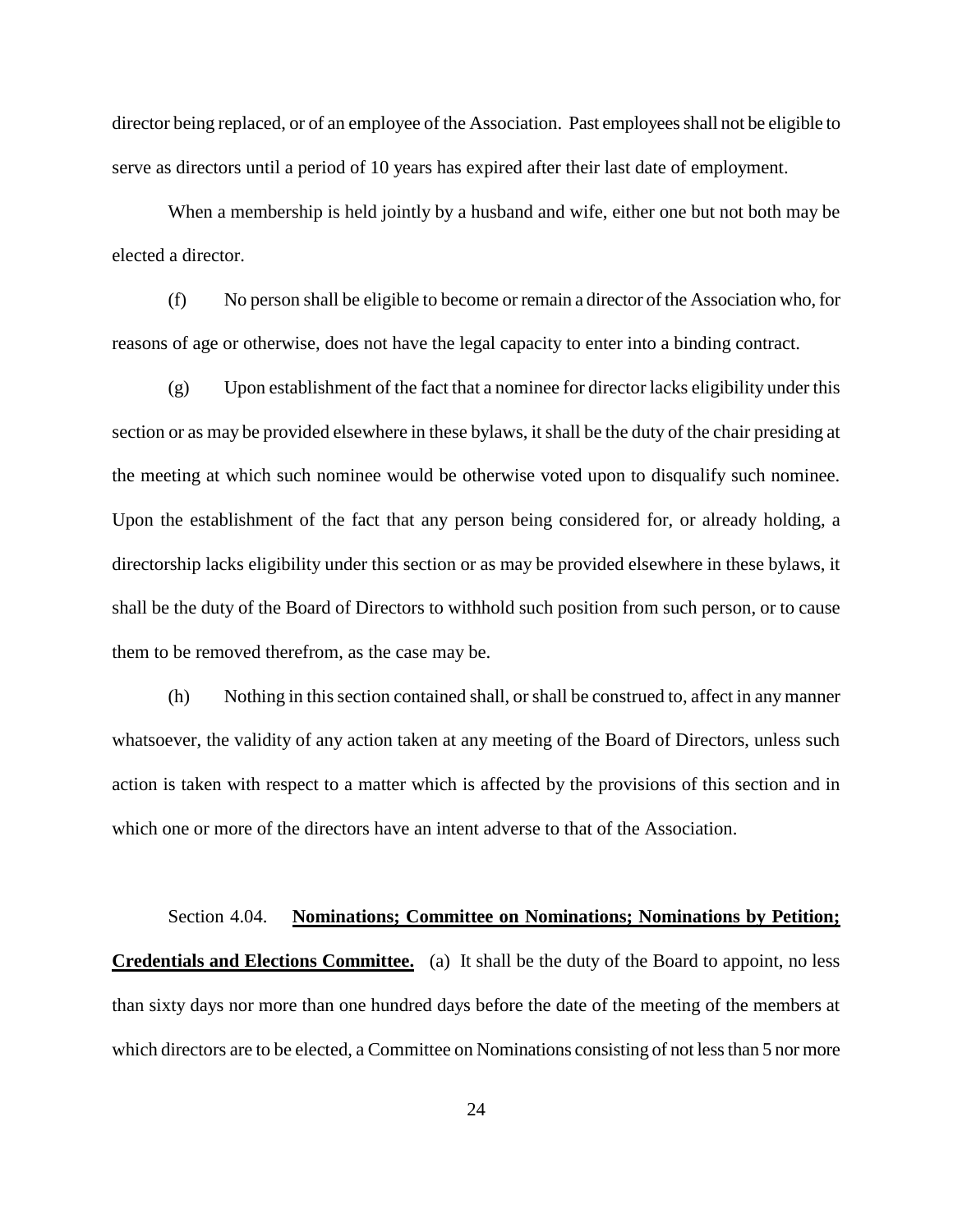than 11 members who shall be selected from different sections so as to insure equitable geographic representation. No existing Association employees, agents, officers, directors or known candidates for director, and close relatives (as hereinafter defined) or members of the same household of existing Association employees, agents, officers, directors or known candidates for director may serve on such committees. The committee shall receive and consider any suggestion as to nominees submitted by members of the Association. The committee shall meet at a time and place set by the Board of Directors. The committee shall prepare and post at the principal office of the Association at least 45 days before the annual meeting a list of nominations for board members. The Secretary must mail with the notice of the meeting or separately a statement of the number of board members to be elected and the names and addresses of the candidates nominated by the Committee on Nominations and of the candidates nominated by petition, if any. Only those nominations made by the committee or by petition as described herein will be valid.

(b) Any 50 members acting together may make other nominations by petition and upon validation by the Credentials and Elections Committee, the Secretary shall post such nominations at the same place where the list of nominations by the Committee on Nominations is posted. Any petition for nomination shall be submitted at least 45 days before the annual meeting on a form designated and provided by the Association. Each member signing such petition shall place thereon the date of signing, address, account or member number, and service location of the member. Nominations made by valid petition, shall be included on the official ballot.

(c) The Committee on Nominations may also serve as a Credentials and Election Committee or the Board may appoint a separate committee, utilizing the same procedure as the Committee on Nominations. In the event of the failure of the Board to appoint said Credentials and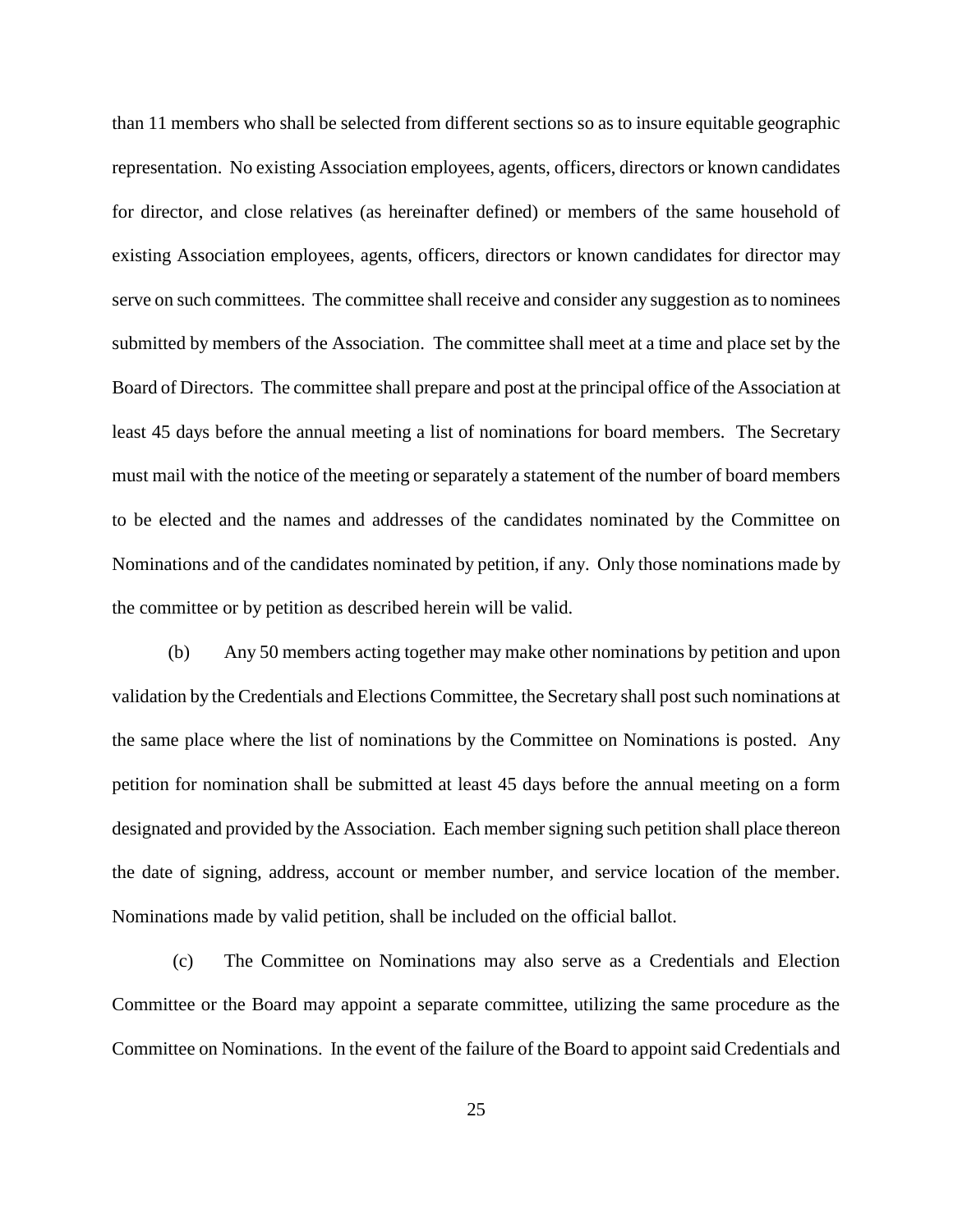Election Committee, then in that event the President of the Association or his designee of the meeting pursuant to Section 6.05 (a) shall appoint said committee during the forepart of the members meeting. It shall be the responsibility of the committee to pass upon all questions that may arise with respect to the registration and qualifications of members in person or by proxy, the regularity of all Petitions for Nominations of Directors, the qualifications of all nominees for directors, to count or supervise the count of all ballots cast in any election or other ballot vote taken, and to rule upon the effect of any ballots irregularly marked. In the exercise of its responsibility, the Credentials and Election Committee shall have available to it the advice of counsel and/or an independent Certified Public Accountant provided by the Association. In the event a protest or objection is filed concerning any election, such protest or objection must be filed during, or within three (3) business days following the adjournment of, the meeting in which the voting is conducted. The Credentials and Election Committee shall thereupon be reconvened, upon notice from its chairman, not less than seven (7) days after such protest or objection is filed. The Committee shall hear such evidence as is presented by the protestor(s) or objector(s), who may be heard in person, by counsel, or both, and any opposing evidence; and the Credentials and Election Committee, by a vote of a majority of those present and voting, shall, within a reasonable time, but not later than thirty (30) days after such hearing, render its decision, the result of which may be to affirm the election, to change the outcome thereof, or to set it aside. The Credentials and Election Committee's decision (as reflected by a majority of those actually present and voting) on all matters covered by this section shall be final.

(d) In the event of any meeting of the members at which directors shall not be elected, the Board of Directors shall nevertheless appoint a Credentials Committee to be appointed in the same manner as provided herein for the Committee on Nominations with full authority to finally pass upon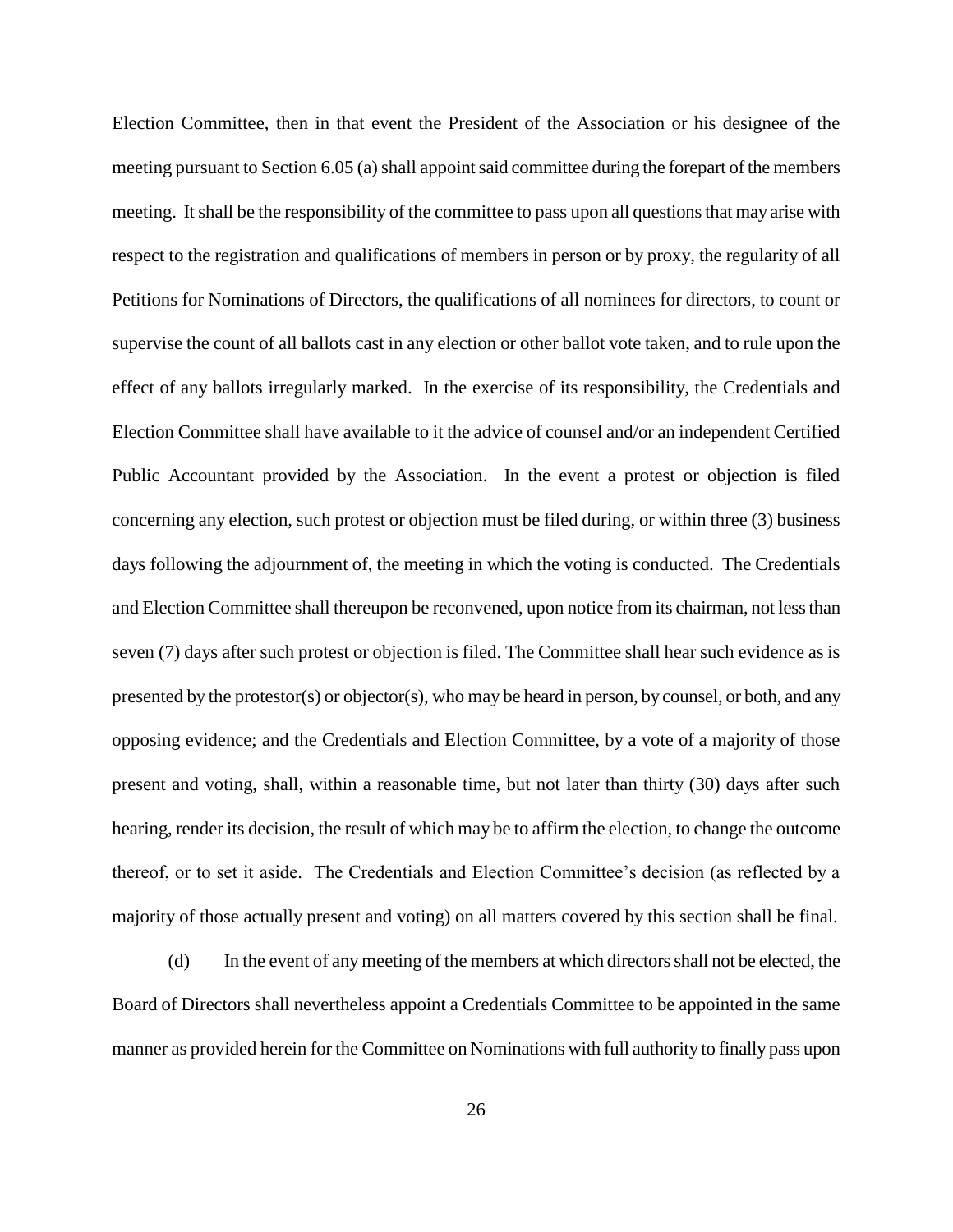all applicable matters herein provided as well as any other matters or questions which may be referred to it by the Chair of the meeting or the Board of Directors. The President of the Board, or the President's designee, shall preside at and conduct all meetings of the Members with full authority to refer any questions deemed appropriate by the President or designee to the aforesaid Committee for decision.

(e) Notwithstanding anything in this section contained, failure to comply with any of the provisions of this section shall not affect in any manner whatsoever the validity of any election of directors.

Section 4.05. **Removal of Directors and Officers.** Final convictions of a felony, a misdemeanor involving moral turpitude, or of a director being adjudged liable in damages for fraud will be prima facia evidence for removal of a director, by resignation or by the Board of Directors. Any member for just cause may bring charges against an officer or director by filing them with the Secretary, together with a petition signed by ten per centum (10%) of the members, requesting the removal of the officer or director in question. "Just cause" includes but is not limited to official misconduct or gross negligence while in the performance of official duties. The removal shall be voted upon at the next regular or special meeting of the members and any vacancy created by such removal may be filled by the members at such meeting by any lawful means. The director or officer against whom such charges have been brought shall be informed in writing of the charges previous to the meeting and shall have an opportunity at the meeting to be heard in person or by counsel and to present evidence; and the person or persons bringing the charges shall have the same opportunity.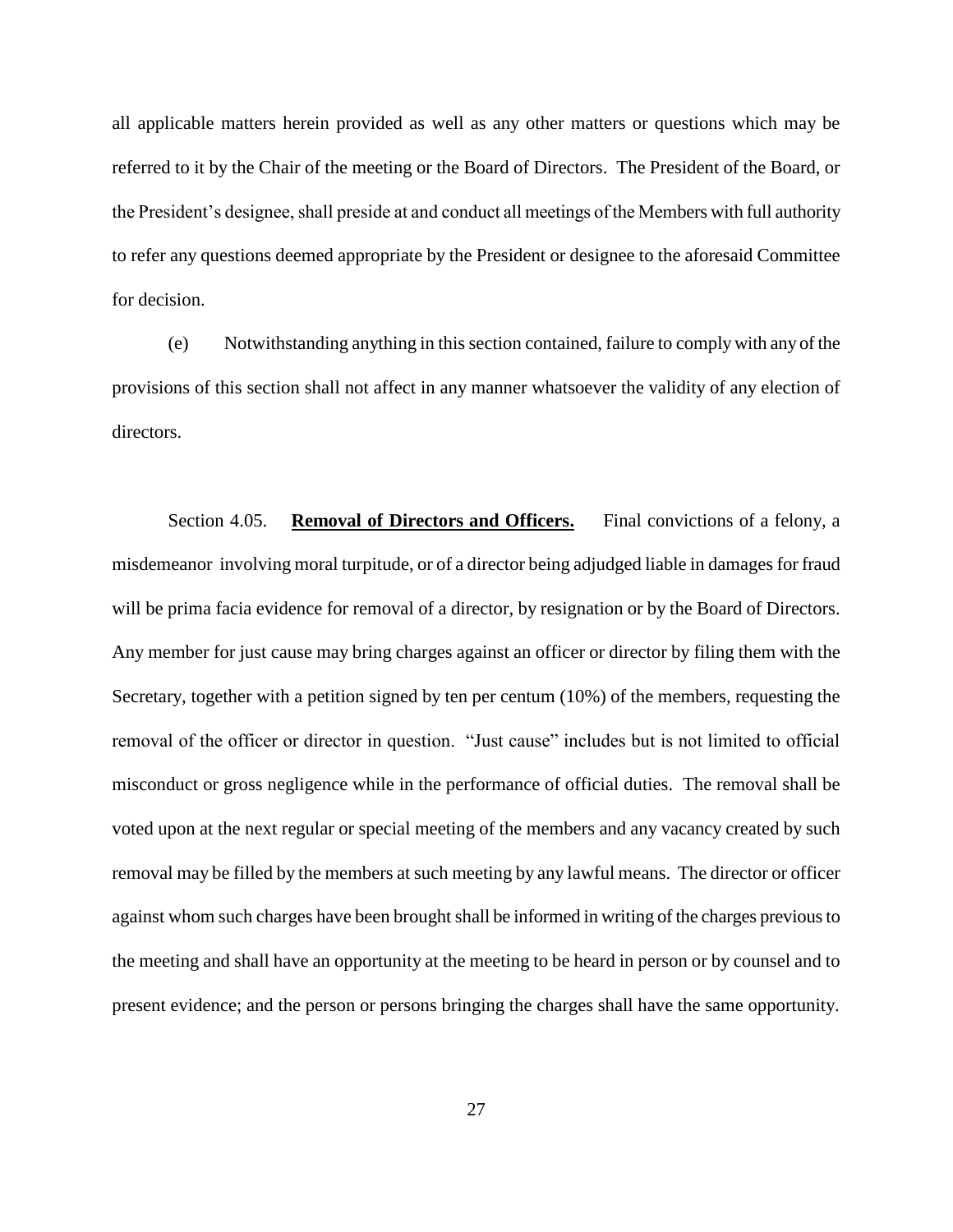Section 4.06. **Vacancies.** Subject to the provisions of these bylaws with respect to the removal of directors, vacancies occurring in the Board of Directors shall be filled by a person meeting the qualifications of Section 4.03, and elected by a majority vote of the remaining directors, and the directors thus elected shall serve the unexpired terms of the directors so replaced and until their successors shall have been elected and shall have qualified. The office of a director shall become vacant, is subject to being declared vacant, and is subject to being filled pursuant to this section if (1) the director shall have failed to attend as many as three consecutive meetings of the board, whether special or regular, and at least two-thirds of the remaining directors in office determine, in their sole judgment, that such failure did not occur for justifiable cause and will not recur; or (2) the director, as determined in their sole judgment by at least two-thirds of the remaining directors in office, has become incapable of performing the duties of a director and such incapability is not likely to cease within a reasonable time; or, (3) such director is no longer a bona fide resident of the district such director was elected to represent, and the Board finds such change of residence is permanent.

### Section 4.07. **Compensation, Reimbursement, Employment of Relatives.**

(a) Directors shall be entitled to compensation for time spent and to reimbursement for expenses incurred by them in the performance of their duties. Compensation of directors shall be in such amounts as may be authorized by the Board of Directors from time to time. Reimbursement to directors for expenses incurred while performing duties as such may be made either (1) by payment of the actual amount of such expenses upon presentation of an itemized account therefor, or (2) by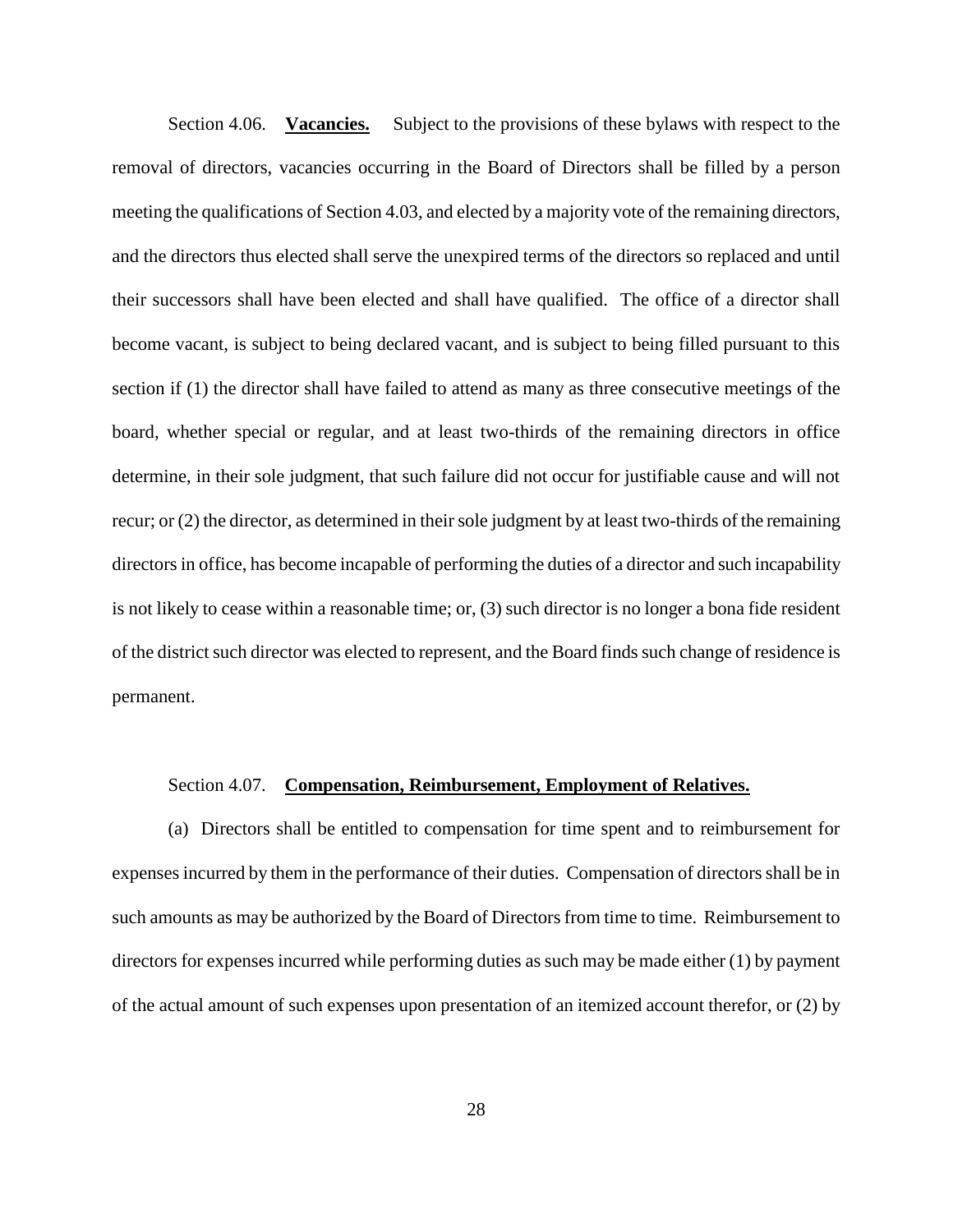the payment of such fixed sum for each occasion involving the performance of duties for the Association as may be authorized and deemed reasonable by the Board of Directors.

(b) No close relative of any director shall receive compensation for serving the Association unless the relative

- (1) has been in the regular employ of the Association for at least one year immediately preceding the time the director to whom they have become related by action to which they were not a party became a director; or
- (2) performs services certified by the Board of Directors as an emergency measure, or
- (3) receives compensation by authorization of the membership.

Section 4.08. **"Close Relative" Defined.** As used in these bylaws, "close relative" means a person who by blood or in-law, including step and adoptive kin, is either a spouse, child, grandchild, parent, grandparent, brother, sister, aunt, uncle, nephew or niece of the principal.

Section 4.09. **Rules and Regulations.** The Board of Directors shall have power to make and adopt such rules and regulations not inconsistent with law, the Articles of Incorporation of the Association, or these bylaws, as it may deem advisable for the management, administration and regulation of the business and affairs of the Association.

Section 4.10. **Accounting Systems and Reports.** The Association's accounting system shall be of the type and form as may from time to time be designated by the Administrator of the Rural Utilities Service of the United States of America, Mississippi Public Service Commission, and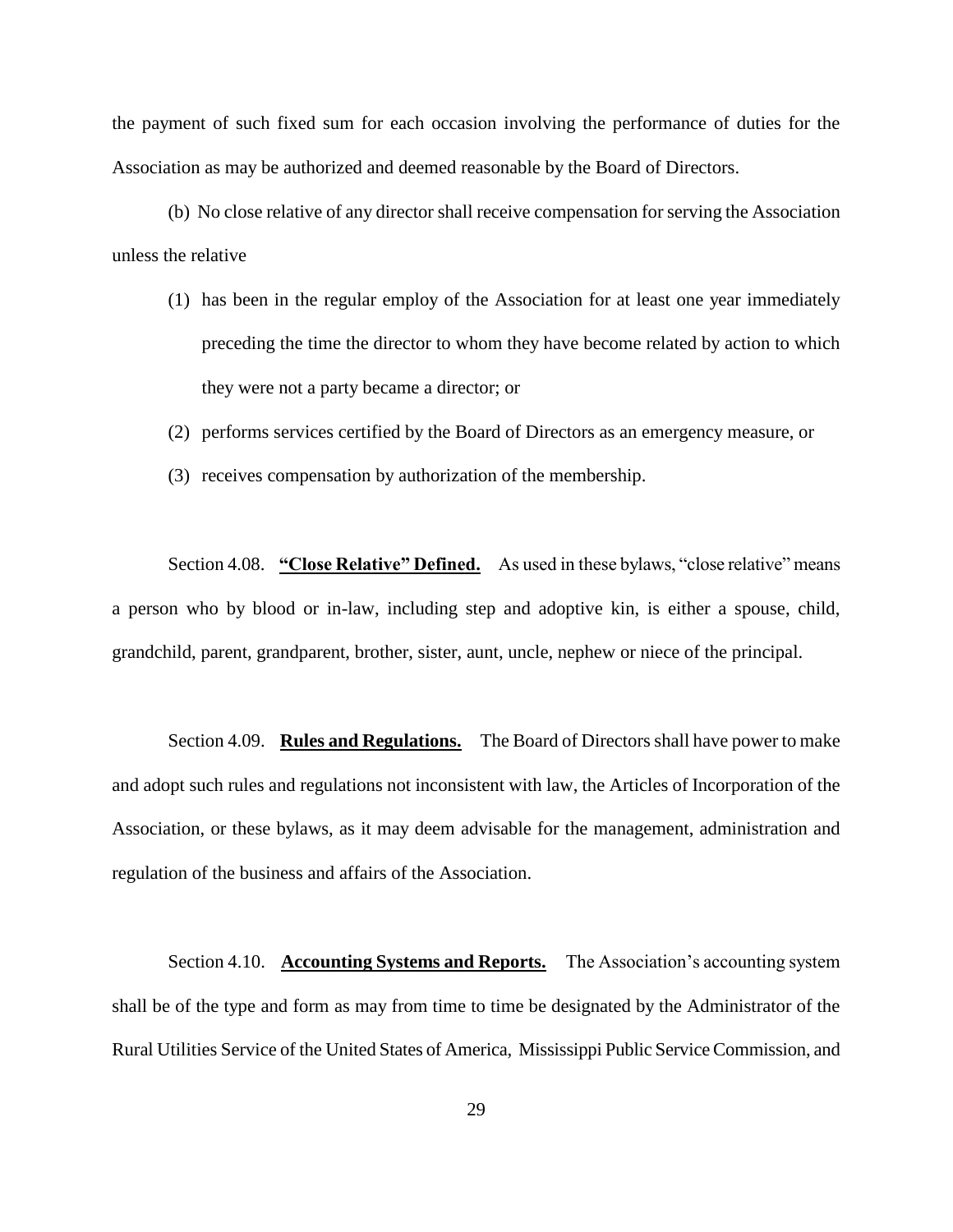Tennessee Valley Authority and subject to all applicable laws, rules and regulations of any lawful regulatory body. A complete audit of the accounts, books and financial condition of the Association shall be made as of and as soon as practical after the end of each fiscal year by a certified public accountant. A report on such audit shall be submitted to the members at the following annual meeting. If deemed practical by the management of the Association, a summary of the financial status of the Association may be published annually, and such summary will be furnished to any member of the Association upon written request made therefor.

Section 4.11. **Indemnification and Liability Insurance.** (a) On the terms and conditions hereinafter stated, the Association or its insurer shall indemnify any director, officer or employee of the Association, including any former director, officer or employee of the Association, who is or was a party or is threatened to be made a party to any action, suit or proceeding, whether civil, criminal, administrative or investigative, by virtue of their position within the Association, for expenses, claims, liabilities, costs, judgments, fines, including attorney's fees reasonably incurred or imposed upon such person in connection with such actual or threatened action, suit, proceeding, or investigation and against any amount reasonably and with prior approval of the Board of Directors of the Association paid in settlement of any such actual or threatened suit, action or proceeding if:

- (1) The action complained of was undertaken in good faith; and
- (2) It was in good faith believed that:
	- (A) Actions taken in any official capacity of the Association were in its best interests;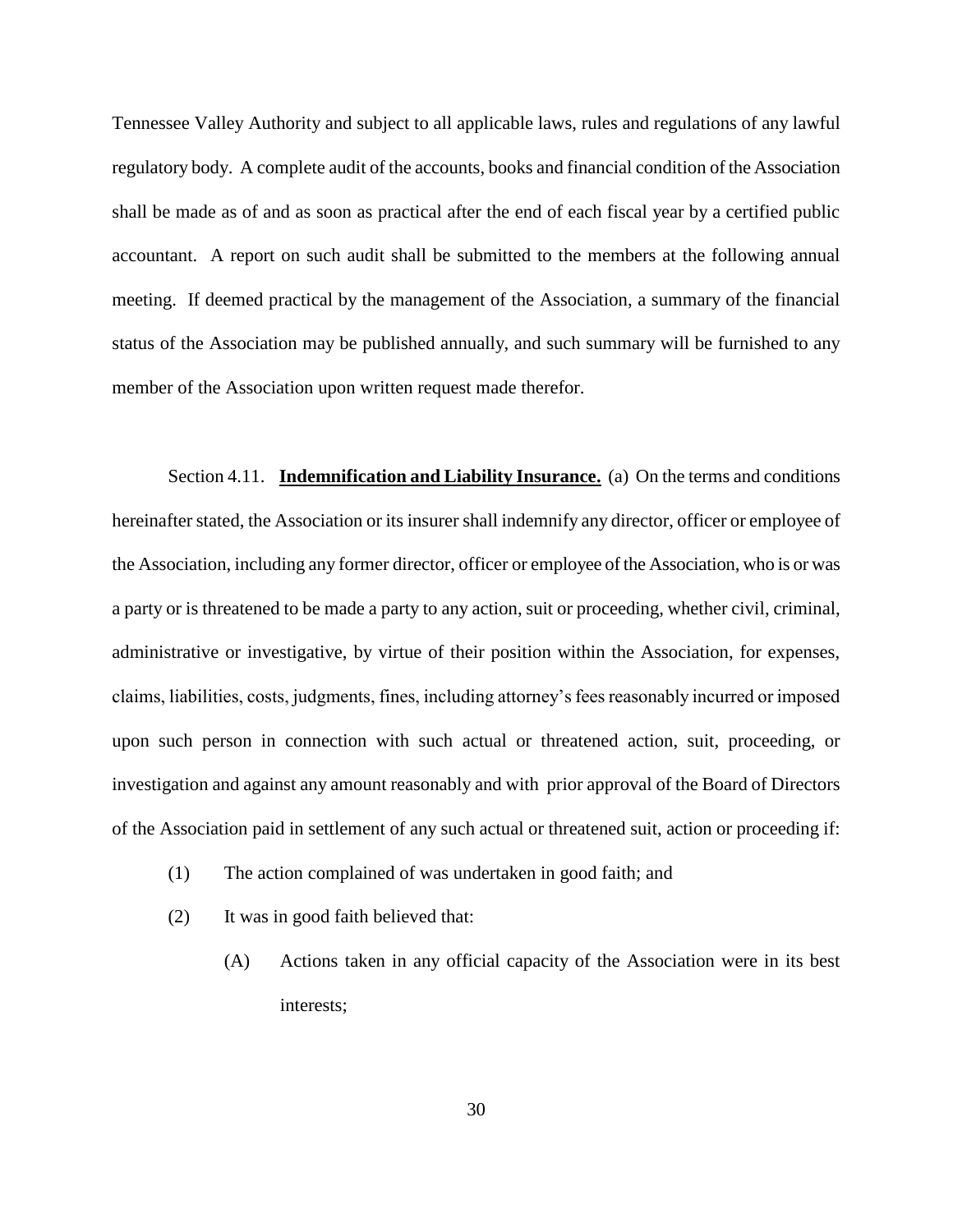- (B) Conduct in any other capacity was at least not opposed to the Association's best interests; and
- (C) In the case of any criminal proceeding, there was no reasonable cause to believe the conduct was unlawful.

The termination of a proceeding by judgment, order, settlement or conviction is not, of itself, determinative as to whether the requisite standard of conduct has been met.

(b) The purpose of this provision is to remove any financial risk in connection with the good faith service of a director, officer or employee and to this end the Association shall secure and maintain adequate liability insurance governing such indemnification, expenses and attorney's fees to the extent that it is reasonable available as determined by the Board and other provisions to the contrary notwithstanding, such indemnification as herein provided shall be provided at least to the extent of any applicable insurance coverages.

(c) The Association may pay for or reimburse the reasonable expenses incurred by a director, officer or employee who is a party to a proceeding in advance of final disposition of the proceeding if:

- (1) The individual furnishes the Association a written statement of their good faith belief that they have met the standard of conduct described in Section 4.11 (a) above;
- (2) The written statement reflects an agreement by the individual to repay the advance if it is ultimately determined that they did not meet the standard of conduct; and
- (3) A determination is made that the facts then known to those making the determination would not preclude indemnification.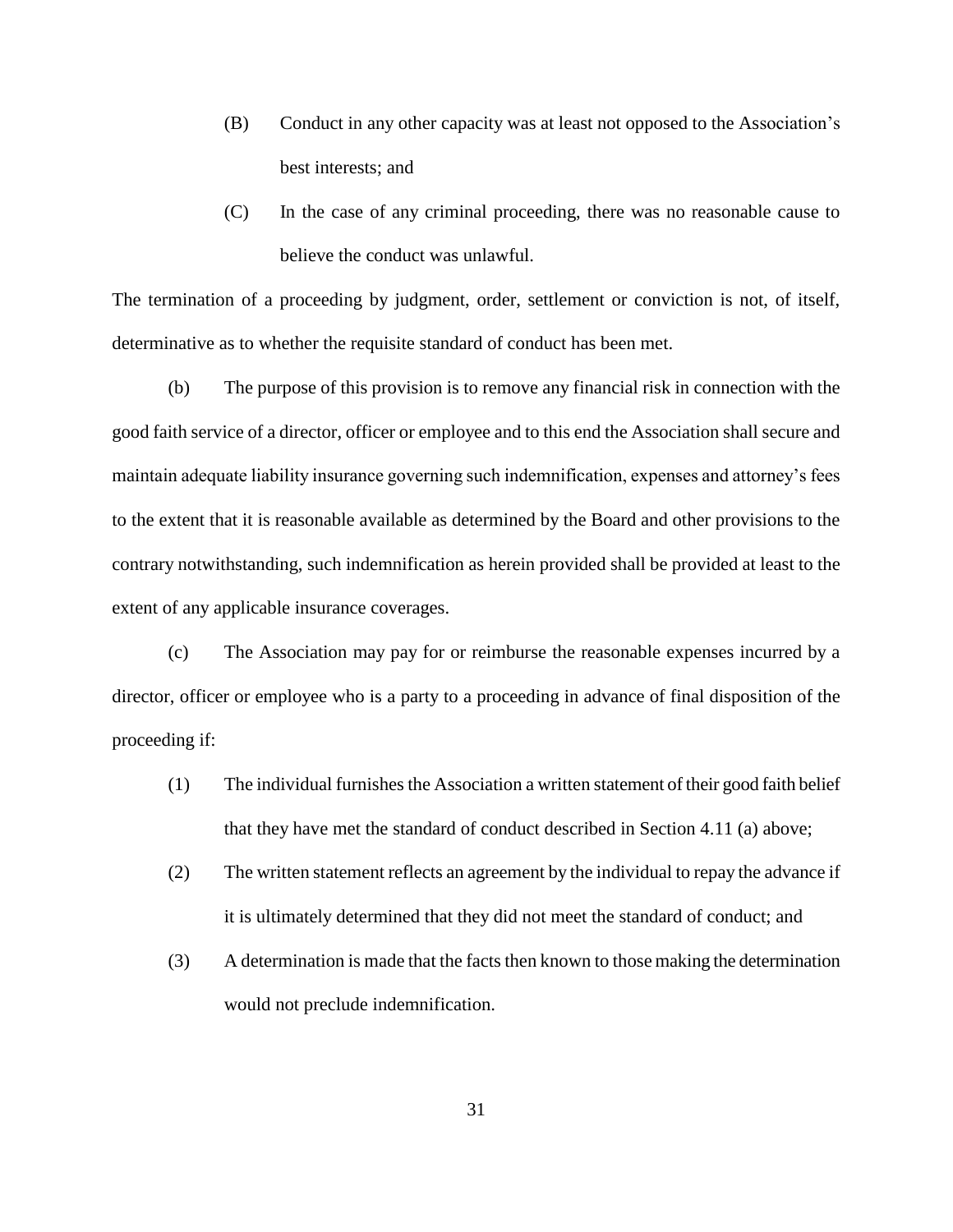The undertaking required by Subsection 4.11 (c) above shall be an unlimited general obligation of the director, officer, or manager but need not be secured and may be accepted without reference to financial ability to make repayment.

(d) There shall be no indemnification of any director, officer or employee of the Association if the Board of Directors affirmatively finds that they did not meet the standard of conduct outlined in Section 4.11 (a) above. In making such a determination, the Board of Directors must affirmatively state that sufficient facts exist to support a finding of non-compliance with the above described standard of conduct. Such an affirmative statement must be made by a majority of board members who are not the object of the action, suit, proceeding or investigation. Should the entire Board of Directors be made the object of such action, suit, proceeding or investigation, then there shall be appointed by the Board of Directors of the Association an independent committee made up of nine (9) members whose sole purpose shall be to make such a determination on the issue of indemnification.

(e) There shall be no indemnification of any director, officer or employee wherein the individual is adjudged by the Board of Directors to be guilty of misconduct, gross negligence, or illegal act or acts in the performance of his or her duties.

(f) The provisions of this section shall be inapplicable to any action brought by the Association against any officer or director otherwise indemnified hereunder or in connection with any other proceeding charging improper personal benefit to the one so charged, whether or not involving action in an official capacity, in which they are adjudged liable on the basis that personal benefit was improperly received.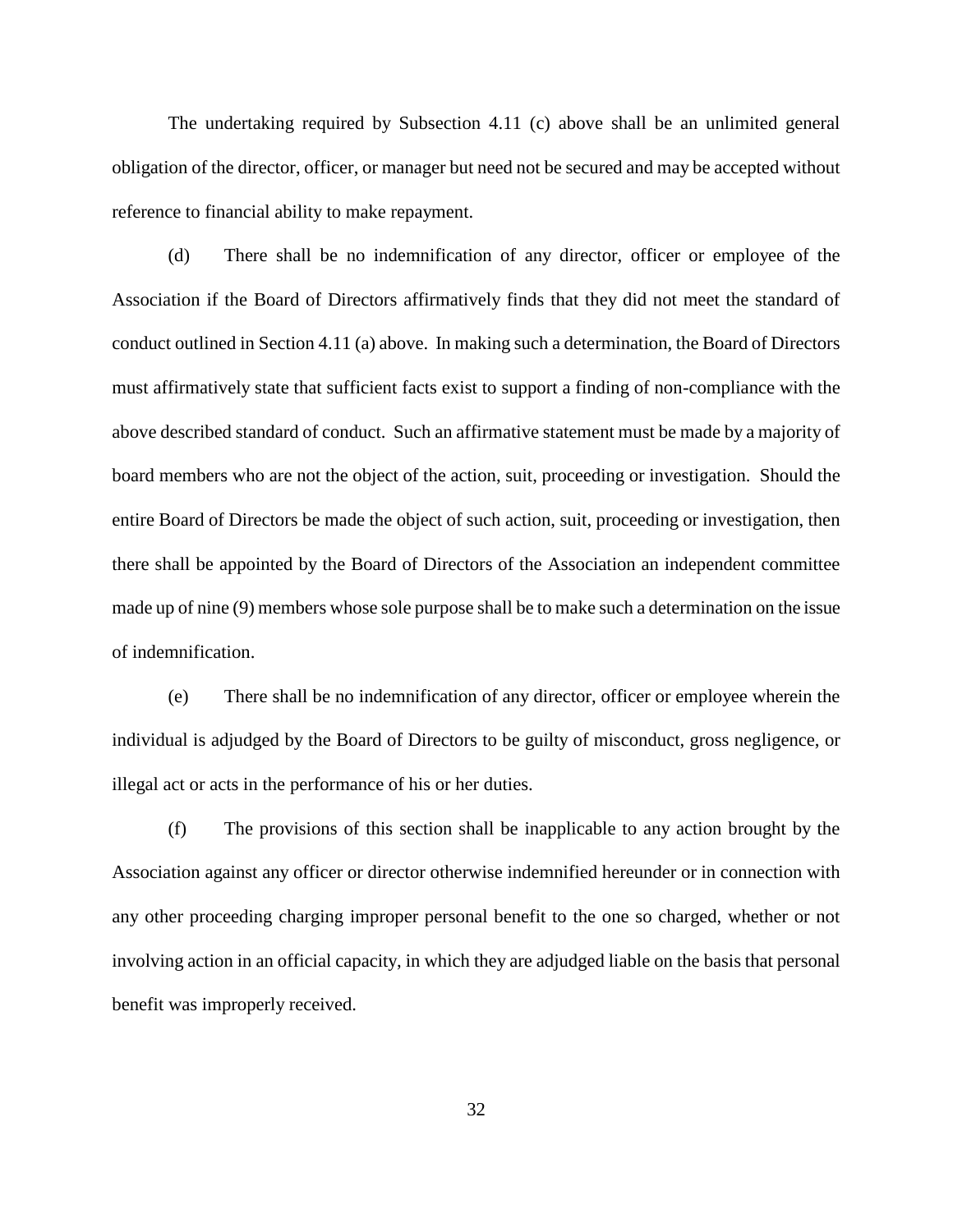(g) The provisions of this section shall be applicable to actions or proceedings commenced after the adoption hereof, whether arising from acts or omissions occurring before or after the adoption hereof, and to any such officers or directors who should hereinafter cease to be officers and directors, and shall inure to the benefit of their heirs and legal representatives.

## **ARTICLE V**

# **MEETINGS OF DIRECTORS**

Section 5.01. **Regular Meetings**. A regular meeting of the Board of Directors shall be held monthly at such time and place in one of the counties of Mississippi within which the Association serves as the Board of Directors may provide by resolution. Such regular monthly meetings may be held without notice other than such resolution fixing time and place thereof. Provided that, the President or his designee may change the date, time or place of a regular monthly meeting for good cause upon advance notice thereof to all directors.

### Section 5.02. **Attendance by Members at Meetings.**

(a) Regular meetings of the Board of Directors shall be open to the members of the Association unless the Board goes into executive session. Meetings of the Board of Directors shall not be open to nonmembers except upon express invitation of the Board. Executive sessions which are not open to members may be held when the Board of Directors discusses any of the following:

> (1) transaction of business and discussion of personnel matters concerning the character, professional confidence, or physical or mental health of a person;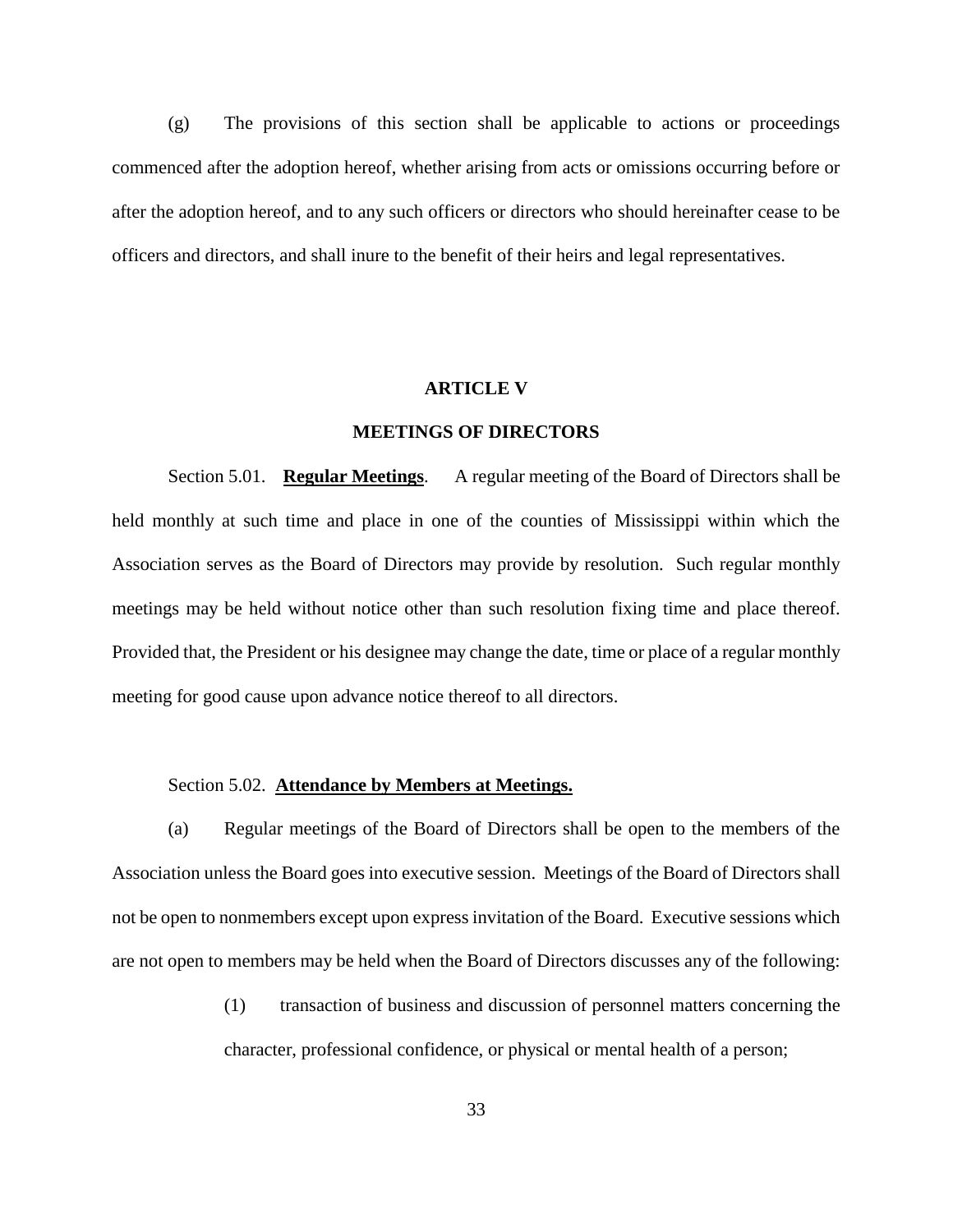(2) strategy sessions or negotiations with respect to prospective litigation, litigation, or issuance of an appealable order when an open meeting would have a detrimental effect on the litigating position of the Association;

(3) transaction of business and discussion regarding the report, development, or course of action regarding security personnel, plans or devices;

(4) investigative proceedings regarding allegations of misconduct or violation of law;

(5) cases of extraordinary emergency which would pose immediate or irrevocable harm or damage to persons and/or property;

(6) transaction of business and discussion regarding the prospective purchase, sale or leasing of lands or the negotiations for or acquiring of easements or rights-ofway;

(7) transaction of and/or discussion of negotiations regarding the location, relocation, or expansion of Association facilities;

(8) discussion of terms of employment or termination of employees;

(9) discussion of such matters as would be recognized by the courts as legally privileged;

(10) any other business which the Board in its discretion deems to be of a sensitive nature.

(b) Members of the Association may address the Board at a regular meeting regarding any suggestions for better service, grievances, or any other matter affecting the Association, provided that the member has at least fifteen (15) days in advance of the meeting executed a written request, in a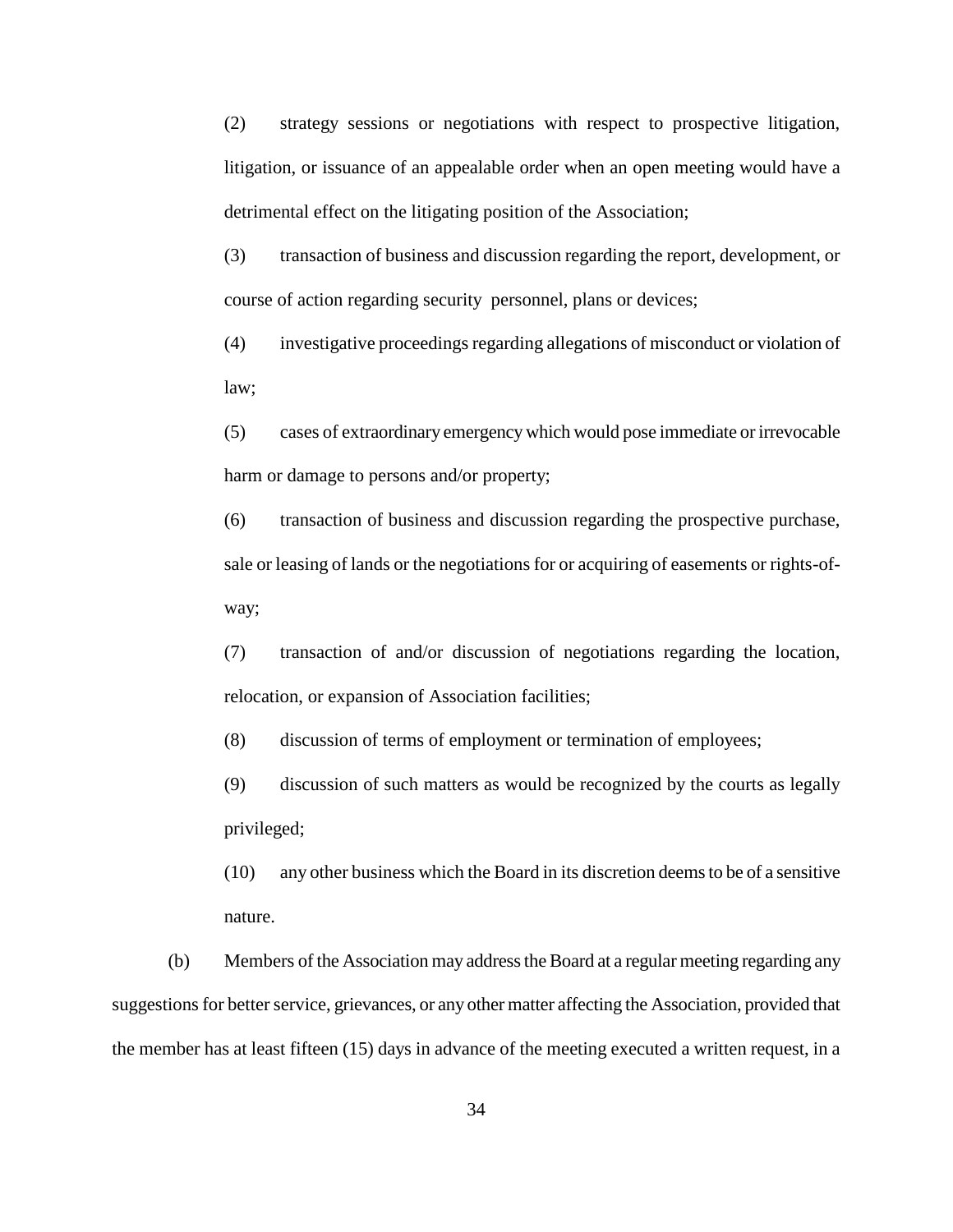form and manner prescribed by the Association, which will include the subject matter to be addressed and provide such information as is necessary to enable the Association to investigate the matter. The President or acting president of the Board of Directors may limit the format and length of any member or nonmember's presentation. The Board of Directors may defer any presentation by a member to the next scheduled Board meeting due to the number of members seeking to address the Board of Directors at the meeting, or due to the length of any address or addresses. A nonmember of the Association may not address the Board of Directors unless specifically invited by the Board of Directors, after executing a written request as provided above.

Section 5.03. **Special Meetings.** (a) Special meetings of the Board of Directors may be called by the President or any three (3) directors. The person or persons authorized to call special meetings of the Board of Directors may fix the time and place which shall be in one of the counties in Mississippi within which the Association serves, for the holding of any special meeting of the Board of Directors called by them.

(b) In case of any emergency or unusual circumstances rendering such action expedient, special meetings may be held, with the consent of 2/3 of the directors, at any place in Mississippi, or elsewhere.

(c) Special meetings may also be held via telephone conference call, without regard to the actual location of the directors at the time of such telephone conference meeting, if all the directors consent thereto.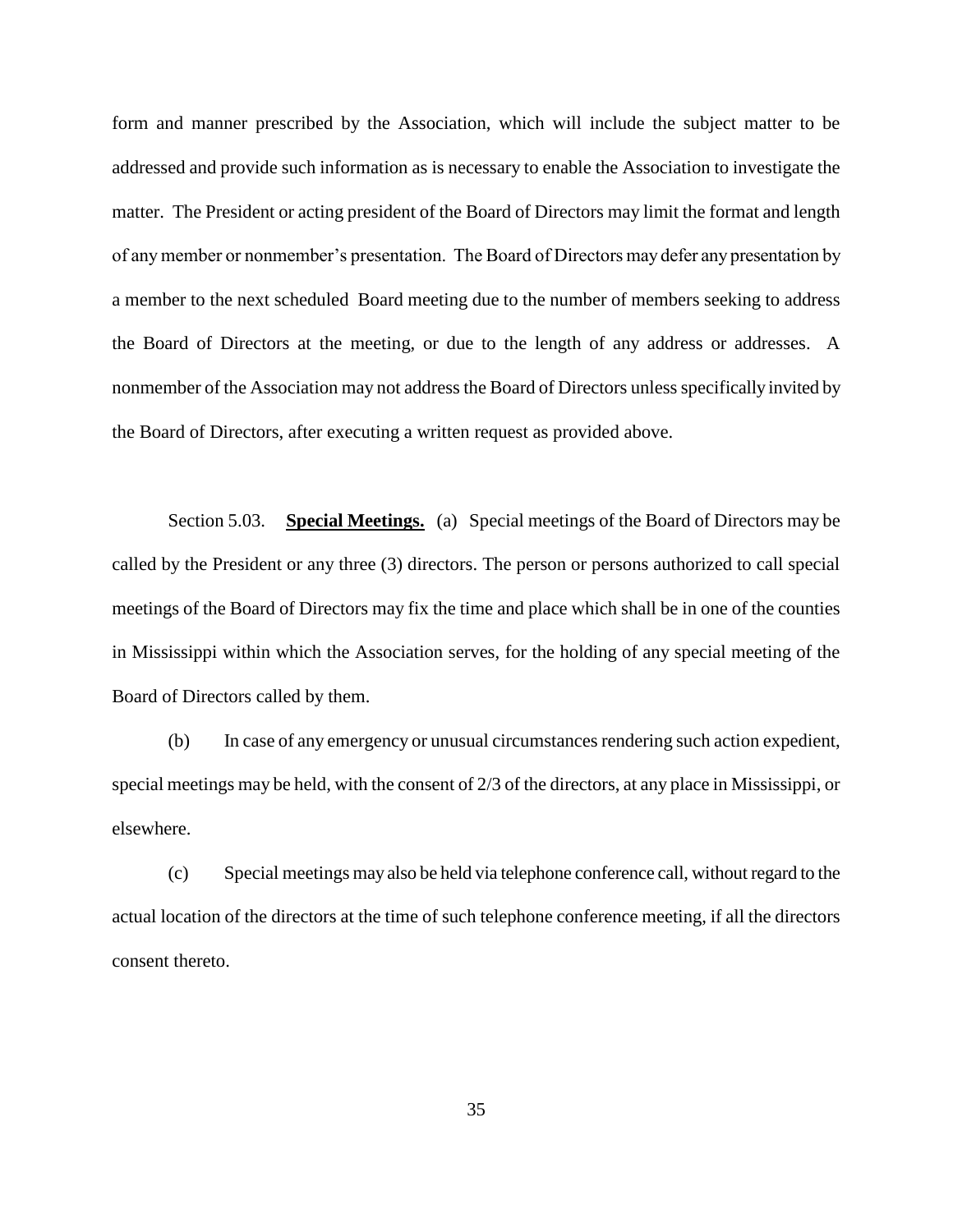Section 5.04. **Notice.** Notice of the time, place and purpose of any special meeting of the Board of Directors shall be given by or at the direction of the Secretary, or upon a default in this duty by the Secretary, by those directors calling a special meeting or by any director in the case of a meeting whose date, time and place have already been fixed by Board resolution, at least five (5) days previous thereto, by written notice, delivered personally or mailed to each director at their last known address. If mailed, such notice shall be deemed to be delivered when deposited in the United States mail in a sealed envelope so addressed, with postage thereon prepaid. The attendance of the director at any meeting shall constitute a waiver of notice of such meeting, except when a director shall attend a meeting for the express purpose of objecting to the transaction of any business because the meeting shall not have been lawfully called or convened. In case of an emergency confirmed by a quorum of directors, three (3) hours notice may be given by telephone and/or delivered to the directors' last known address to convene a special meeting of the Board.

Section 5.05. **Quorum.** A majority of the Board of Directors shall constitute a quorum for the transaction of business at any meeting of the Board, provided, that if less than such majority of the directors is present at said meeting, a majority of the directors present may adjourn the meeting from time to time provided that the Secretary shall notify any absent board members of the time and place of such adjourned meeting. A director who by law or these bylaws is disqualified from voting on a particular matter shall not, with respect to consideration of and action of that matter, be counted in determining the number of directors in office or present. The act of a majority of the directors present at a meeting at which a quorum is present shall be the act of the Board of Directors, except that a two-thirds (2/3) majority shall be required to sell assets of the system.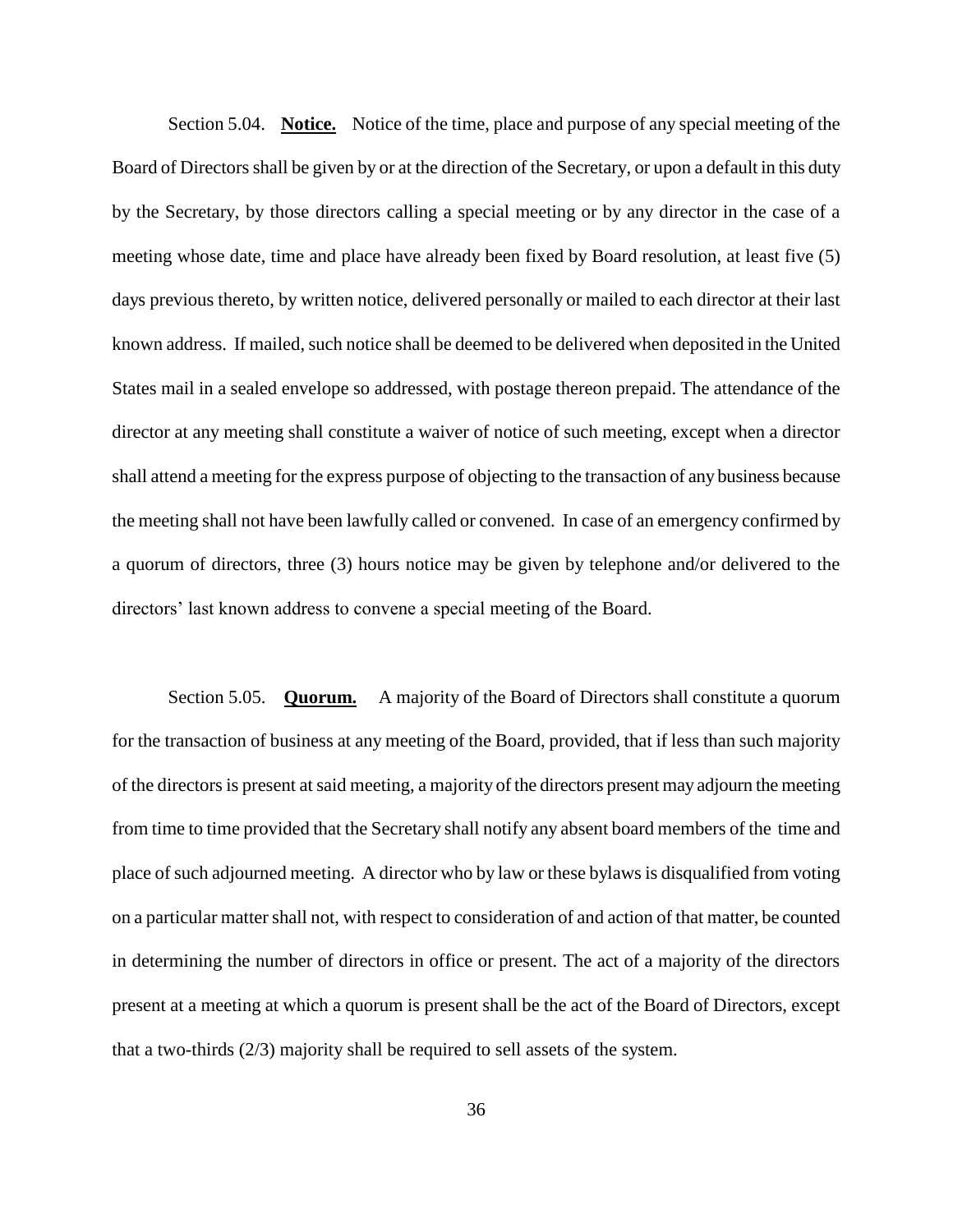### **ARTICLE VI**

# **OFFICERS**

Section 6.01. **Number.** The officers of the Association shall be a President, Vice President, Secretary, and Treasurer, and other such officers as from time to time be deemed desirable by the Board of Directors.

Section 6.02. **Election and Term of Office.** The officers may be elected annually by secret, written ballot or by any other proper method, without prior nomination, by and from the Board of Directors at the first meeting of the Board of Directors held after each annual meeting of the members. If the election of officers shall not be held at such meeting, such election shall be held as soon thereafter as conveniently may be. Each officer shall hold office until the first meeting of the Board of Directors following the next succeeding annual meeting of the members, or until a successor shall have been duly elected and shall have qualified, subject to the provisions of these bylaws with respect to the removal of officers.

Section 6.03. **Removal.** Any officer or agent elected or appointed by the Board of Directors may be removed by the Board of Directors whenever in its judgment the best interests of the Association will be served thereby.

Section 6.04. **Vacancies.** Except as otherwise provided in these bylaws, a vacancy in any office may be filled by the Board of Directors for the unexpired portion of the term.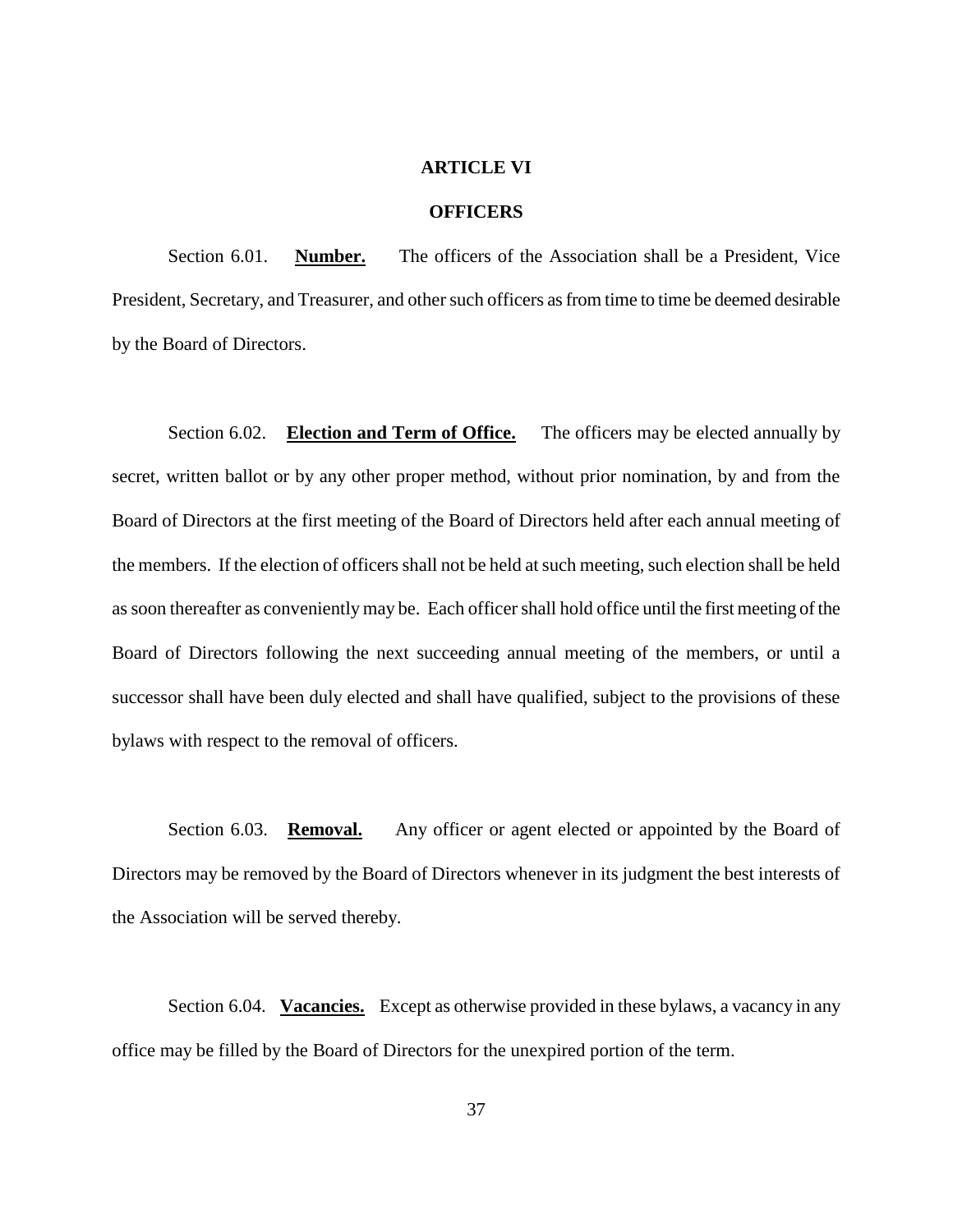# Section 6.05. **President.** The President:

- (a) shall preside at all meetings of the Board of Directors and all meetings of the members; provided, that the President shall have the authority to appoint any person to serve as chair of any special or regular meeting of the members, such chair to have all duties and responsibilities of the President of the Association while so presiding;
- (b) shall sign, with the Secretary, any deeds, mortgages, deeds of trust, notes, bonds, contracts or other instruments authorized by the Board of Directors to be executed, except in cases where the signing and execution of thereof shall be expressly delegated to some other officer or agent of the Association by the Board of Directors or by these bylaws, or shall be required by law to be otherwise signed or executed;
- (c) shall appoint all committees of the Board of Directors and of the Association, both standing committees and temporary committees, except where otherwise provided by these bylaws, and shall serve as ex officio member of all committees except the Committee on Nominations, the Credentials and Election Committee; and
- (d) in general shall perform all duties incident to the office of President and other such duties as may be prescribed by the Board of Directors from time to time.

Section 6.06. **Vice President.** In the absence of the President, or in the event of an inability or refusal to act, the Vice President shall perform the duties of the President, and when so acting, shall have all the powers of and be subject to all restrictions upon the President. The Vice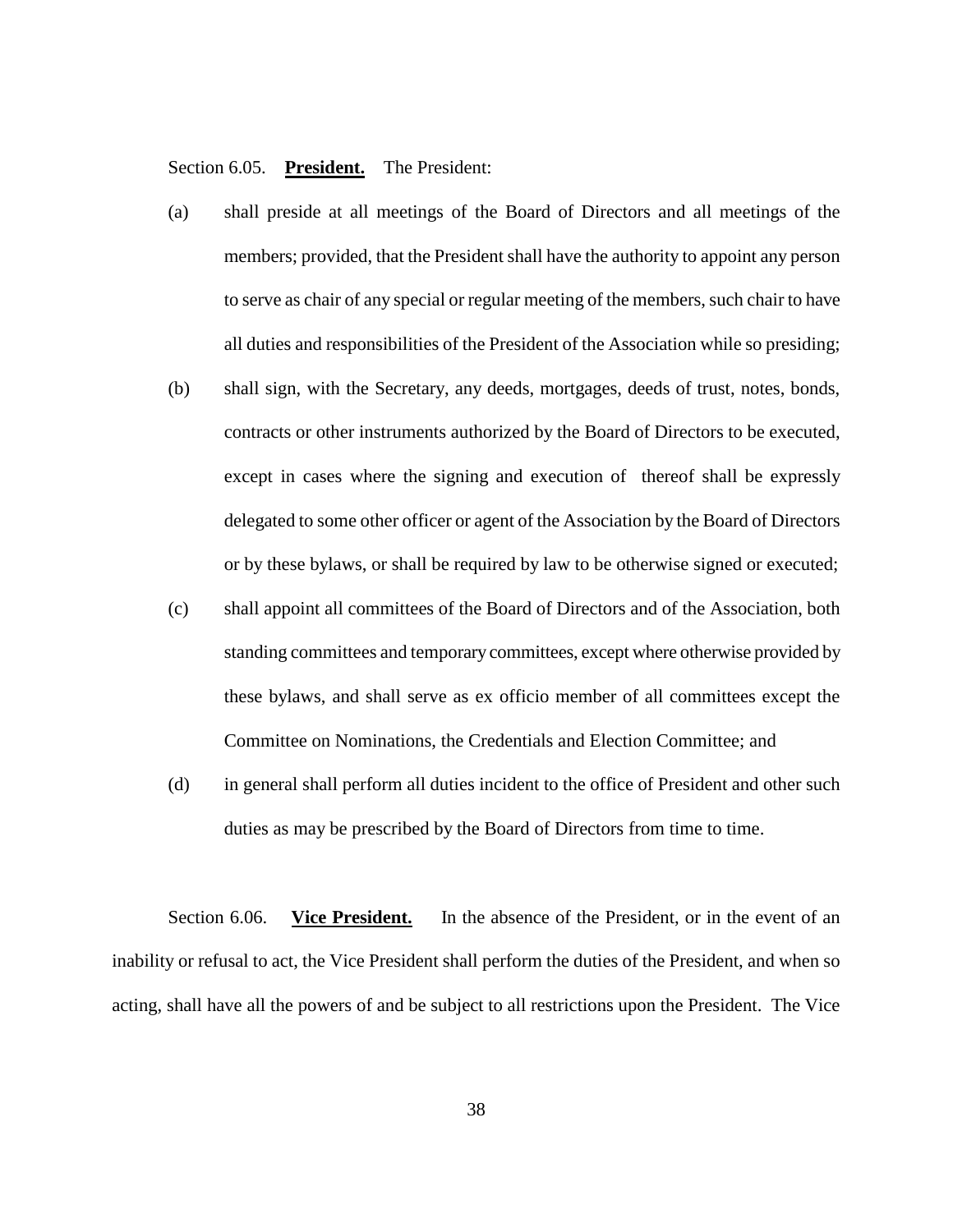President shall also perform such other duties as from time to time may be assigned by the Board of Directors.

Section 6.07. **Secretary.** The Secretary shall:

- (a) keep the minutes of the meeting of the members and of the Board of Directors in one or more books provided for that purpose;
- (b) see that all notices are duly given in accordance with these bylaws or as required by law;
- (c) be custodian of the corporate records and see that the seal of the Association is affixed to all documents, the execution of which on behalf of the Association under its seal is authorized in accordance with the provision of these by-laws;
- (d) keep or insure the keeping of a register of the names and post office addresses of all members;
- (e) have general charge of the books of the Association;
- (f) keep on file at all times a complete copy of the articles of incorporation and bylaws of the Association containing all amendments thereto (which copy shall always be open to the inspection of any member); and
- (g) in general perform all duties incident to the office of Secretary and such other duties as from time to time may be assigned by the Board of Directors.

Section 6.08 **Treasurer**. The Treasurer shall be responsible for:

(a) custody of all funds and securities of the Association;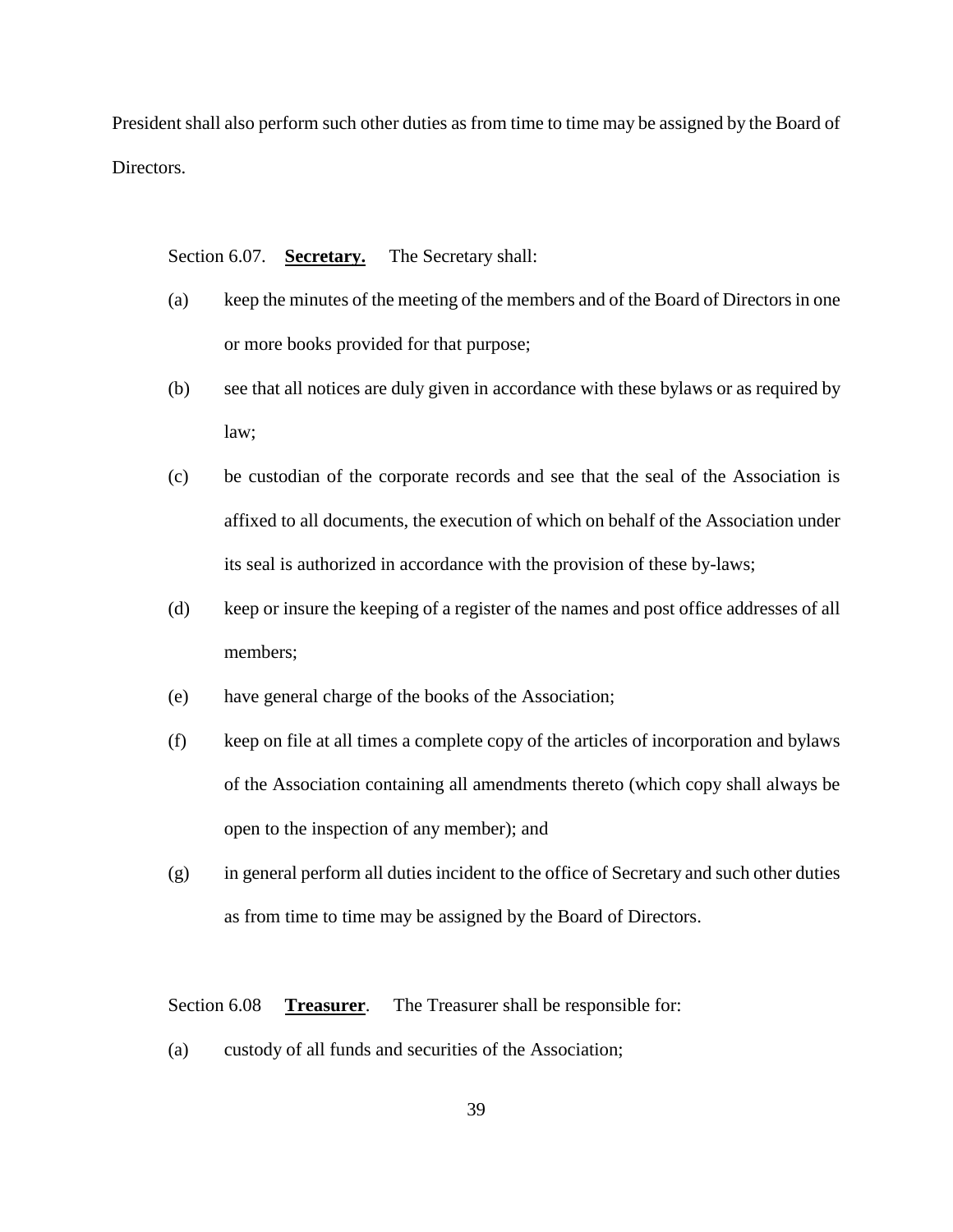- (b) the receipt of and the issuance of all receipts for all monies in the name of the Association in such bank or banks as shall be selected in accordance with the provisions of these bylaws; and
- (c) the general performance of all the duties incident to the office of Treasurer and such other duties as from time to time may be assigned by the Board of Directors.

# Section 6.09. **Delegation of Secretary's and Treasurer's Responsibilities.**

Notwithstanding the duties, responsibilities and authorities of the Secretary and of the Treasurer hereinbefore provided in Sections 6.07 and 6.08, the Board of Directors by resolution may, except as otherwise limited by law, delegate, wholly or in part, the authority for, and the regular or routine administration of, one or more of each such officers' such duties to one or more agents, other officers or employees of the Association who are not directors. In the event that a Treasurer is not elected by the Board of Directors from among their number, the Treasurer's duties will be delegated to the General Manager.

Section 6.10. **General Manager** The Board of Directors shall appoint a General Manager, who may be, but who shall not be required to be a member of the Association. The General Manager shall perform such duties and shall exercise such authority as the Board may from time to time so vest.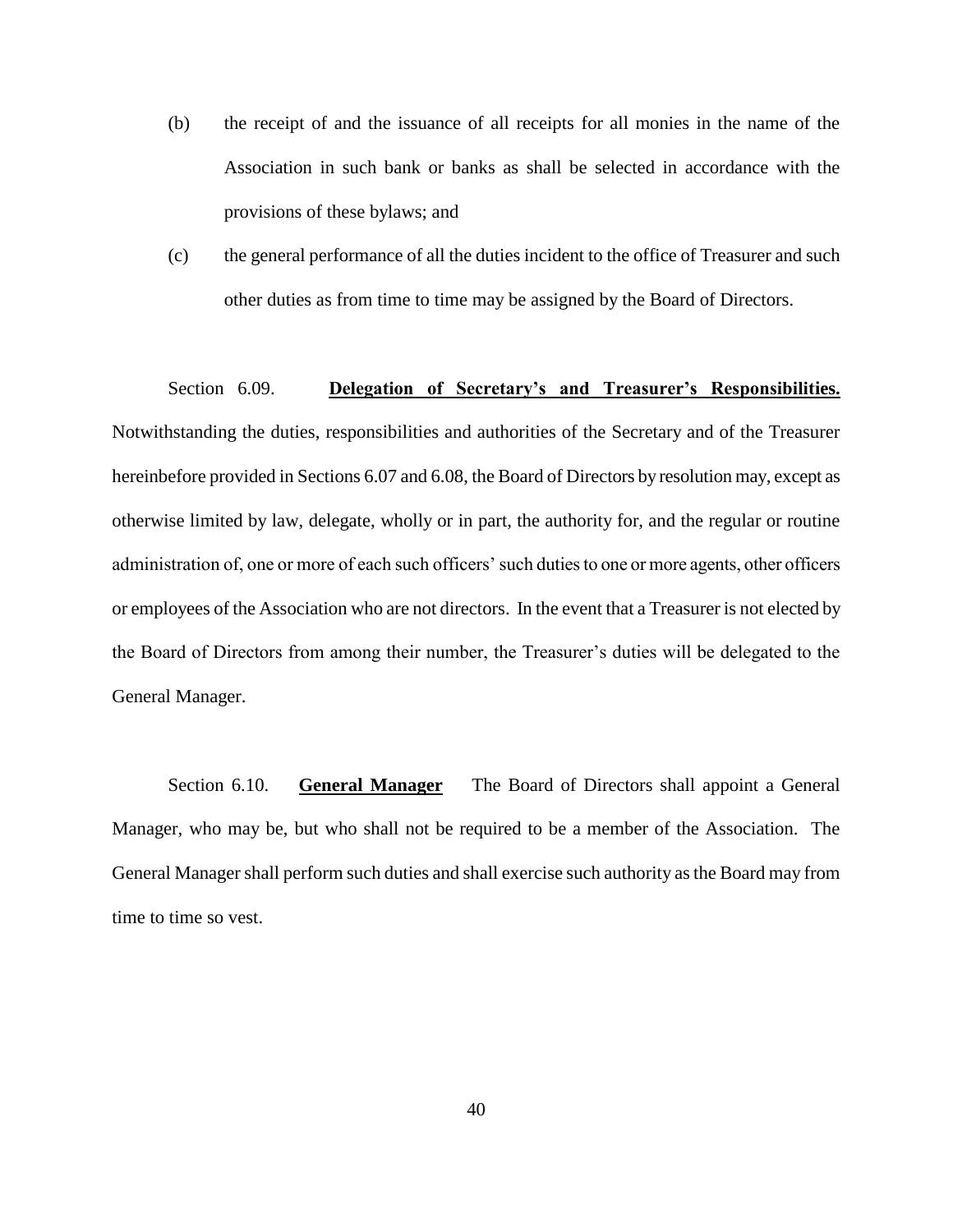Section 6.11. **Bonds of Officers.** The Board of Directors in its discretion may require any officer, agent or employee of the Association to give bond in such amount and with such surety as it may determine. The costs of all such bonds shall be borne by the Association.

Section 6.12. **Compensation.** The Board of Directors shall, from time to time, fix, amend or increase the compensation of the General Manager. The wages and salaries of all employees or agents of the Association shall be fixed by the General Manager, subject to the approval of the Board of Directors.

Section 6.13. **Reports.** The officers of the Association shall submit at each annual meeting of the members reports covering business of the Association for the fiscal year and showing the condition of the Association at the close of such fiscal year.

### **ARTICLE VII**

# **CONTRACTS, CHECKS AND DEPOSITS**

Section 7.01. **Contracts.** Except as otherwise provided in these bylaws, the Board of Directors may authorize any officer or officers, agent or agents, to enter into any contract or execute and deliver any instrument in the name of or on behalf of the Association, and such authority may be general or confined to specific instances.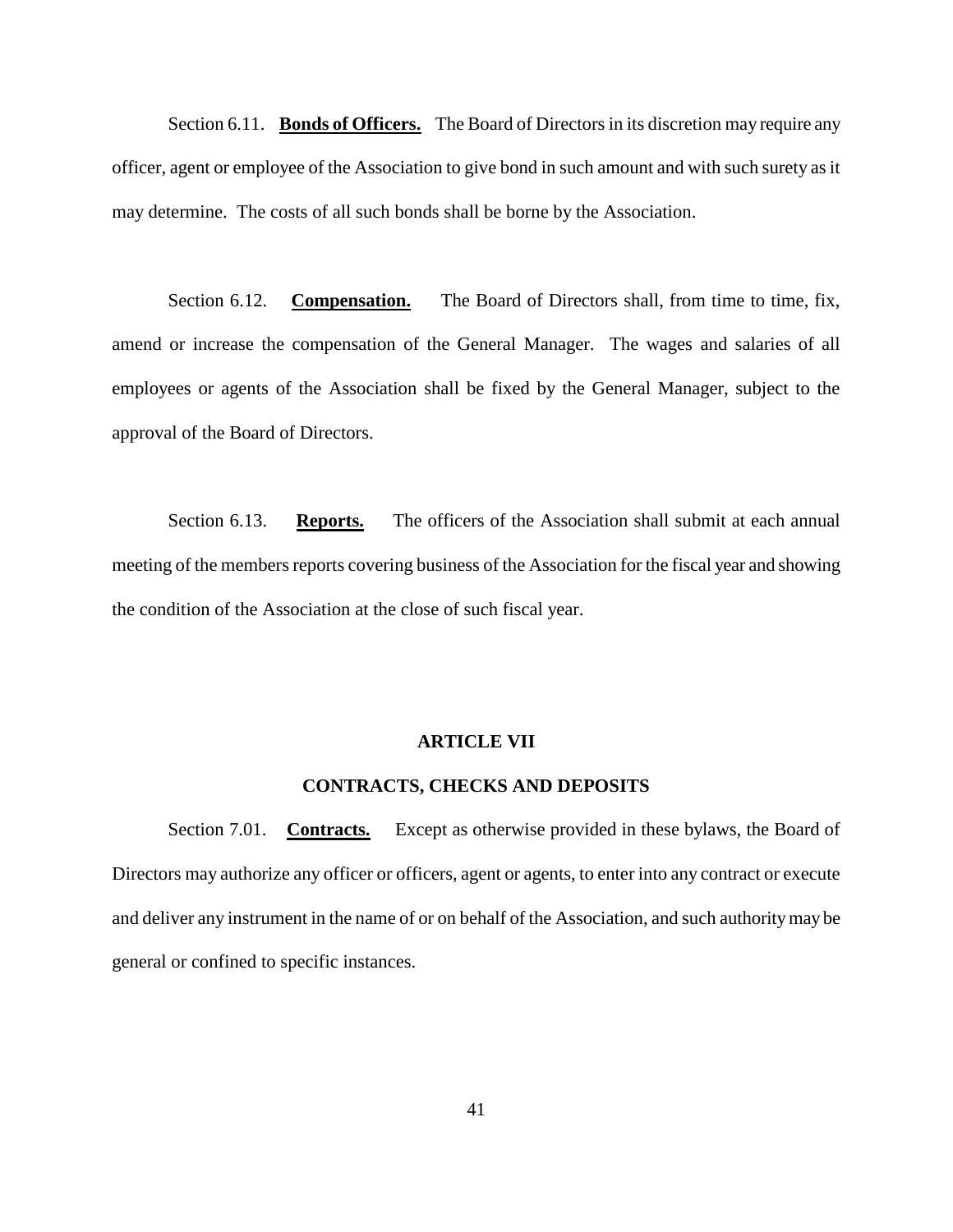Section 7.02. **Checks, Drafts, Etc.** All checks, drafts and other orders for payment of money, notes or other evidences of indebtedness issued in the name of the Association shall be signed and countersigned by an officer or officers of the Association, the General Manager, or by other employee as designated by the Board and in such manner as shall from time to time be determined by a resolution of the Board of Directors.

Section 7.03. **Deposits.** All funds of the Association except petty cash shall be deposited or invested from time to time to the credit of the Association in such bank or banks or in such financial securities or institutions as the Board of Directors may select, not inconsistent with Miss. Code Ann. Section 75-5-247.

### **ARTICLE VIII**

### **NON-PROFIT OPERATION**

Section 8.01. **Interest or Dividends on Capital Prohibited.** The Association shall at all times be operated on an association nonprofit basis for the mutual benefit of its patrons. No interest or dividends shall be paid or payable by the Association on any capital furnished by its patrons, unless otherwise required by law or regulatory authority or by resolution of the Board of Directors.

### Section 8.02. **Patronage Capital in Connection with Furnishing Electric Energy.**

(a) In the furnishing of electric energy the Association's operations will be so conducted that all patrons will through their patronage furnish capital for the Association. In order to induce patronage and to assure that the Association will operate on a nonprofit basis the Association may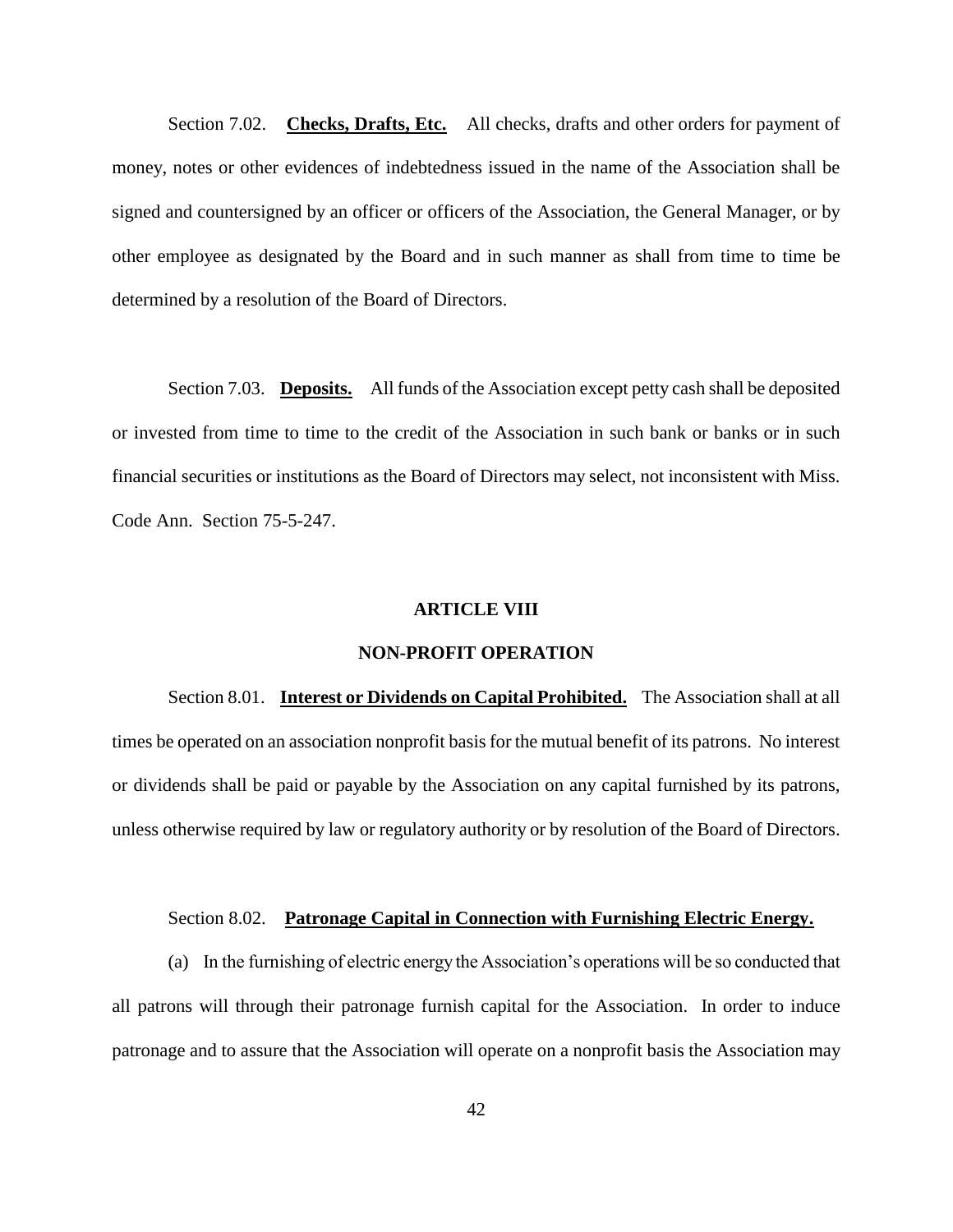account on a patronage basis to all its patrons for all amounts received and receivable from the furnishing of electric energy in excess of operating costs and expenses properly chargeable against the furnishing of electric energy. All such amounts in excess of total operating costs and expenses at the moment of receipt by the Association are received with the understanding that they are furnished by patrons as capital.

The Association shall maintain such books and records as will enable it at any time to compute, upon reasonable notice, the amount of capital contributed during any given period by each of its members and non-members.

(b) All such amounts credited to the capital account of any patron shall have the same status as though they had been paid to the patron in cash in pursuant of a legal obligation to do so and the patron had then furnished the Association corresponding amounts for capital.

(c) All other amounts received by the Association from its operations in excess of the costs and expenses shall, insofar as permitted by law, be (1) used to offset any losses incurred during the current or any prior fiscal year and (2) to the extent not so allocated shall be included as part of the capital credited to the accounts of patrons, as herein provided or to facilitate general rate reductions.

(d) In the event of a bid or proposal of purchase of most or all of the assets of the Association, outstanding capital credits will be calculated and set up on the books of the Association as an outstanding indebtedness against the Association, to be assumed by the prospective purchaser.

(e) Capital credited to the account of each patron shall be assignable only on the books of the Association pursuant to written instructions from the assignor and only to successors in interest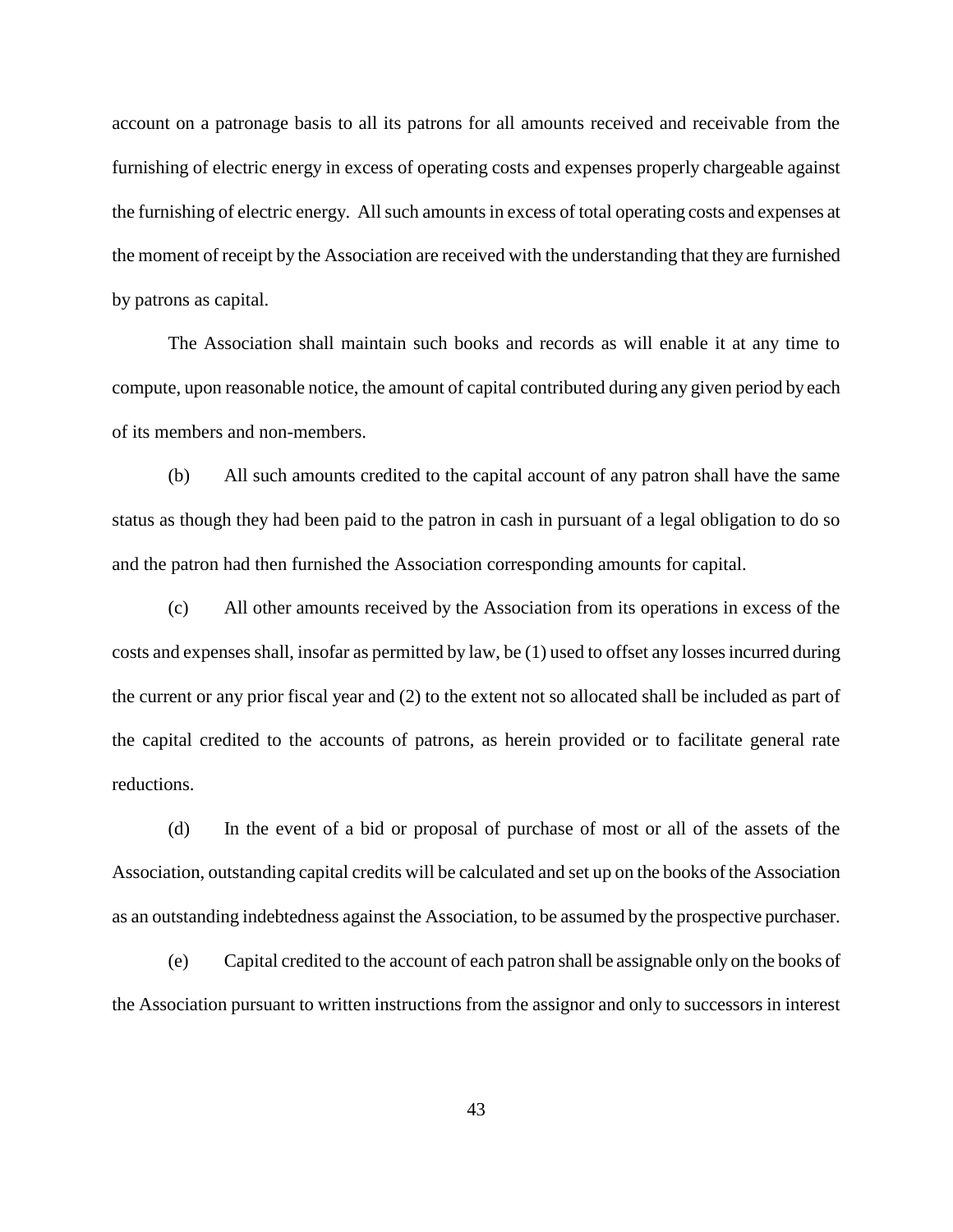or successors in occupancy in all or part of such patrons' premises served by the Association unless the Board of Directors, acting under policies of general application shall determine otherwise.

(f) The Association, before retiring any capital credited to any patrons account, shall deduct therefrom any amount owing by such patron to the Association together with interest thereon at the statutory rate on judgments in effect when such amount became overdue, compounded annually.

Section 8.03. **Dissolution or Liquidation.** (a) In the event of dissolution or liquidation of the Association, after all outstanding indebtedness of the Association shall have been paid, any outstanding capital credits shall be retired without priority on a pro rata basis before any payments are made on account or property rights of members.

(b) The remaining liquidation proceeds, if any, shall be distributed ratably among all members of the Association during the period of its existence.

Section 8.04. **Patronage Refunds in Connection with Furnishing Other Services.** In the event that the Association should engage in the business of furnishing goods or services other than electric energy, all amounts received and receivable therefrom which are in excess of costs and expenses properly chargeable against the furnishing of such goods or services shall, insofar as permitted by law, be prorated annually on a patronage basis and returned to those patrons, from whom such amounts were obtained.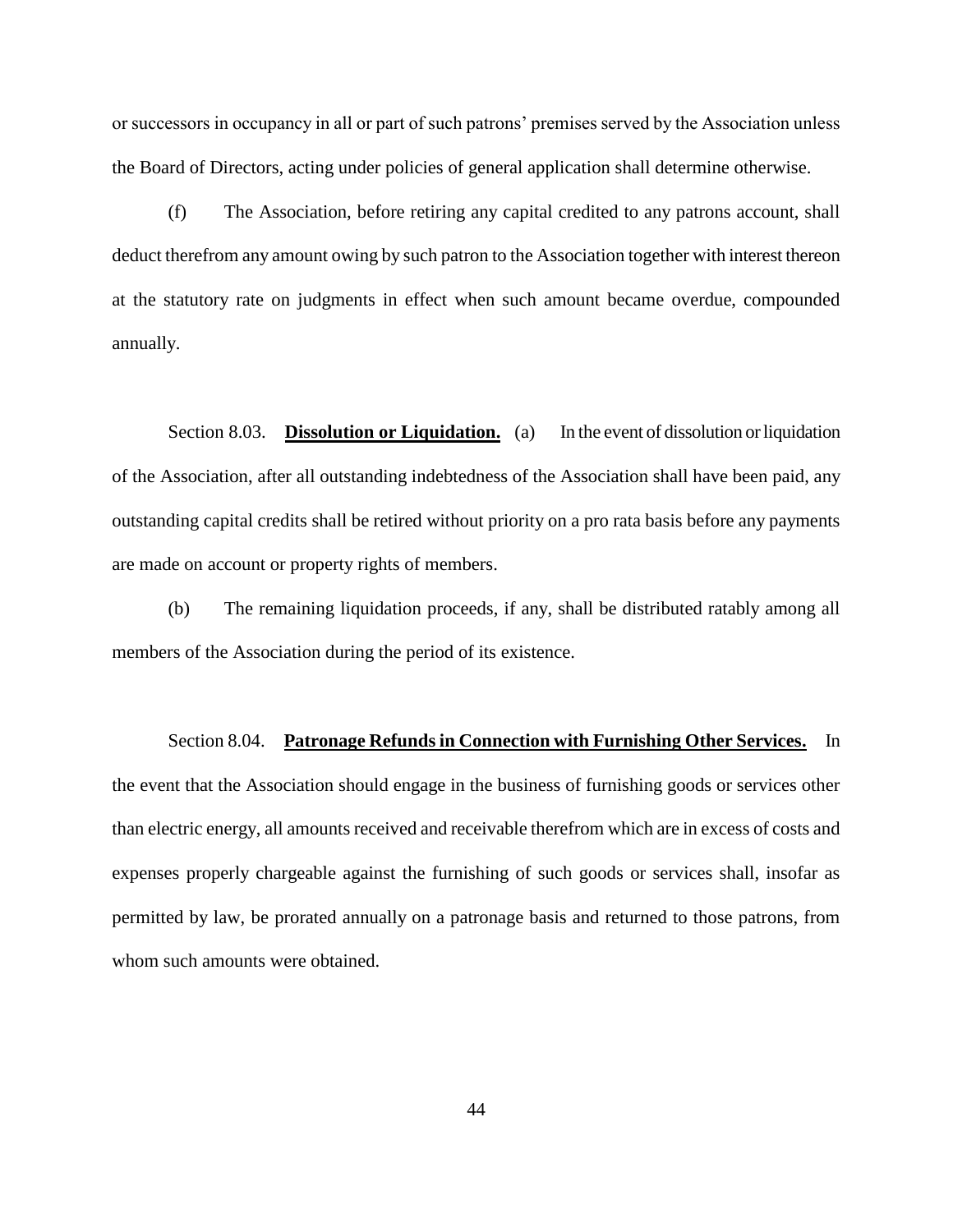# **ARTICLE IX**

# **ACCESS TO ASSOCIATION RECORDS**

Section 9.01. **Access to Corporate Records.** Upon timely and reasonable written request, in a form and manner prescribed by the Association, members of the Association will be entitled to examination of Association records and information where the General Manager and the Association's general counsel, or the Board of Directors agree that the request is in good faith, that the information requested and the purpose for which it is requested are materially germane to the requesting person's status and interest as a member of the Association, where the furnishing of information will not be inimical to the Association's best interest, and where the release of such information will not subject the Association to litigation or invade the privacy of any person.

The Association's responses to requests from members for Association information shall be governed by the following rules and procedures:

(a) No requests for information shall be considered until the requesting member fills out and executes an information request form.

(b) The request form as executed will be reviewed as soon as possible by the General Manager who, before acting, shall consult with the Association's general counsel. If both conclude that:

(1) the request is in good faith,

(2) the information requested and the purpose for which it is requested are materially germane to the requesting member's status and interest as a member of the Association,

(3) furnishing the requested information will not be inimical to the Association's best interests, and

45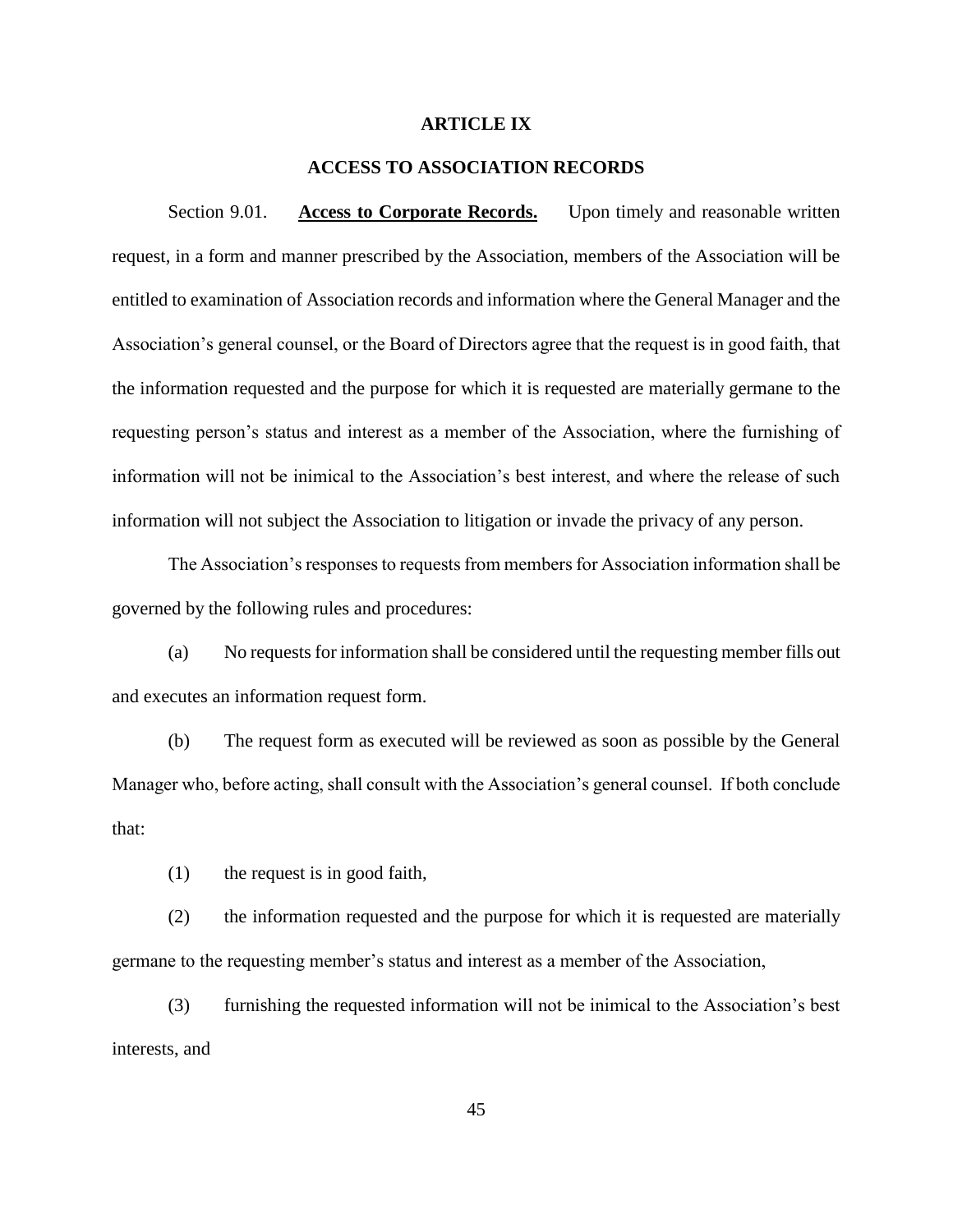(4) the release of such information will not subject the Association to litigation or invade the privacy of any person, then a time and manner will be provided for making such information available during normal business hours.

If either or both disagree to the applicability of any of the foregoing factors, the matter will be referred to the Board of Directors for decision based upon those same factors.

# **ARTICLE X**

### **SALE OR LEASE OF ASSETS OF THE ASSOCIATION**

Section 10.01. **Vote of the Members not Required.** The Board of Directors may, without authorization of the members, sell, mortgage, lease or otherwise encumber or dispose of

(a) any of its property which, in the judgment of the Board of Directors, is neither necessary nor useful in operating and maintaining the Association's system in which in any one (1) year shall not exceed ten percent (10%) in value of all of the property of the Association, or

(b) merchandise.

This section and the other provisions of this article, however, shall have no application to the mortgaging or encumbering of the property of the Association for the purpose of borrowing money.

Section 10.02. **Vote Required.** (a) For property of the Association to be sold, leased, or disposed of other than in Section 10.01, the same must be first authorized by the affirmative vote of at least sixty percent (60%) of the members of the Association.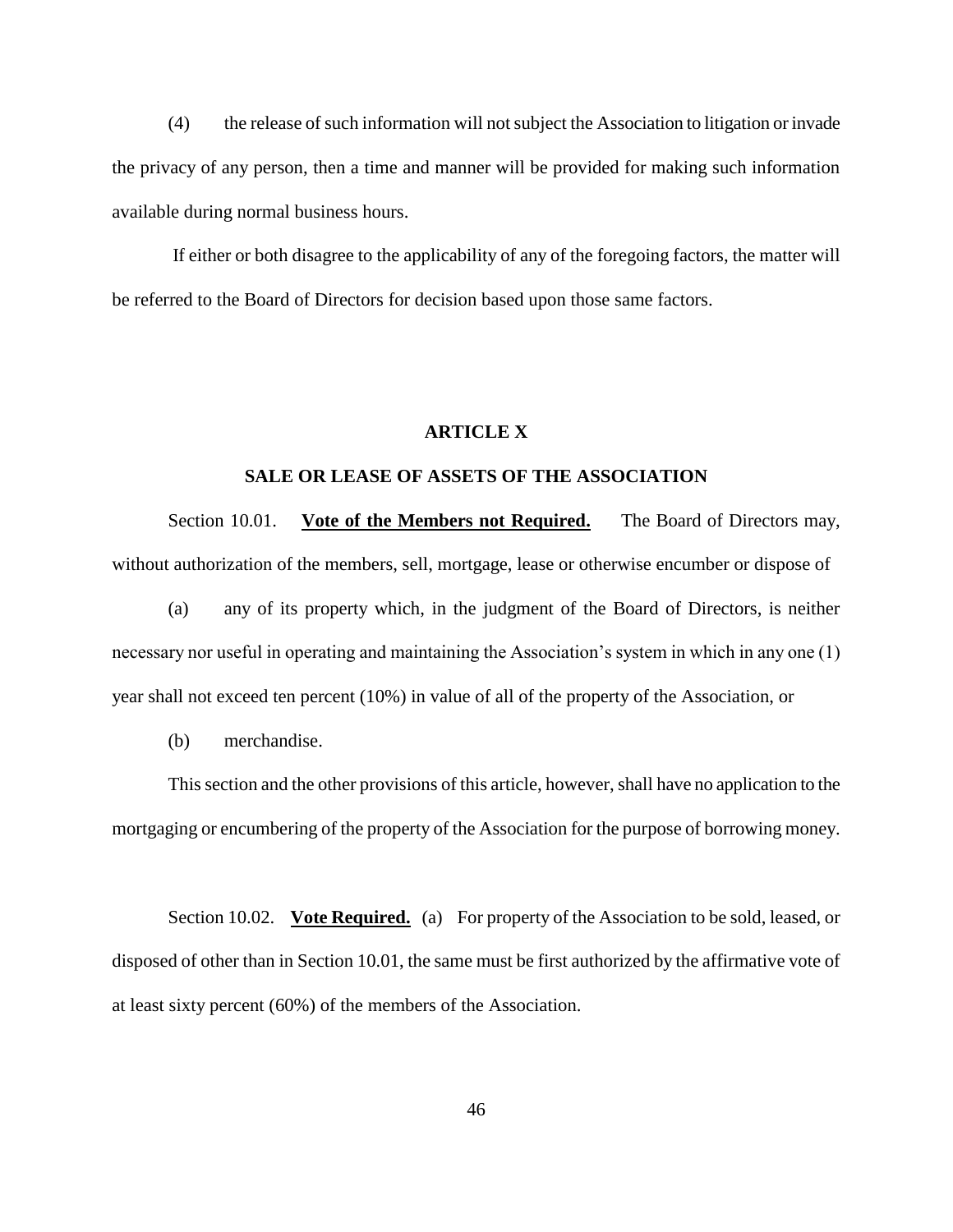(b) Any proxy authorizing a vote for or against a proposal to sell, lease or otherwise dispose of property of the Association must satisfy the requirements set by the Securities and Exchange Commission Rule 14A-4. Any proxy authorizing a vote for or against a proposal to sell, lease or otherwise dispose of property of the Association obtained prior to the date notice is mailed shall be deemed invalid for purposes of determining whether the required member vote pursuant to this section has been obtained.

Section 10.03. **Procedural Requirements.** (a) A proposal to sell property of the Association may be considered and voted on at the annual meeting of members or a special meeting of members called for such purpose. A meeting of the members of the Association for the purpose of considering and voting upon the sale, lease or other disposition of property of the Association to a particular Purchaser or to any person controlling, controlled by, or under common control with such Purchaser (an "Affiliate") shall not be held more than once in any twelve month period.

(b) In order for any proposal to sell, lease, or otherwise dispose of property of the Association to be properly brought before an annual or special meeting of the members, the requirements of Section 77-5-237, Mississippi Code (1972) must be met, and in addition the following requirements must be satisfied:

> (1) The Association must have provided written notification of the offer of purchase to any lender desiring to receive such notification or to any generation and transmission association of which the Association is a member. The notification of the offer of purchase must contain all of the information provided to the Association,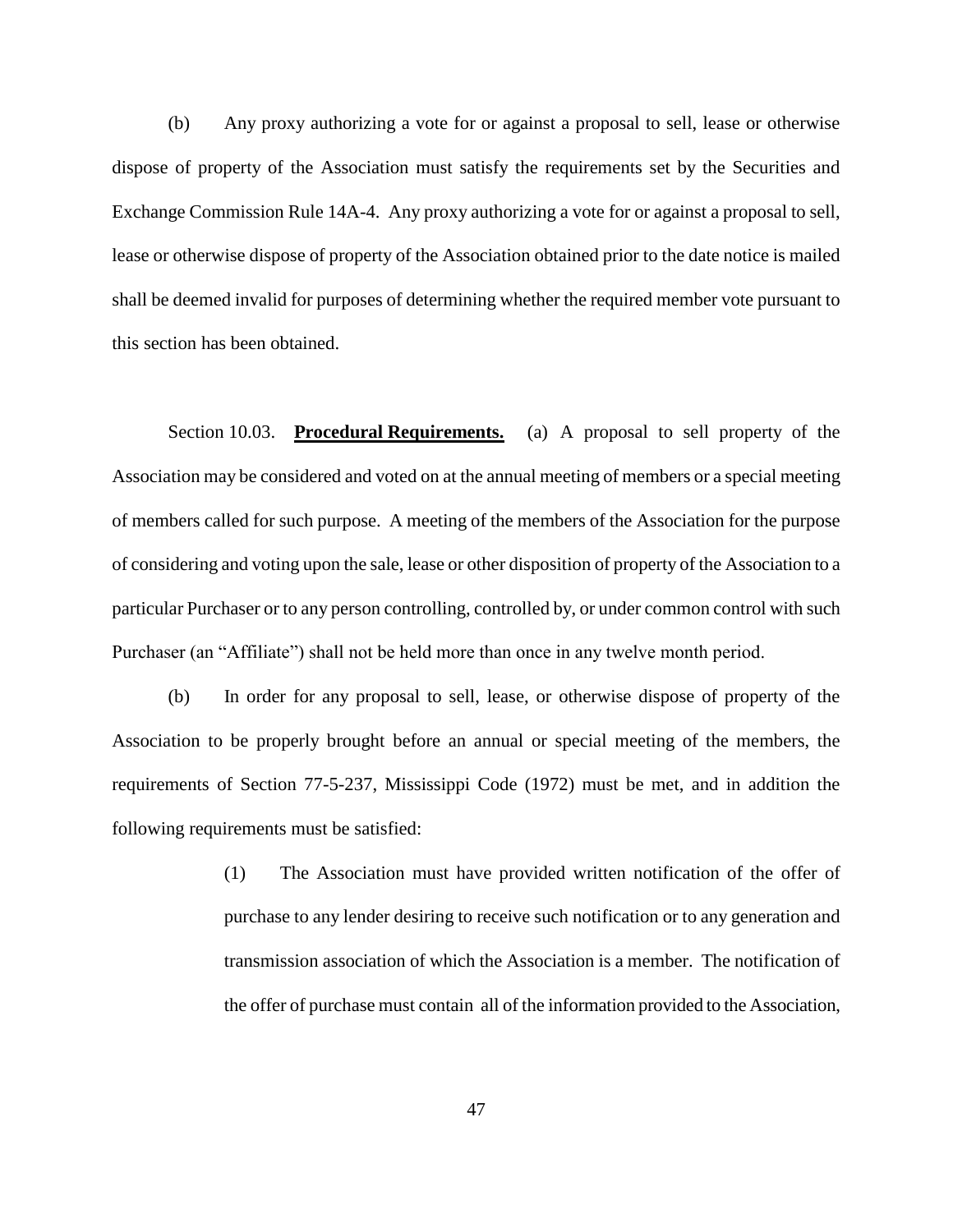its management and Board of Directors, or which is filed with the Public Service Commission.

- (2) The disclosure required by Section 77-5-237 Mississippi Code (1972) and any additional disclosure required by these bylaws must have been received in a form to allow management and the Board of Directors ample opportunity to review same.
- (3) The Purchaser must have agreed in writing to assume those obligations of the Association as required by Section 77-5-237 Mississippi Code (1972), and other provisions of these bylaws.
- (4) The Purchaser must have agreed in writing to indemnify the Association and its members against any damage, liability or loss (including, without limitation, reasonable attorneys' fees, interest, penalties, judgments and amounts paid in settlement of, any claim, suit, action or proceeding) sustained, incurred, paid or required to be paid by the Association arising out of any act or omission of the Association or Purchaser occurring before or after the sale of property of the Association to the Purchaser.

Section 10.04. **Required Disclosure.** Any Purchaser shall prepare and deliver to the Board of Directors of the Association a written disclosure statement containing the following information and documents:

- (a) that information as required by Section 77-5-237, Mississippi Code (1972);
- (b) any plans or proposal of the Purchaser or an Affiliate of the Purchaser concerning the future conduct of the business of the Association including, but not limited to: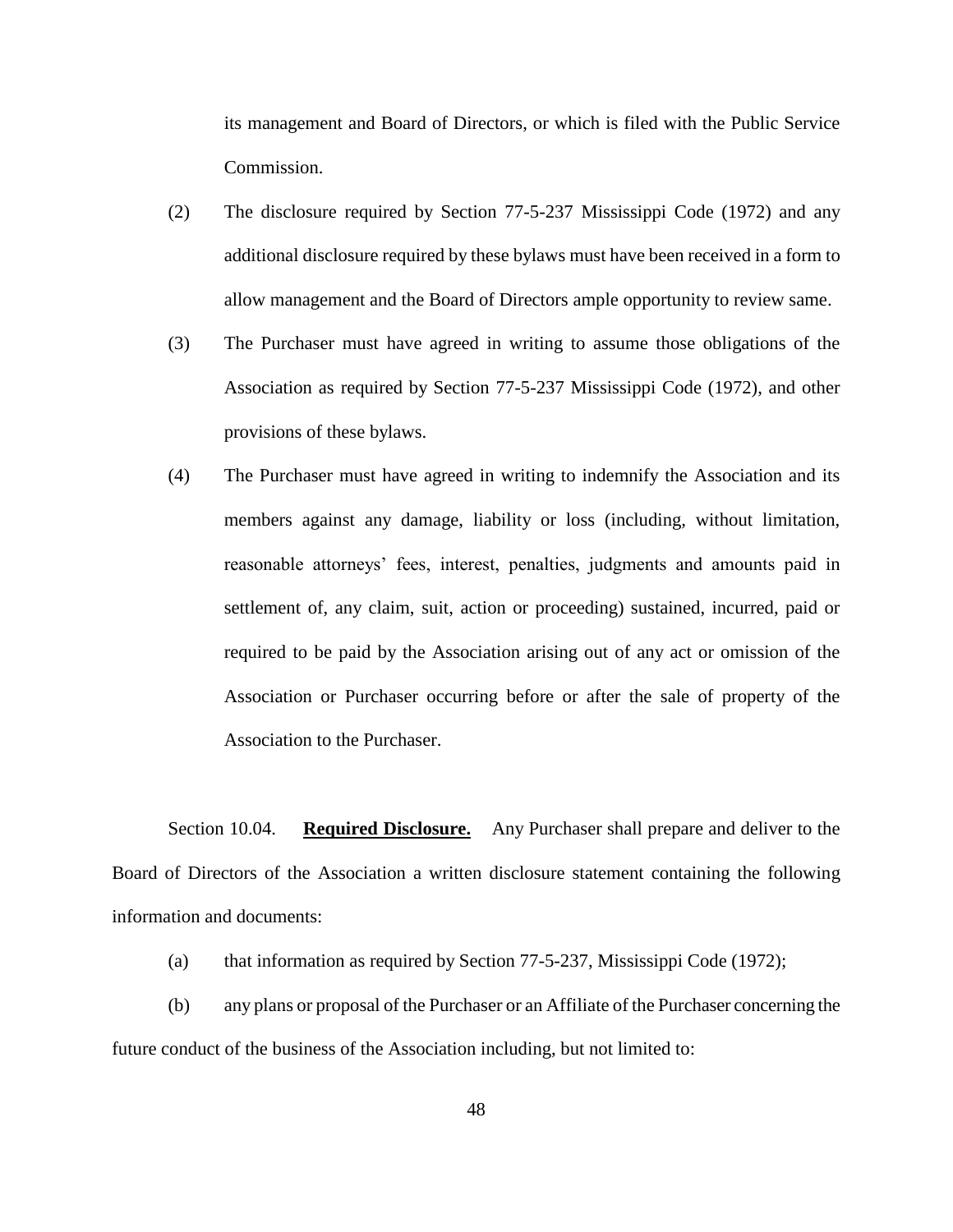- (1) Resale of any of the property of the Association;
- (2) Termination of employment of persons employed by the Association;
- (3) Changes in benefits of employees of the Association under any employee benefit plan;
- (4) Changes in rates for electricity to be charged in the service area served by the Association; and
- (5) Any reduction in service, change in service area, or requirements as to minimum charges which would affect members of the Association;

(c) an opinion of counsel to the Purchaser setting forth the tax consequences of the acquisition to the Association and its members; and

(d) any other information which a reasonable person would consider important in deciding whether to vote for approval of a proposal to sell, lease or otherwise dispose of the property of the Association.

Section 10.05. **Competing Bid Disclosure.** Any competing bids given to the Association members of the proposed purchase shall include any other offers to purchase received from any lender of the Association or any generation and transmission association of which the Association is a member and shall include the terms of the offer and such other information as the lender or generation and transmission association may request to be transmitted to the members and which is material to the future generation of the assets to be purchased.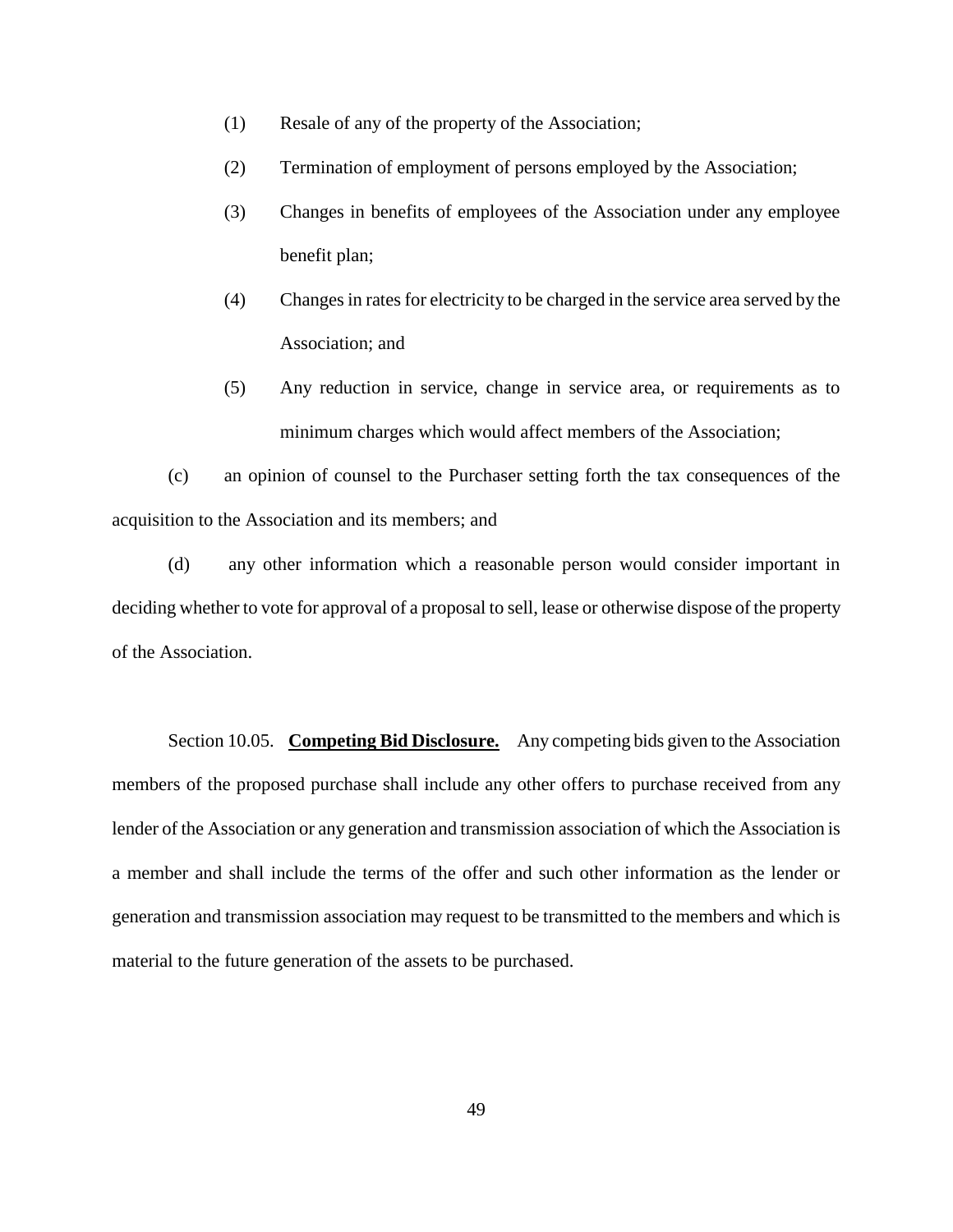Section 10.06. **Effect of Noncompliance.** Any sale, lease or other disposition of the property of the Association that is not effected in strict compliance with the provisions of Section 77- 5-237, Mississippi code (1972) and the provisions of Section 10.03 of these bylaws shall be void. Any Purchaser or Affiliate of a Purchaser which in providing the disclosure required by Section 10.03, 10.04 and 10.05, or in any other communication with the members of the Association, written or oral, makes false or misleading statements concerning material facts or omits information necessary to make the information disclosed not misleading shall be liable to the Association and its members for any damages incurred thereby, including, but not limited to, the difference in the consideration paid for the property of the Association by the Purchaser and the fair value of such property and any increases paid or to be paid in the future for electricity by the members of the Association.

Section 10.07. **Non-application to Consolidation.** The provisions of Section 10 do not apply to the consolidation of Associations effectuated pursuant to Miss.Code Ann. Section 77-5-217.

Section 10.08. **Severability.** If any section of Article 10, or any provision thereof, is determined by any court to be invalid, such invalidity shall not effect the validity of the other sections or provisions of this Article.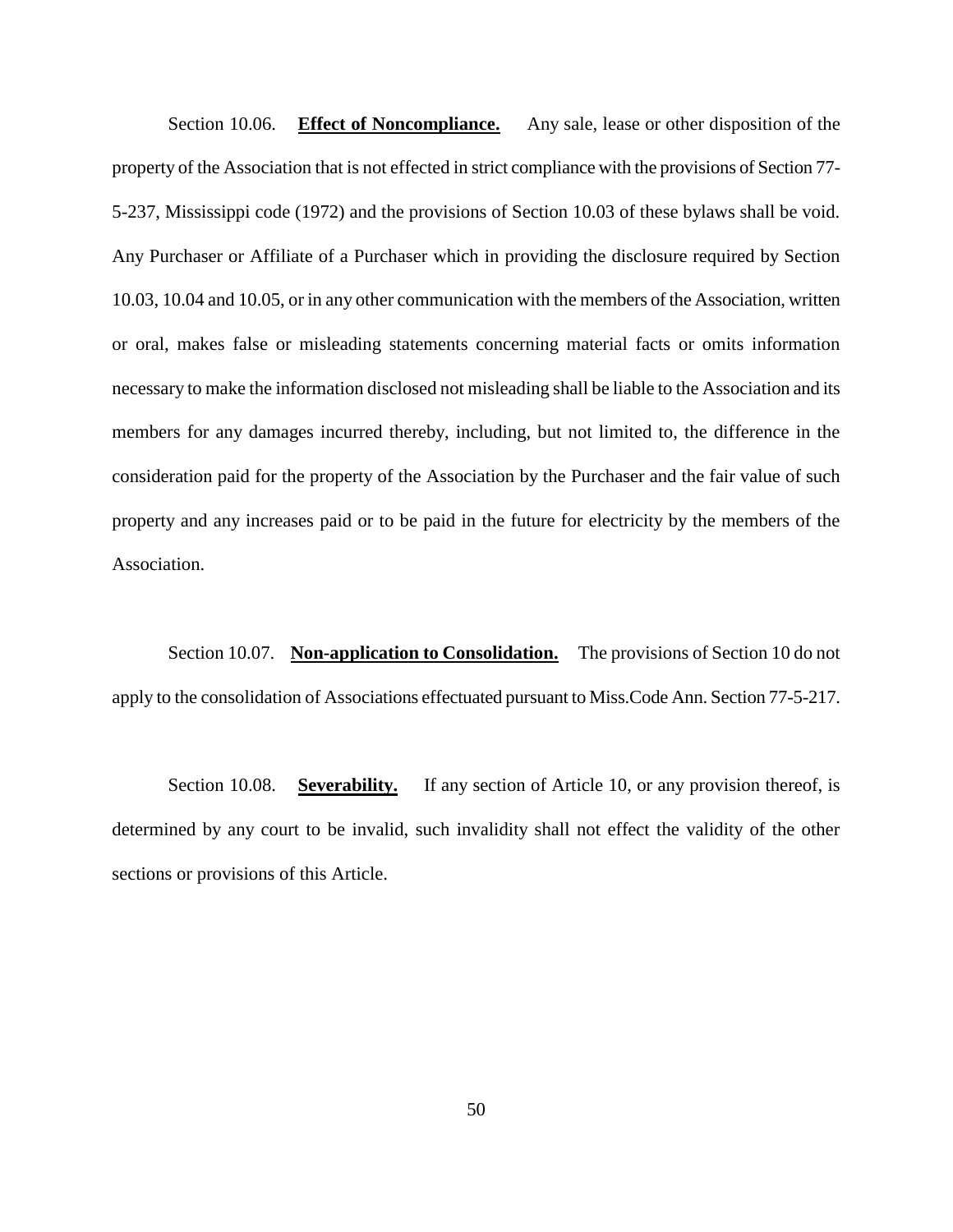# **ARTICLE XI**

# **MISCELLANEOUS**

Section 11.01. **Membership in Other Organizations.** The Association may become a member of any and all other organizations as the Board of Directors may determine shall be to the best interest of the Association, and the directors shall have full power and authority to authorize the Association to purchase stock in or to become a member of any corporation or association organized on a nonprofit basis for the purpose of engaging in rural electrification, industrial or economic development, or other worthwhile non-profit endeavors. The Association may make contributions to non-profit, charitable or civic organizations or drives, and the Board of Directors may, by resolution or order, authorize the General Manager to act for the Association in this regard. The directors shall also have full power and authority to subscribe for and on behalf of the Association, on an annual basis or otherwise to "Today in Mississippi" and any and all other publications as may be determined by the directors, and payment for such publication subscriptions shall be made of and from funds accruing in each member's favor.

Section 11.02. **Waiver of Notice.** Any member or director may waive, in writing, any notice required to be given by these bylaws, and such waiver may be executed either prior to or on the date of the meeting. In case of a joint membership, a waiver or notice signed by either husband or wife shall be deemed a waiver of notice of such meeting by both joint members.

Section 11.03. **Fiscal Year.** The fiscal year of the Association shall begin on the first day of July of each year and end on the last day of June of the following year.